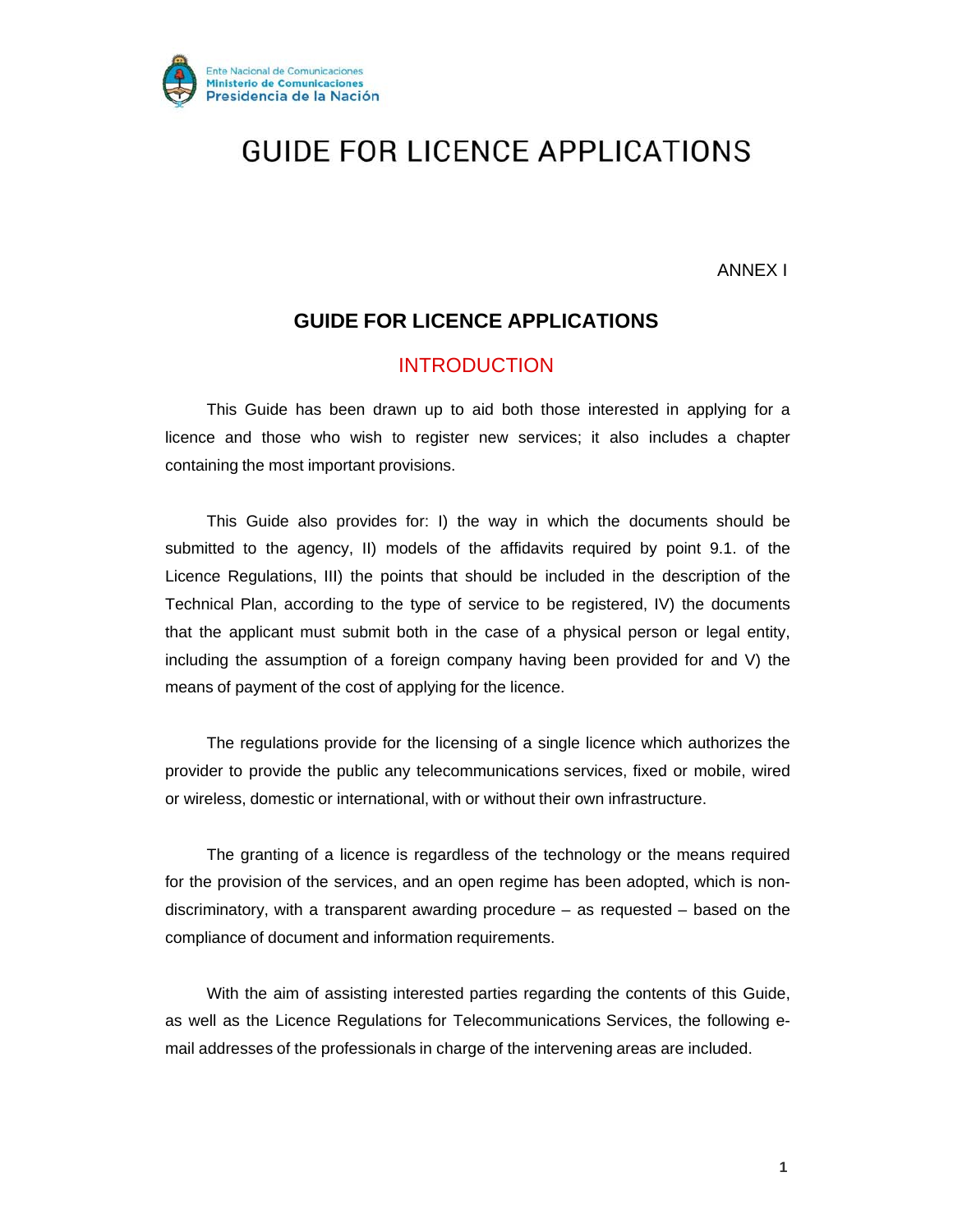

♦ General Affairs: Available at ENACOM's website,

*http://www.enacom.gob.ar/contacto\_c1,* option Espectro

Radioeléctrico (CAUER) [Option: Radio Spectrum CAUER]

♦ Technical/legal/economic affairs*:* Available at ENACOM's website

http://www.enacom.gob.ar/contacto\_c1, option Licencias de

Telecomunicaciones [Telecommunications Licenses]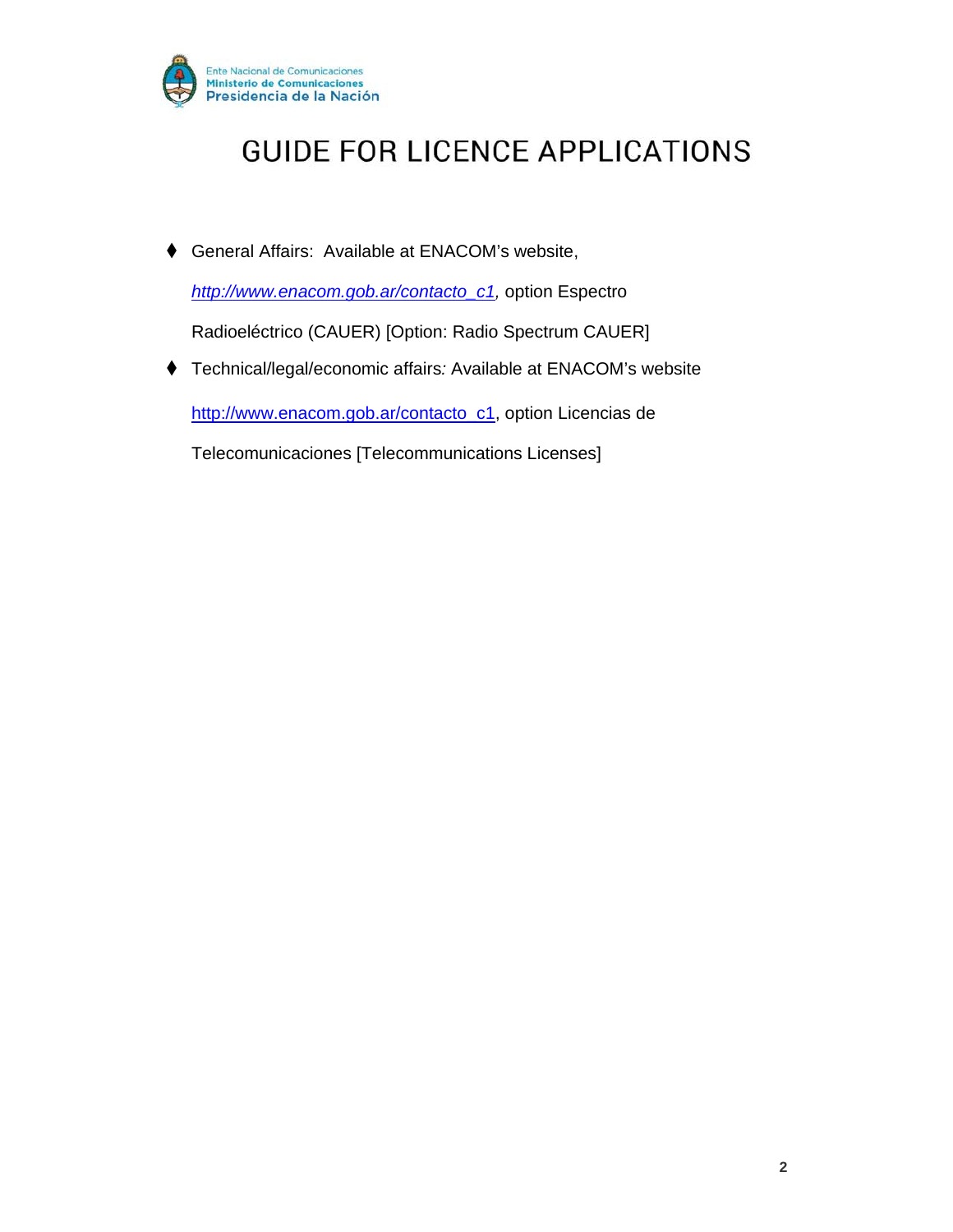

### **CONTENTS**

| CHAPTER III -REQUIREMENTS FOR OBTAINING A SINGLE LICENCE FOR                |  |
|-----------------------------------------------------------------------------|--|
|                                                                             |  |
|                                                                             |  |
|                                                                             |  |
|                                                                             |  |
|                                                                             |  |
|                                                                             |  |
|                                                                             |  |
| Information on services to be provided - Section 9.2. (a), (b) and (c) 18   |  |
|                                                                             |  |
|                                                                             |  |
|                                                                             |  |
|                                                                             |  |
|                                                                             |  |
|                                                                             |  |
|                                                                             |  |
|                                                                             |  |
|                                                                             |  |
| Data transmission, video conference and broadcasting signal transportation. |  |
|                                                                             |  |
|                                                                             |  |
|                                                                             |  |
|                                                                             |  |
|                                                                             |  |
|                                                                             |  |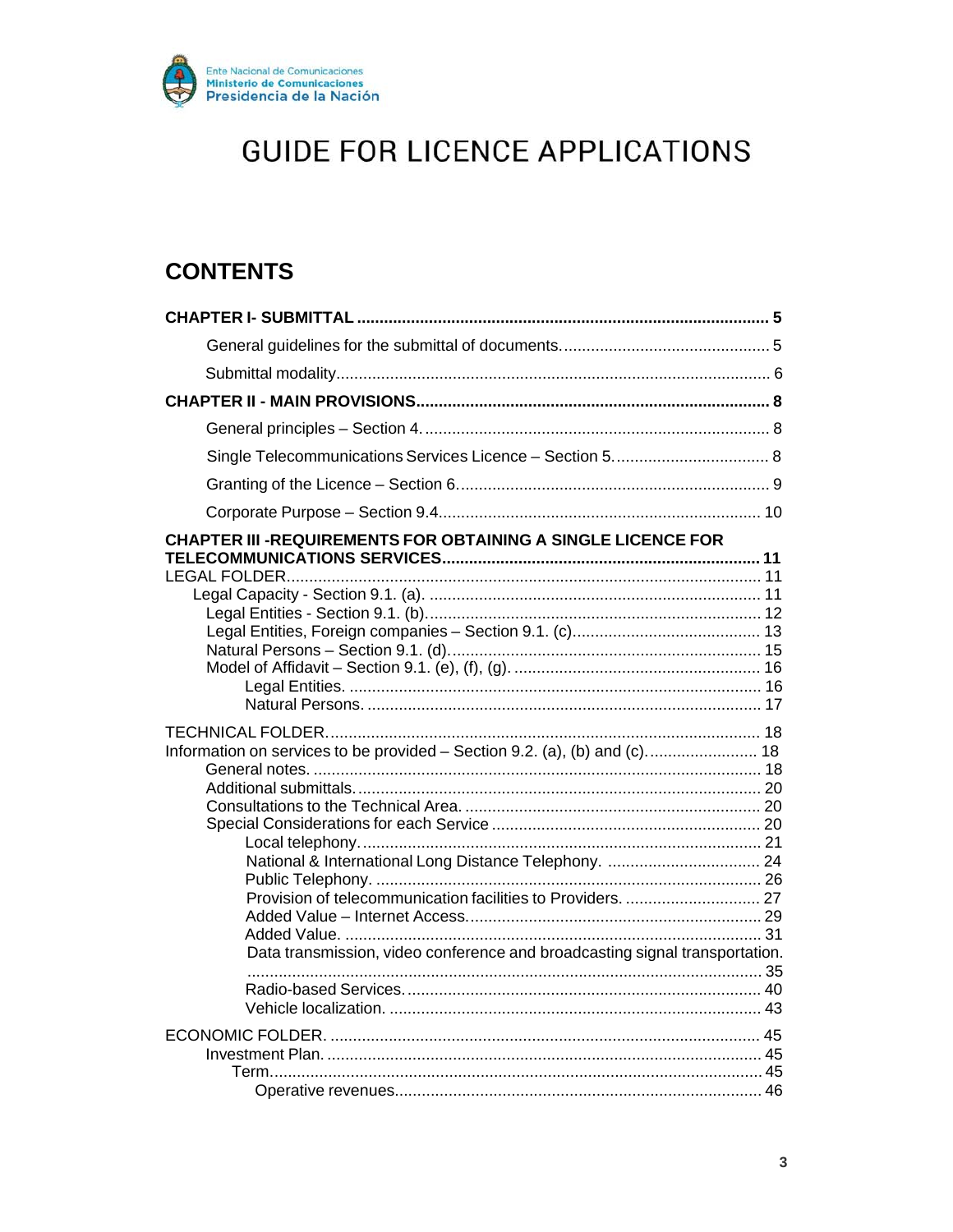

| Submittal of Documents before the Enacom 53                                         |  |
|-------------------------------------------------------------------------------------|--|
| Registration of the New Services by the Licensees, according to Decree 764/2000  53 |  |
| Registration of New Services by Licensees who have held their licence since before  |  |
| CHAPTER V - COST OF FILING A LICENCE APPLICATION.  56                               |  |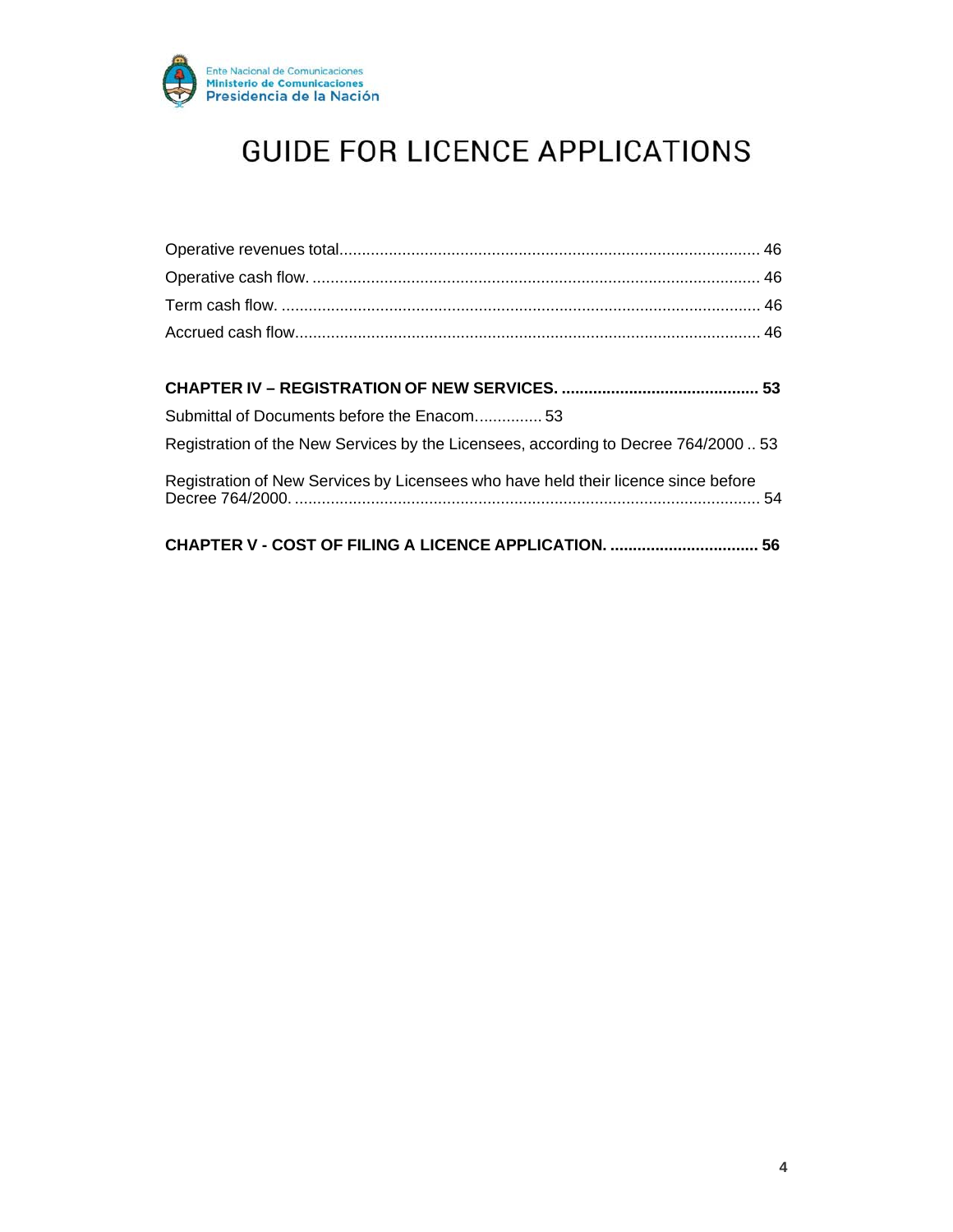

### **CHAPTER I - SUBMITTAL OF APPLICATION**

### **APPLICATION FOR SINGLE LICENCE FOR TELECOMMUNICATIONS SERVICES - DECREE 764/2000**

### **General Guidelines for the submittal**

1. In order to file for a licence, applicants must submit, either personally or by post, the documents and information as provided in the Licence Regulations for Telecommunications Services, adopted by Decree Nº 764/2000 and according to the guidelines indicated in this Guide.

2. The offices are located at Perú 103, First Floor, Zip Code 1067, Autonomous City of Buenos Aires (Federal Capital of the Argentine Republic), Enacom, where applicants will be received by staff of this Commission to assist them with the licence application proceedings.

3. In order to start the proceedings, applicants must pay the amount of 5,000 (FIVE THOUSAND) pesos, pursuant to the modality described in Chapter V of this Guide.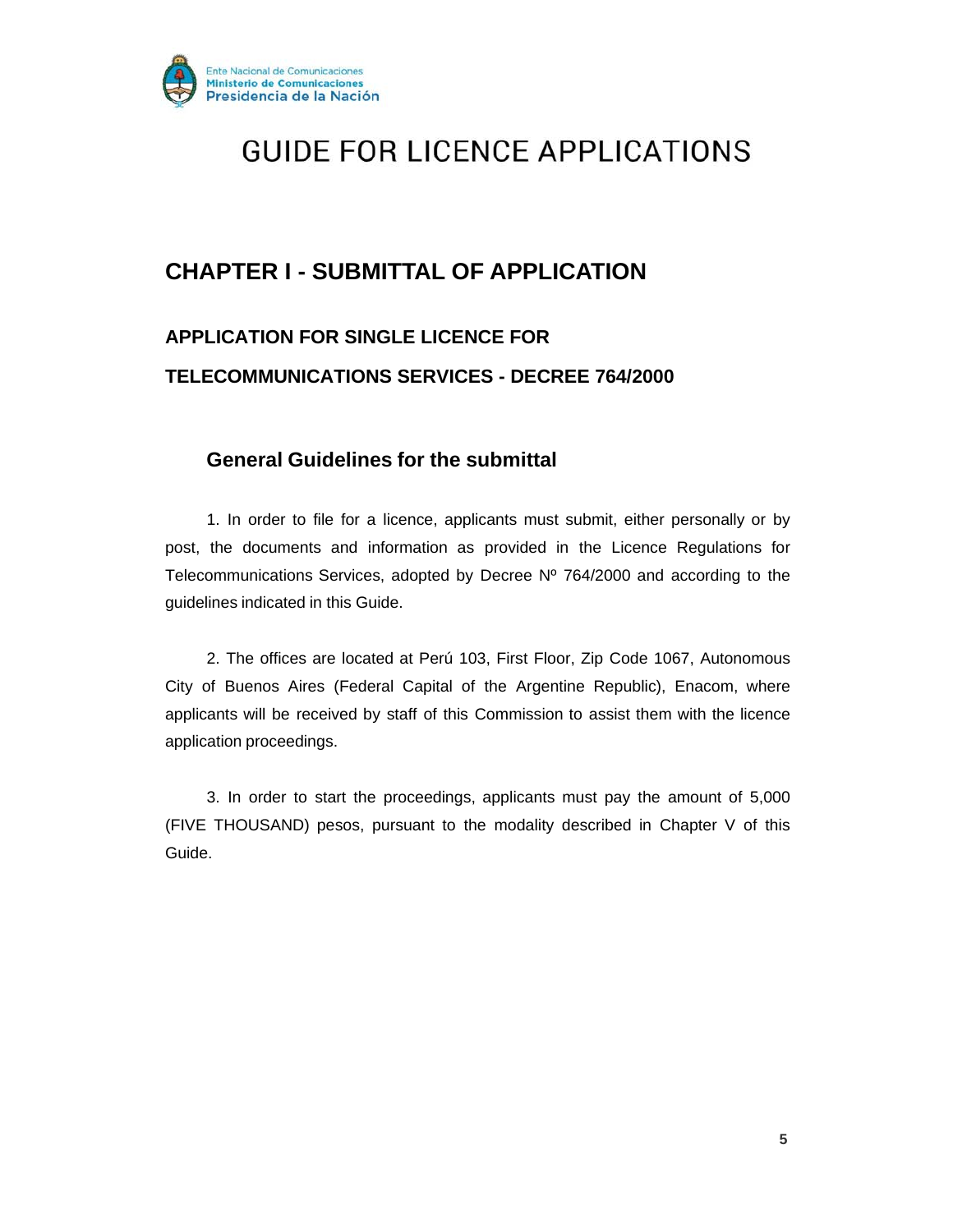

#### **Submittal modality**

*ALL DOCUMENTS MUST BE SUBMITTED IN THREE (3) DIFFERENT FOLDERS:*

LEGAL FOLDER: This folder shall contain the documents and/or information indicated in the following sections of the Licence Regulations: i) Section 9.1. (a); ii) Section 9.1. (b); iii) Section 9.1. (c); iv) Section 9.1. (d) – if relevant –; v) Section 9.1. (e); vi) Section 9.1. (f) and Section 9.1. (g).

TECHNICAL FOLDER: This folder shall contain the documents and/or information indicated in the following sections of the Licence Regulations: i) Section 9.2. (a); ii) Section 9.2. (b), iii) Section 9.2. (c) and iv) aspects corresponding to Section 9.2. (e).

ECONOMIC FOLDER: This folder shall contain the documents and/or information indicated in the following sections of the Licence Regulations: i) Section 9.2. (d); ii) Section 9.2. (e).

The submittal shall include an index respecting the following order:

Application form for Single Licence and Registration of Service/s Applicant's Information (Form F2) Legal Folder Technical Folder Economic Folder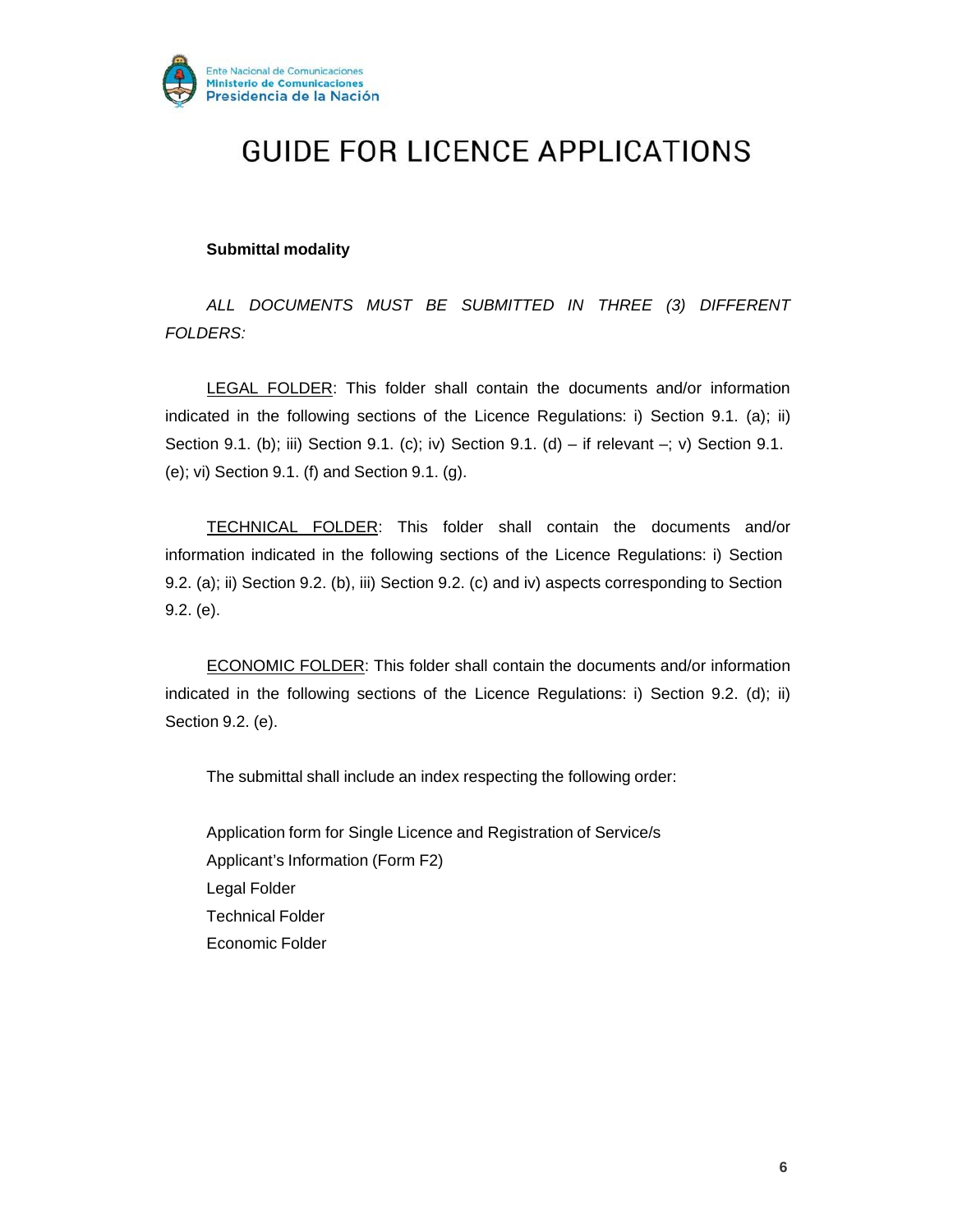

#### **IMPORTANT**

• If the documents attached are certified by a notary public who is not registered at the Council of Notaries Public of the Autonomous City of Buenos Aires, the notary's signature shall be duly certified by the Council of Notaries Public in which this person is registered.

• Documents submitted in a foreign language shall be submitted with a translation by a certified translator accompanied by the corresponding certification of the signature by the Certified Public Translators' Professional Association (pursuant to section 28 of the regulations of National Act for Administrative Proceedings).

• Applicants shall establish residence determined for special legal purposes within the urban range of the Autonomous City of Buenos Aires pursuant to section 19 of the Administrative Proceedings Regulations, Decree Nº 1759/72, as well as give notice of the actual domicile

• All notices served at the applicant's residence determined for special legal purposes shall be deemed valid.

• The domicile established by the applicant shall produce all its effects without the need of further actions and shall subsist as long as the applicant does not establish a different one.

• Wrongful or lack of submittal of any of the abovementioned shall produce an observation in the corresponding report; this shall have to be solved by the applicant before continuing with the application or registration procedure since any observation implies a delay in such procedures. (Section 5.3 of the)

• The Applicant's Information Form can be requested at the CAUER (Customer Service for Radio Spectrum Users) or downloaded from http://www.enacom.gob.ar/problemas-deinterferencias\_p114,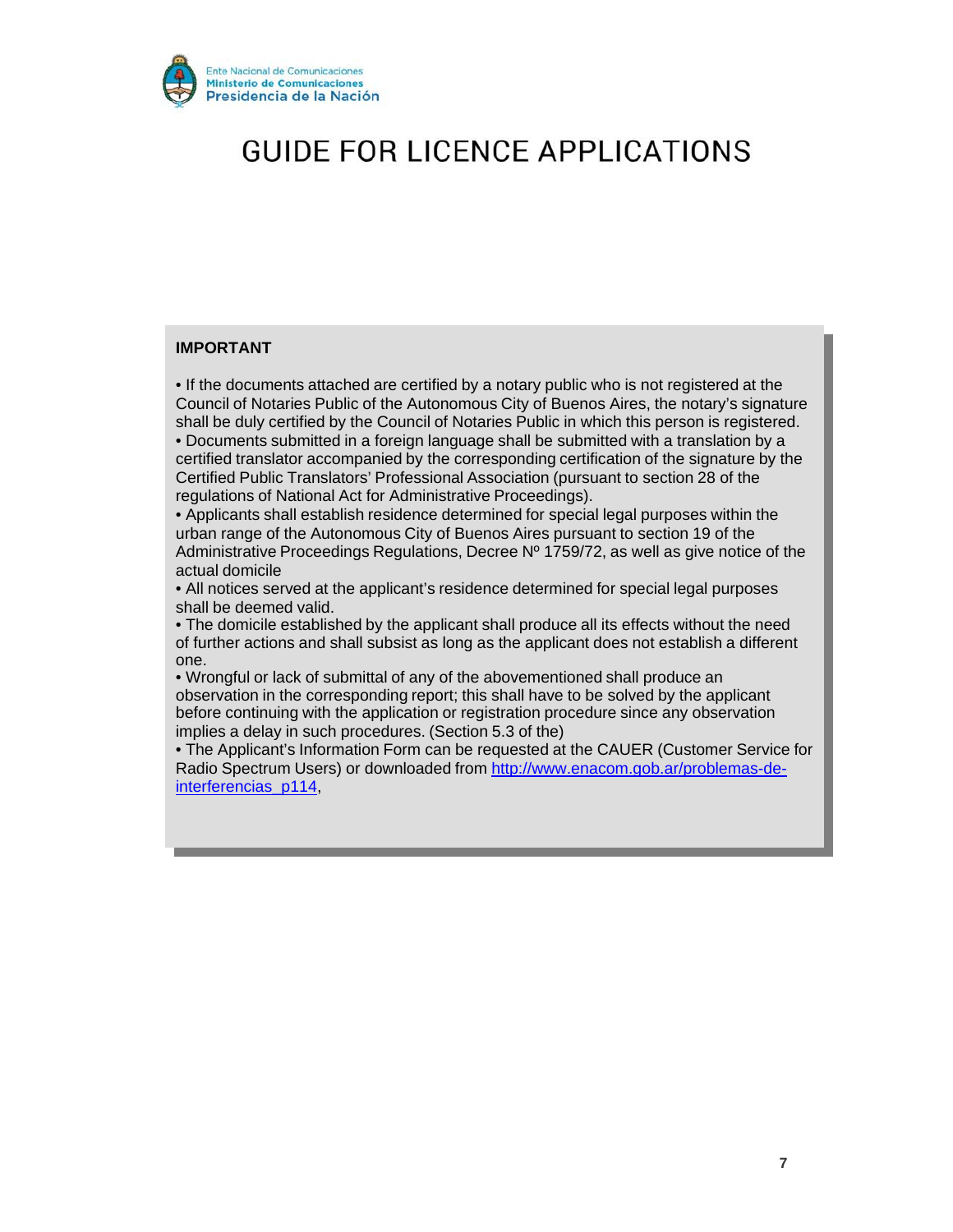

### **CHAPTER II - MAIN PROVISIONS**

### **ACCORDING TO THE LICENCE REGULATIONS FOR TELECOMMUNICATIONS SERVICES (ANNEX I – DECREE 764/00)**

#### **General Principles- Section 4**

"4.1. Licences shall be granted without a time limit, on demand and as regulated, prior fulfilment of the requirements established by these Regulations and they authorize the provision to the public of any type of telecommunications services, fixed or mobile, wired or wireless, domestic or international, with or without own infrastructure.

4.2. The licences granted shall be valid throughout the whole of the Argentine Nation.

4.3. The granting of a licence is regardless of the availability and allocation of the means required for the service provision. If a service requires the use of radio spectrum frequencies, the licence does not presuppose the national state's obligation to guarantee their availability. The authorization and/or the permit to make use of radio spectrum frequencies must be applied for before the enforcement agency in accordance with the terms and conditions established in the general regulations for the administration, management and control of the radio spectrum in force and other applicable rules.

4.4. Service provision is regardless of the technology or means used to offer them. The Service Provider shall be able to freely choose the technology and network architecture he considers the most appropriate for the efficient provision of service.

4.6. Broadcasting service providers shall be able to submit an application for a licence to the Enforcement Agency under the terms of these Regulations.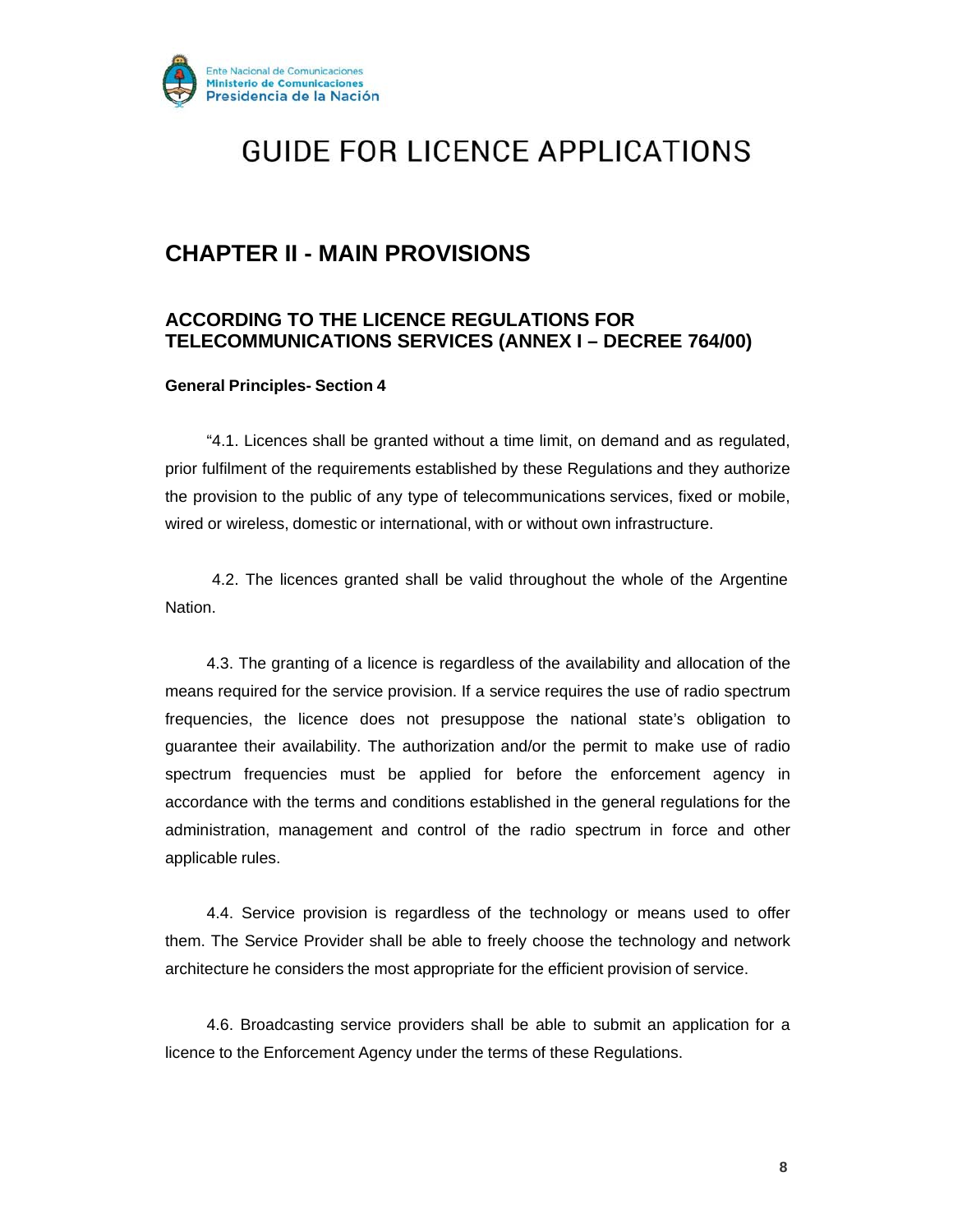

4.8. Providers will be able to start providing telecommunications services once these have been registered."

#### **Single Telecommunications Services Licence – Section 5**

"A single licence is established for the provision of telecommunications services, with the following characteristics:

5.1. Single Telecommunications Services Licence: authorizes the provision of any telecommunications services to the public, be they fixed or mobile, wired or wireless, domestic or international, with or without own infrastructure.<sup>1</sup>

5.2. If the provision of the telecommunications service to the public requires the use of radio spectrum frequencies as a constituent element of the service to be provided, the Service Provider shall file, before the Enforcement Agency, for the corresponding authorization and/or permit to use the radio spectrum frequencies, in accordance with the provisions of the General Regulations for the Administration, Management and Control of the Radio Spectrum in force and other applicable rules.

5.3. If, in the future, the Service Provider decides to provide a new telecommunications service, different from the one originally reported, he must notify the Enforcement Agency about this decision at least THIRTY (30) days in advance of the date he plans to start the service. This submittal shall contain the information indicated in section 9.2 of these Regulations. Within TWENTY (20) days of submittal, the Enforcement Agency, through the Control Authority, may require from the Service Provider any additional information or explanations that may be necessary. Once the application has been filed, the Enforcement Agency will proceed to register the new service.

<sup>&</sup>lt;sup>1</sup> The granting of a single licence for the provision of telecommunication services authorizes the licensee to provide the services reported that have been previously registered, in accordance with the provisions of Section 6.1 and other related provisions (transcribed ahead).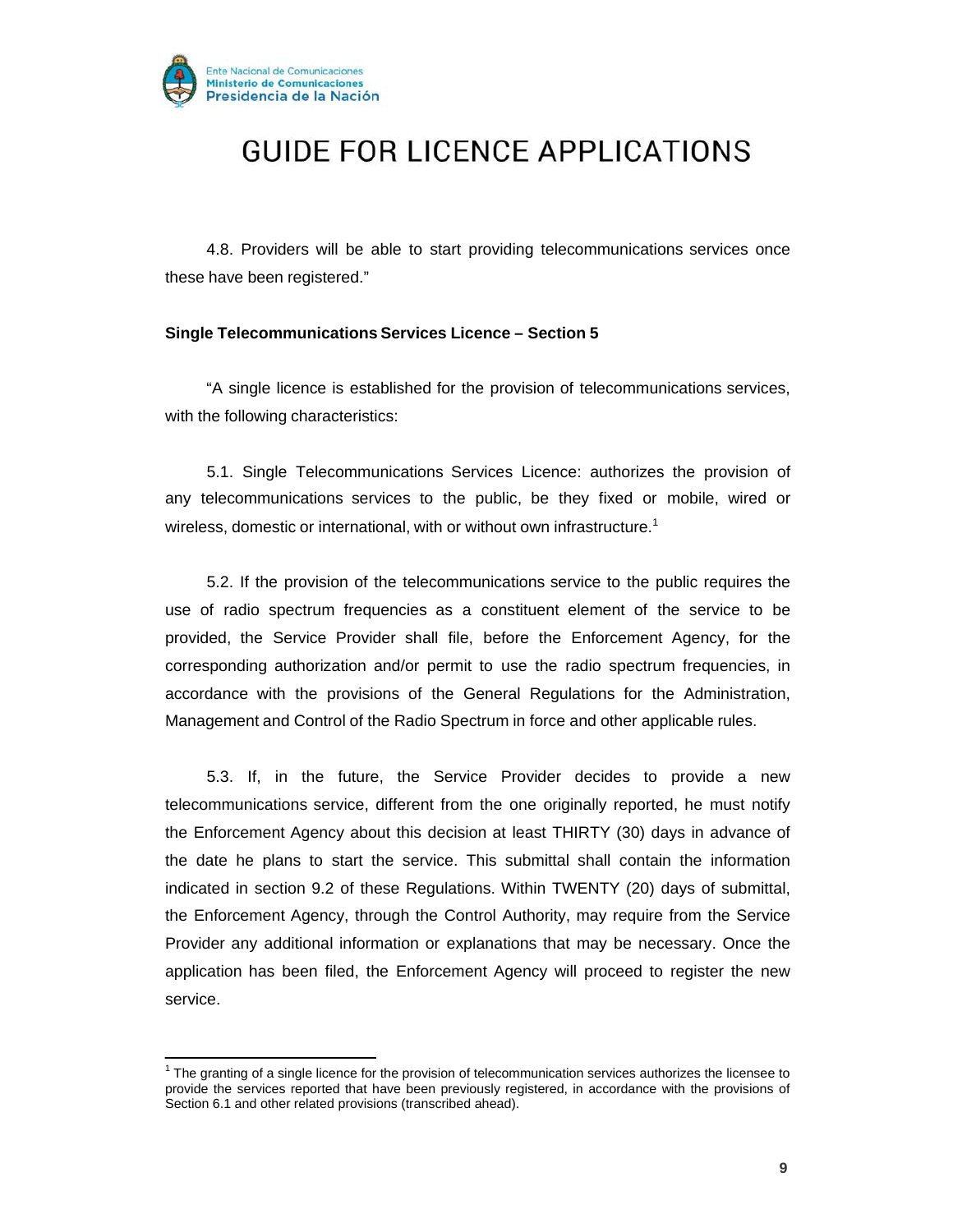

5.4. The Enforcement Agency shall keep a register of the services that each Service Provider offers, which shall be published on its institutional Internet page."

#### **Granting of the Licence - Section 6**

"6.1 The Enforcement Agency shall issue the licence once the applicant has submitted all the information and/or documents indicated in section 9 of these Regulations, registering the services to be provided.

6.2. The Enforcement Agency shall issue its decision, regarding the licence application, within a time period of SIXTY (60) days as from the date the application was filed by the applicant, except where the Enforcement Agency requires the applicant additional explanatory and/or supplementary information and/or documents under the terms of section 5.3. of these regulations, in which case, the term indicated previously shall be counted as from the date of submittal of the requested information and/or documents.

6.3. The Enforcement Agency will communicate the reasons for denying the licence."

#### **Corporate Purpose – Section 9.4.**

"The company applying for the licence is not required to have the exclusive corporate purpose of providing telecommunication services." 2

<sup>&</sup>lt;sup>2</sup> The corporate purpose could be – in accordance with the provisions of Act Nº 19.550 – single or multiple. In both cases, it shall include the provision of telecommunications services.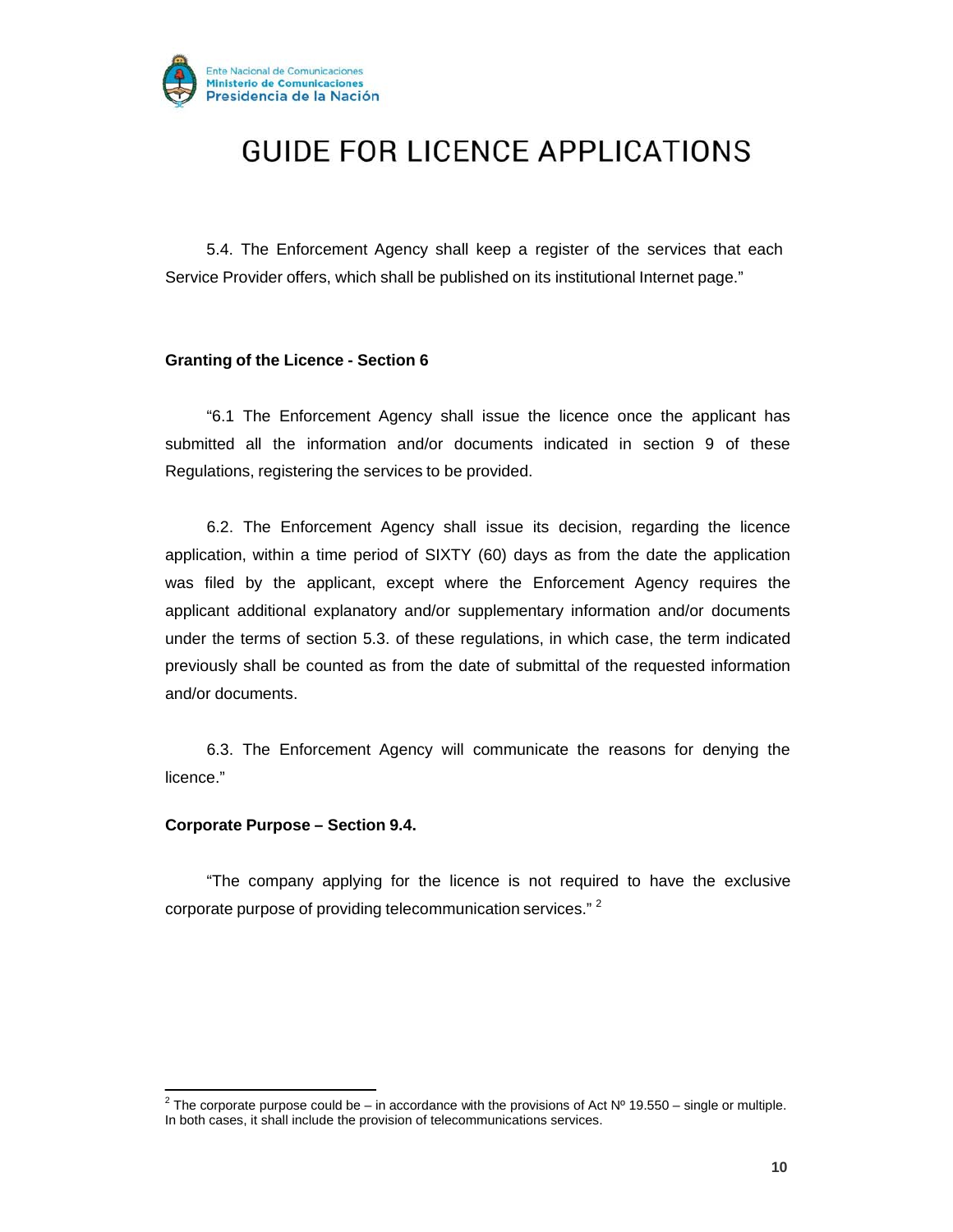

### **CHAPTER III - REQUIREMENTS FOR OBTAINING A SINGLE LICENCE FOR TELECOMMUNICATIONS SERVICES**

### **LEGAL FOLDER**

Section 9.1. (a), (b), (c), (d), (e), (f), (g)

**Legal Capacity – Section 9.1. (a)**

Legal capacity may be proved by one of the following options, which the applicant may choose:

**In any kind of company** (Corporation, Limited Liability Company, etc.): the bylaws or articles of incorporation, duly certified by Notary Public and registered at the Public Commercial Registry, establishing the signatory's appointment and his sufficient authority to file the application, or

**In any kind of company:** an instrument (power of attorney) duly certified by Notary Public, establishing the appointment of the signatory (legal representative) and his sufficient authority to file the application, or

**In the case of Corporations:** minutes of the shareholders' or board meeting, duly certified by Notary Public, and registered at the Public Commercial Registry establishing the signatory's appointment and his sufficient authority to file the application, or

**In the case of Limited Liability Companies:** corporate minutes, duly certified by Notary Public, and registered at the Public Commercial Registry establishing the signatory's appointment and his sufficient authority to file the application.

#### **IMPORTANT**

• During the application proceedings, only the requests submitted by those who can prove legal capacity shall be granted..

**11**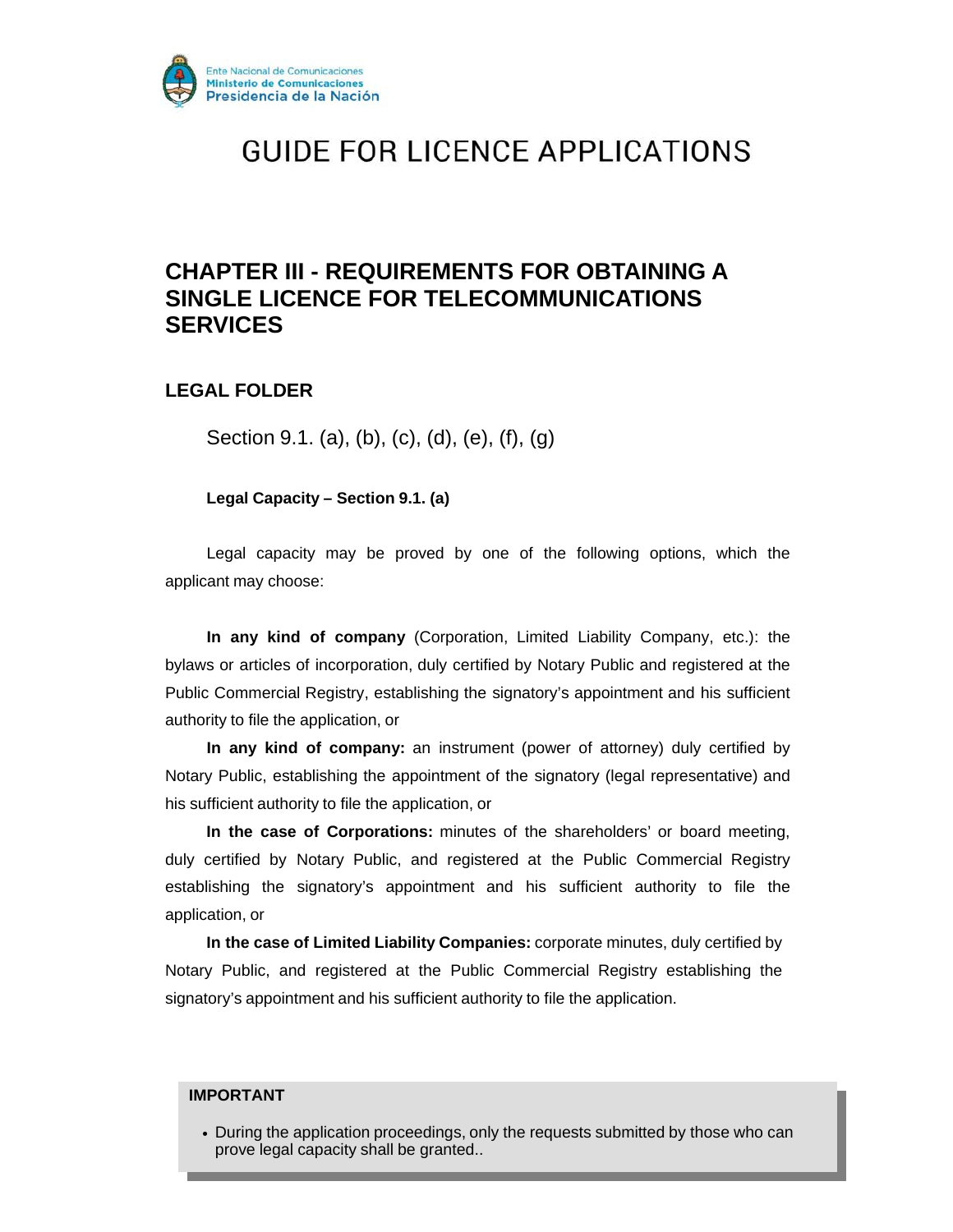

**Legal Entities** - Section 9.1. (b)

COMPANIES ESTABLISHED UNDER THE LAWS OF THE ARGENTINE REPUBLIC

In compliance with the aforementioned section, applicants shall submit the following documents:

Copy certified by Notary Public of the articles of incorporation, the bylaws or partnership agreements and all their modifications, with their respective evidence of registration at the Public Commercial Registry.

Single copy of the designation of the Tax Identification Number (CUIT) and a copy of the registration at the "Administración Federal de Ingresos Públicos (AFIP)" (Federal Administration of Public Revenue).

Updated list of company authorities. (Note: This list of personnel shall consist of the names and positions of the company authorities – Directors in the case of Corporations and Managers in the case of the Limited Liability Companies).

Duly certified and registered copy (pursuant to section 27 of the RLNPA – (National Act for Administrative Proceedings Regulations) of the instruments that prove the appointment of the authorities listed. (Note: In the cases in which these instruments were the same as the ones submitted in compliance with the provisions of section 9.1 (a), it will not be necessary to submit them again).

Balance sheet or financial statement up to the last financial year certified by chartered certified accountant, whose signature has been authenticated by the corresponding Professional Association for Chartered Certified Accountants. In the case of companies whose period of existence is less than a fiscal year, they shall submit a certified financial statement, with the same procedures as those provided for balance sheets. In the sheets of the sheets of the sheets of the sheets of the sheets.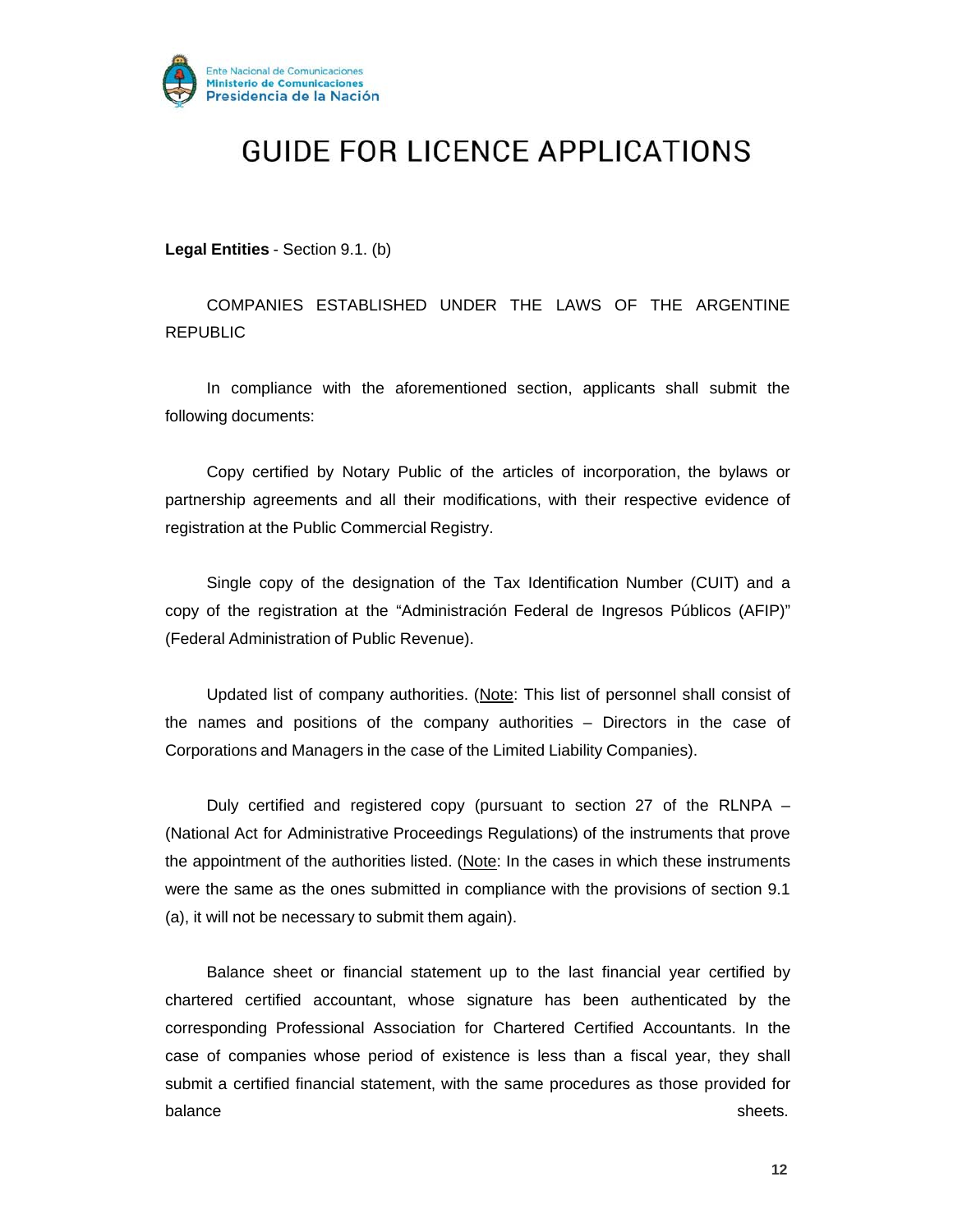

**Legal Entities, Foreign Companies** - Section 9.1. (c)

*COMPANIES ESTABLISHED OVERSEAS*

"Section 118 Act  $N^{\circ}$  19.550. - The company incorporated overseas is governed by the laws of the place where it was incorporated regarding its existence and proceeding.

Isolated Business Acts.

It is authorized to carry out isolated business acts in the country and to litigate. Habitual practice

In order to habitually carry out business acts comprised in its corporate purpose, to establish branch offices or any other kind of permanent representation, it shall:

1) Provide evidence of the company's existence in accordance with the laws of its country;

2) Establish domicile in the Argentine Republic complying with the publication and registration required by this Act for companies that are founded in the Republic;

3) Justify the decision to create such a representation and appoint a person who will be in charge of it;

In the case of a branch office, the capital that will be assigned to it shall be determined, when pertinent according to special acts."

Consequently, foreign companies must submit to Enacom:

Instrument proving legal capacity of the one signing the submittal duly certified and registered.

A copy of the articles of incorporation, bylaws or partnership agreements and their modifications<sup>3</sup> certified by Notary Public, with its corresponding proof of registration at the "Inspección General de Justicia (IGJ)" (Inspection Board of

 $3$  If the mentioned documents are worded in a foreign language, they shall be submitted with their corresponding translation by a certified translator whose signature must be duly certified by the corresponding Professionals' Association.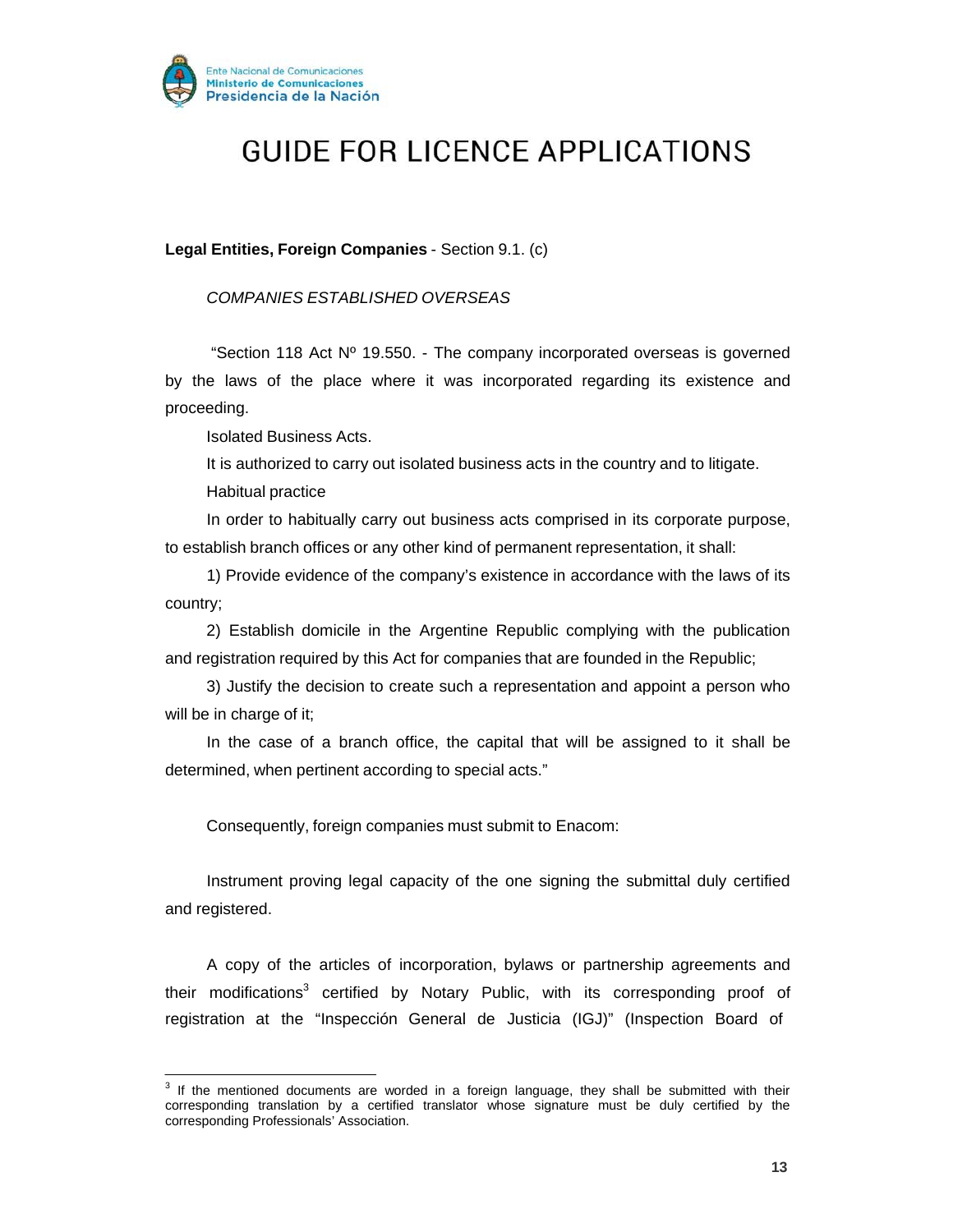

Corporations and Legal Entities) according to the provisions of section 118 of Act  $N^{\circ}$ 19.550.

Single copy of the proof of the Tax Identification Number (CUIT) assigned and a copy of the registration at the "Administración Federal de Ingresos Públicos (AFIP)" (Federal Administration of Public Revenue).

Updated list of the company authorities. (Note: This list shall contain the names and positions of the company authorities).

- 1) A copy, under affidavit of its authenticity, of the instruments<sup>3</sup> that demonstrate the appointment of the authorities on the list. (Note: In the cases in which these instruments are the same as those submitted in compliance with the provisions of section 9.1. (a), it will not be necessary to submit them again under affidavit of their authenticity).
- 2) Audited balance sheet or audited financial statement<sup>4</sup>, relative to the last fiscal year. In the case of companies whose existence is of less than a fiscal year, they shall submit a financial statement. These documents shall be certified, if applicable: a) by the consular or diplomatic agents of the Argentine Republic, whose signatures shall in turn be certified by the Argentine Ministry of Foreign Relations and Worship; or b) by the mechanism provided for in the 1961 Hague Convention (Apostille).

 $4$  If the mentioned documents are worded in a foreign language, they shall be submitted with their corresponding translation by a certified translator whose signature must be duly certified by the corresponding Professionals' Association.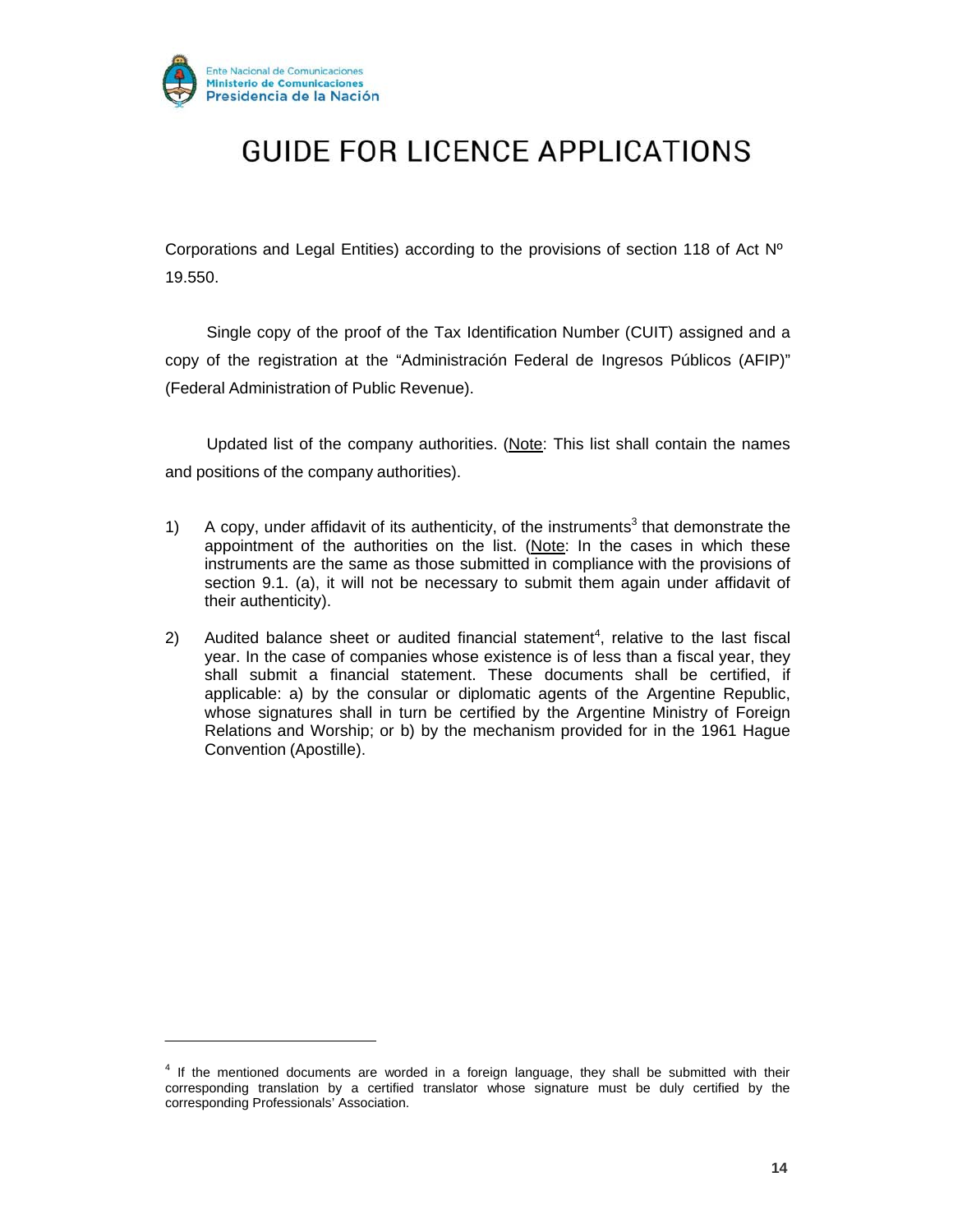

**Natural Persons** - Section 9.1. (d)

In compliance with the aforementioned section, natural persons shall submit the following before Enacom:

- 1) Full surname and name;
- 2) Type and number of document;
- 3) Single copy of evidence of Tax Identification Number (CUIT) assignment and copy of registration at the "Administración Federal de Ingresos Públicos (AFIP)" (Federal Administration of Public Revenue).
- 4) Certified copy of registration at the Public Commercial Registry certified by Notary Public.
- 5) Asset statement signed and certified by a National Chartered Certified Accountant whose signature shall be certified by the corresponding Professional Association for Chartered Certified Accountants.
- 6) Legal domicile and notice of actual domicile.
- 7) Certificate issued by the "Registro Nacional de Reincidencia"5 (National Registry of Recidivism) no older than NINETY (90) days running, as from the date of submittal.
- 8) The petitioner's signature shall be certified by Notary Public and legalized by the corresponding Professional Association, except in the cases in which the certification was carried out by a Notary Public registered at Council of Notaries Public of the Autonomous City of Buenos Aires.

<sup>&</sup>lt;sup>5</sup> The Recidivism Certificate is obtained from the National Registry of Recidivism depending from the Ministry of Justice, Security and Human Rights.

For further information, visit www.dnrec.jus.gov.ar or call 0800-666-0055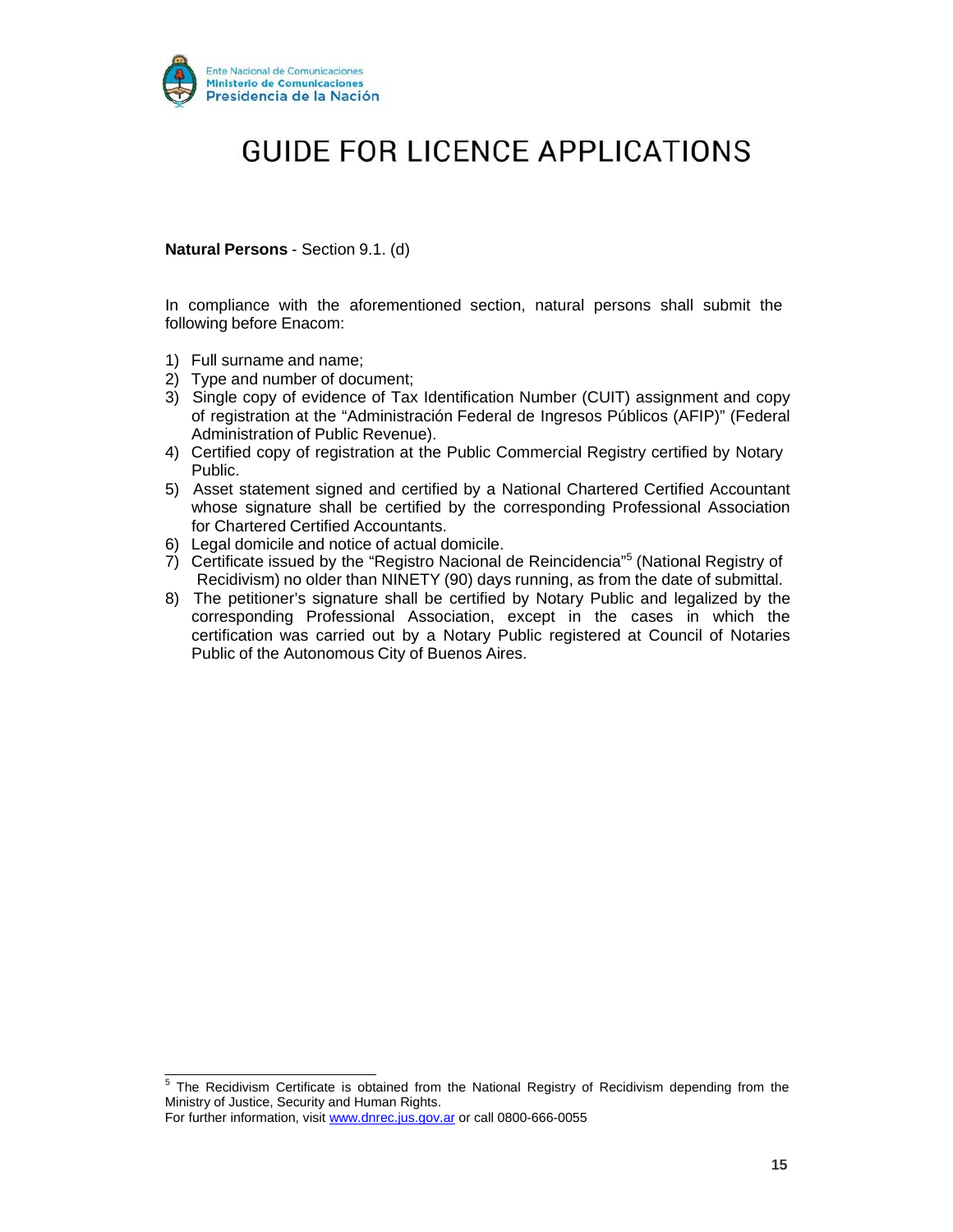

### **Model of Affidavit - Section 9.1. (e), (f), (g)**

#### **Legal Entities**

BUENOS AIRES, ENACOM

In my capacity as …………**\* (SEE NOTE)** of …………… (NAME OF THE COMPANY), I am addressing you in order to comply with the provisions of section 9.1. (e), (f) and (g) of Annex I, Decree  $N^{\circ}$  764/00. As such, I declare that, in the face of any event or incident that, either directly or indirectly, may arise or result, vis á vis the ENACOM, as a result of the actions of the entity I represent, as a Telecommunications Service Provider, these actions shall be subject to the jurisdiction of the Federal Administrative Courts situated in the Autonomous City of Buenos Aires, expressly waiving, by this act, the right to resort to any other courts or jurisdictions.

Also, I DECLARE UNDER OATH that I know all the rules and regulations regarding the telecommunication services legal frame and I commit myself to their compliance.

In such capacity, I commit myself UNDER OATH, to adopt all the security systems and procedures tending to safeguard the confidentiality of all communications made through the installations and equipment used to provide services, pursuant to the rules of good practice.

I remain, Sincerely yours,

#### **Pursuant to the provisions established in points f) and g) the signatures in these affidavits must be certified by a Notary Public.**

**\* Note:** The requirement of evidence of legal capacity shall be considered satisfied if the instrument submitted, duly certified by Notary Public, as established by the provisions of section 9.1. a) proves the legal capacity of the individual who signs the statement.

On the other hand, if the instrument submitted as established by section 9.1. a), does not demonstrate the legal capacity of the person who signs the statement, legal capacity shall be proved fulfilling one of the following options **which the applicant shall choose**:

- a) The signature in the statement must be certified by a National Notary Public, who must attest the capacity as legal representative or agent of the signatory applicant by having personally inspected the instruments of evidence which prove such capacity; or
- b) The applicant shall submit the instruments demonstrating his faculties, duly certified and registered by a Notary Public.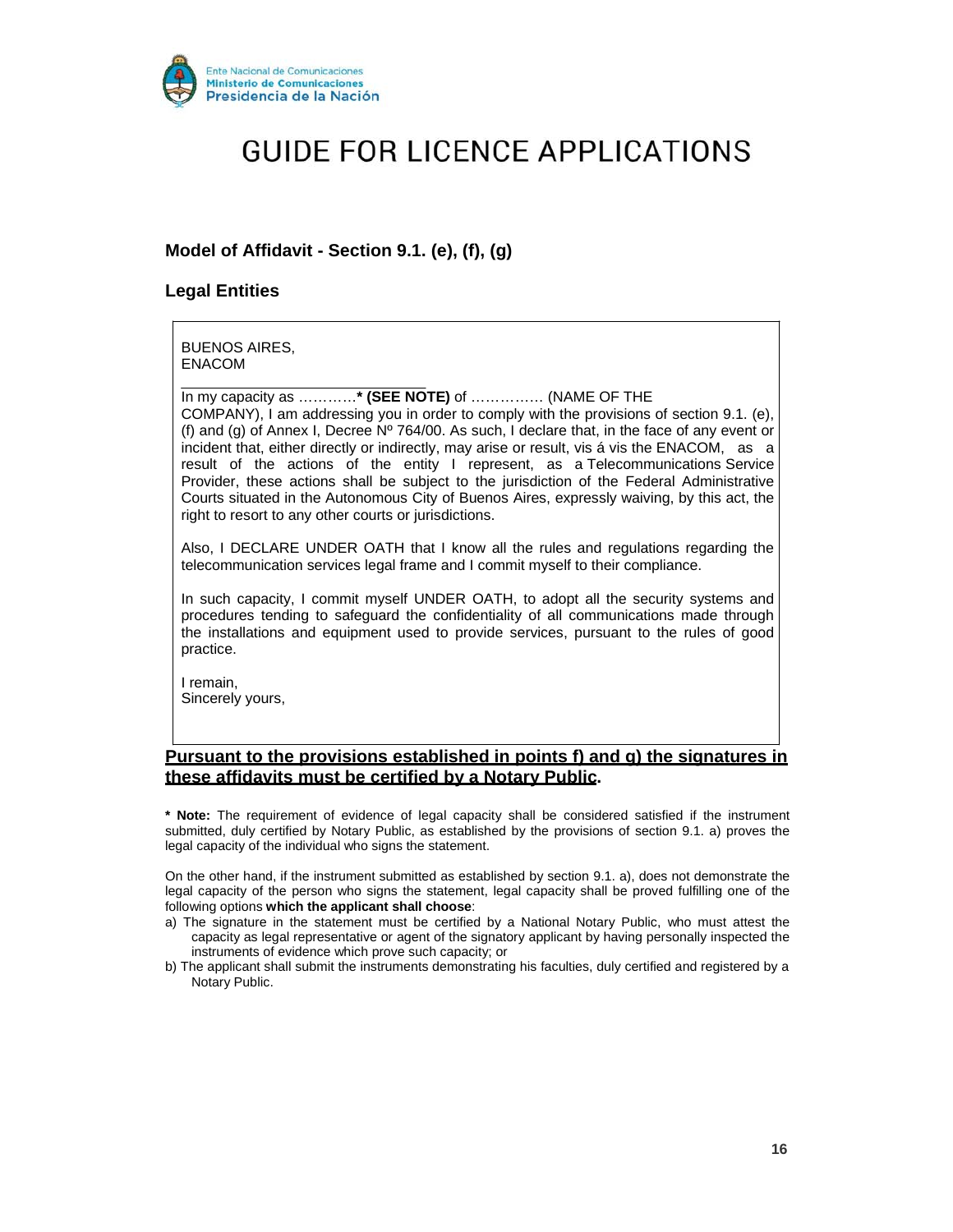

#### **Natural Persons**

BUENOS AIRES, ENACOM

I am addressing you in order to comply with the provisions of section 9.1. (e), (f) and (g) of Annex I, Decree Nº 764/2000. I declare that, in the face of any event or incident that, either directly or indirectly, may arise or result, vis á vis the ENACOM, as a result of my actions as a Telecommunications Service Provider, I will submit myself to the jurisdiction of the Federal Administrative Courts situated in the Autonomous City of Buenos Aires, expressly waiving, by this act, the right to resort to any other courts or jurisdictions.

Also, I DECLARE UNDER OATH that I know all the rules and regulations regarding the telecommunication services legal frame and I commit myself to their compliance.

In such capacity, I commit myself UNDER OATH, to adopt all the security systems and procedures tending to safeguard the confidentiality of all communications made through the installations and equipment used to provide services, pursuant to the rules of good practice.

I remain, Sincerely yours\*,

**Pursuant to the provisions established in points f) and g) the signatures in these affidavits must be certified by a Notary Public.**

*\* Note: If the affidavits were submitted by the applicant's representative, legal capacity shall be deemed satisfied if the instrument submitted, duly certified by a Notary Public, as established by the provisions of section 9.1. a) proves the legal capacity of the person who signs the statement.*

*On the other hand, if the instrument submitted as established by section 9.1. a), does not demonstrate the legal capacity of the person who signs the statement, legal capacity shall be proved fulfilling one of the following options which the applicant shall choose:*

*a) The signature in the affidavit shall be certified by a National Notary Public who shall have to prove the applicant's capacity as representative after having seen the corresponding documents evidencing such capacity, or*

*b) All these documents shall be certified by the Notary Public.*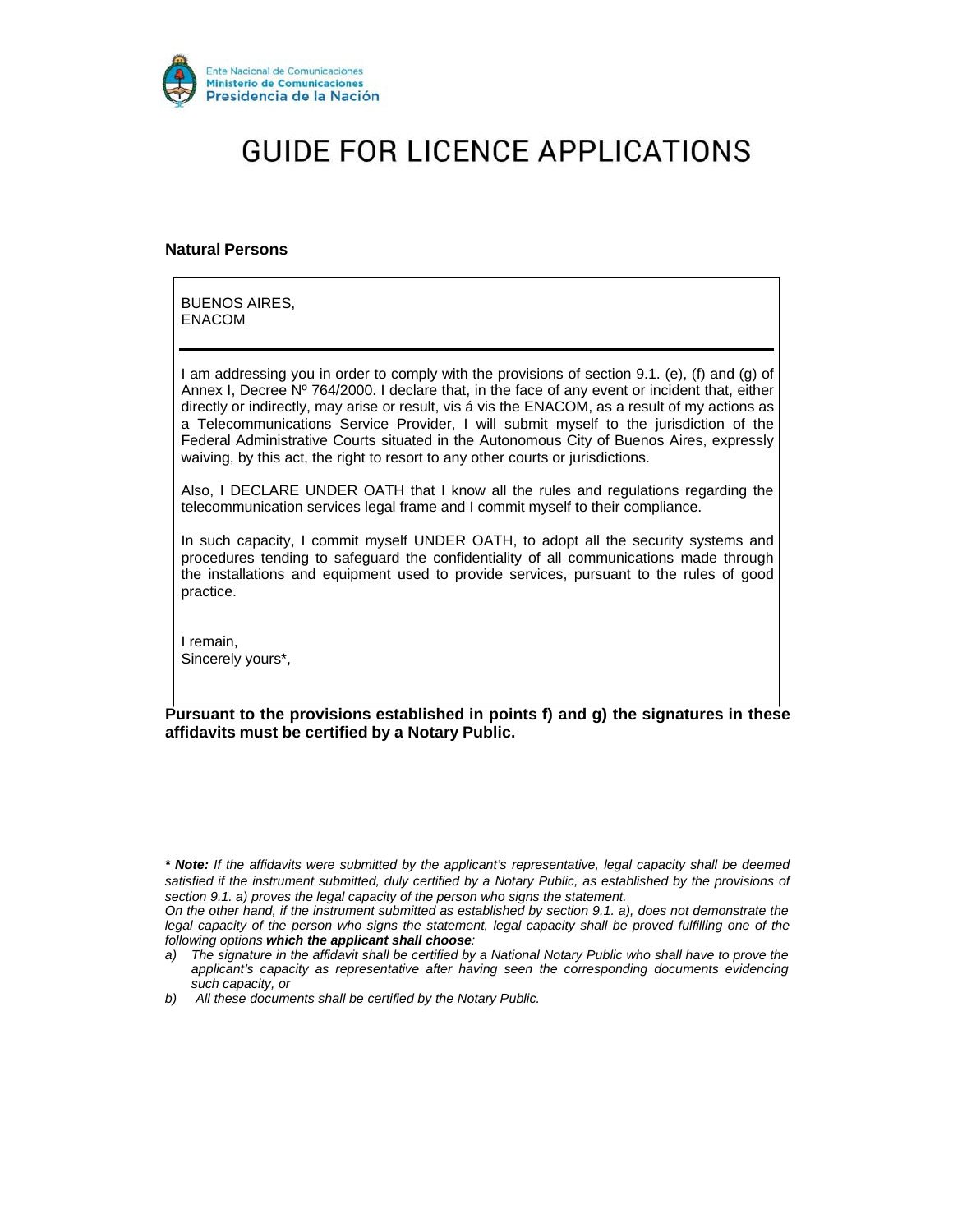

### **TECHNICAL FOLDER**

**Information on the services to be provided – Section 9.2. (a), (b) and (c)**

#### **General Explanations.**

Submittals shall be made, if possible, following the suggestions in the present Guide and developing all the points corresponding to each of the services.

The Technical Plan shall be submitted by a registered engineer with technical competence in this matter attaching the corresponding Commissioning Certificate of Professional Task, certified by the Professional Council of Telecommunications, Electronics and Computer Engineering (COPITEC) *www.copitec.org.ar.* E-mail: *secretaria@copitec.org.ar.*

All pages shall be signed by the responsible technical professional. This person's contact information, such as telephone number and/or email address shall also be included in case consultations on the submittal are necessary.

Reminder for services implemented using the radio spectrum, pursuant to section 4.3. of the Licence Regulations for Telecommunications Services.

*"4.3. The granting of licenses is regardless of the availability and allocation of the means required for service provision. If a service requires the use of radio spectrum frequencies the license does not presuppose the national state's obligation of guaranteeing its availability. Authorization and/or permit for the use of radio spectrum frequencies shall be filed before the Enforcement Agency pursuant to the terms and conditions provided for in the General Regulations for the Administration, Management and Control of the Radio Spectrum in force and other applicable rules".*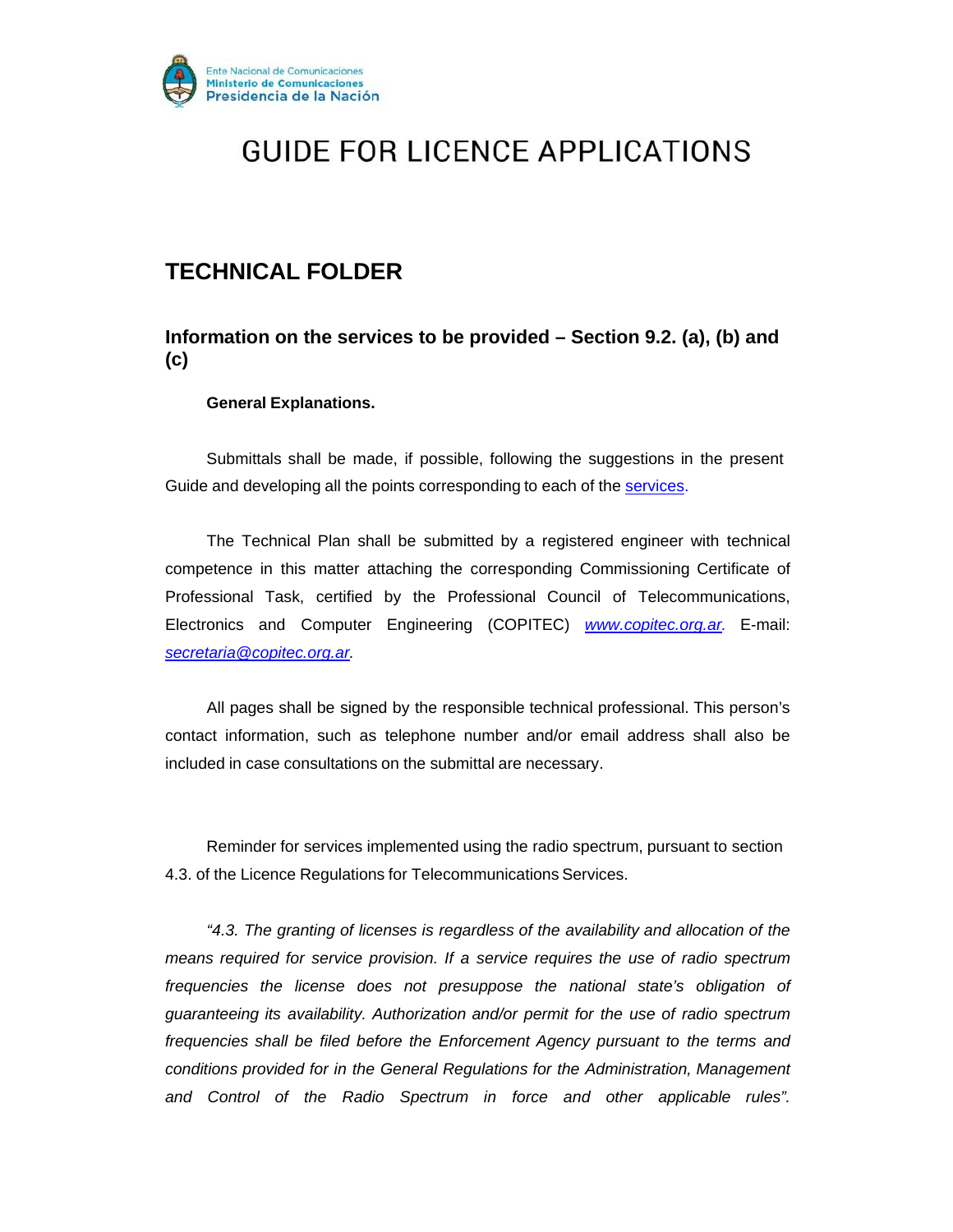

Applicants shall expressly state the requested service/s pursuant to the regulatory denomination. The following is a non restrictive list of the most usual services.

| Acronym      | Service denomination                           |
|--------------|------------------------------------------------|
| <b>STL</b>   | <b>Local Telephony Service</b>                 |
| <b>STP</b>   | <b>Public Telephony Service</b>                |
| <b>STLDI</b> | International Long-distance Telephony Service  |
| <b>STLDN</b> | National Long-distance Telephony Service       |
| <b>STM</b>   | <b>Mobile Telephony Service</b>                |
| <b>STSR</b>  | <b>Broadcasting Signals Transport Services</b> |
| <b>SVA</b>   | <b>Value Added Service</b>                     |
| <b>SVC</b>   | <b>Videoconferencing Service</b>               |
| <b>STD</b>   | <b>Data Transmission Service</b>               |
| <b>SRT</b>   | Radio-Taxi Service                             |
| <b>PCS</b>   | <b>Personal Communications Service</b>         |
| <b>SAP</b>   | <b>Paging Service</b>                          |
| <b>SAVR</b>  | Alarm Service through Physical Link            |
| <b>SFMS</b>  | Mobile and Fixed Satellite Service             |
| <b>SFS</b>   | <b>Fixed Satellite Service</b>                 |
| <b>SLV</b>   | <b>Vehicle Location Service</b>                |
| <b>SMM</b>   | <b>Mobile Maritime Service</b>                 |
| <b>SMS</b>   | <b>Mobile Satellite Service</b>                |
| <b>SRC</b>   | <b>Community Repeater Service</b>              |
| <b>SRCE</b>  | <b>Trunking Service</b>                        |
| <b>PROVE</b> | <b>Facilities Provider</b>                     |
| <b>STA</b>   | <b>Audio Transport System</b>                  |
| Other        | Other                                          |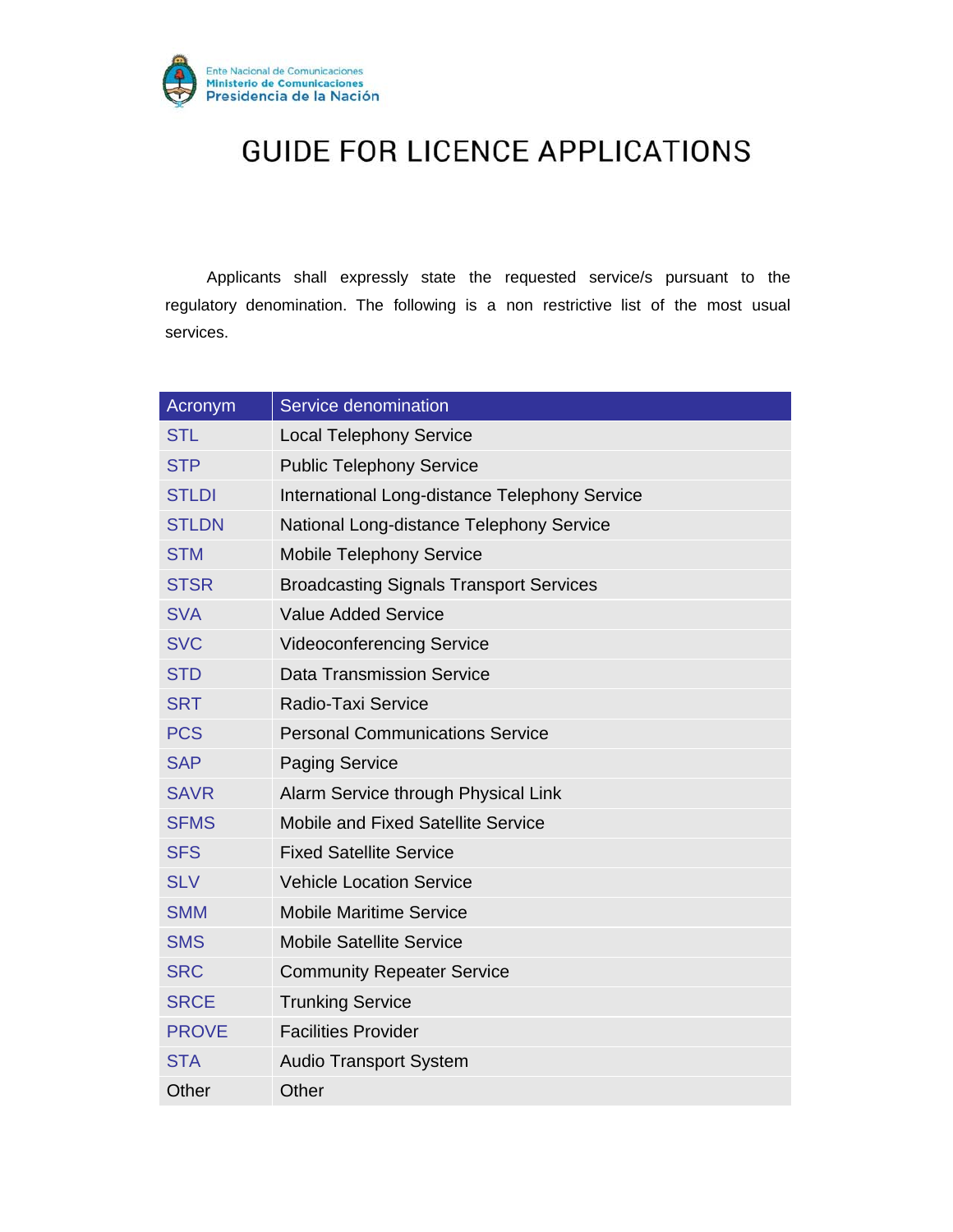

Applicants may give more information on the service they intend to implement (technical specifications, background on the use in other countries) when deemed convenient.

When total or partial use of a network to deliver more than one service is intended, applicants must expressly inform which services are to be implemented with the network described in the Technical Plan; then indicate the equipment necessary for each service. This means that each service (categorized by Enacom) must be individualized with its network (own or shared with another service) and with its associated equipment.

#### **Additional Submittals**

In all cases additional submittals in response to the observations or comments in the technical report shall have to be accompanied by a note stating that this replaces or supplements the original submittal containing an observation, taking into consideration the corresponding ratifications and corrections in order to verify the absence of contradictions with the revised information included in the file.

In cases in which the system described varies total o partially (whether it be due to differences in the equipment, configuration or access modality) or extensions in the coverage area are considered, or equipment extension stages, consistency with the corresponding investment plan must be taken into account by adjusting it to the new technical plan submitted.

Whether it is that the technical documents replace or supplement the technical plan, it shall be signed by the acting engineer. In case of deciding to replace the engineer who originally submitted the plan, a new Commissioning Certificate of Professional Task, certified by the Professional Council of Telecommunications, Electronics and Computer Engineering (COPITEC) shall be attached.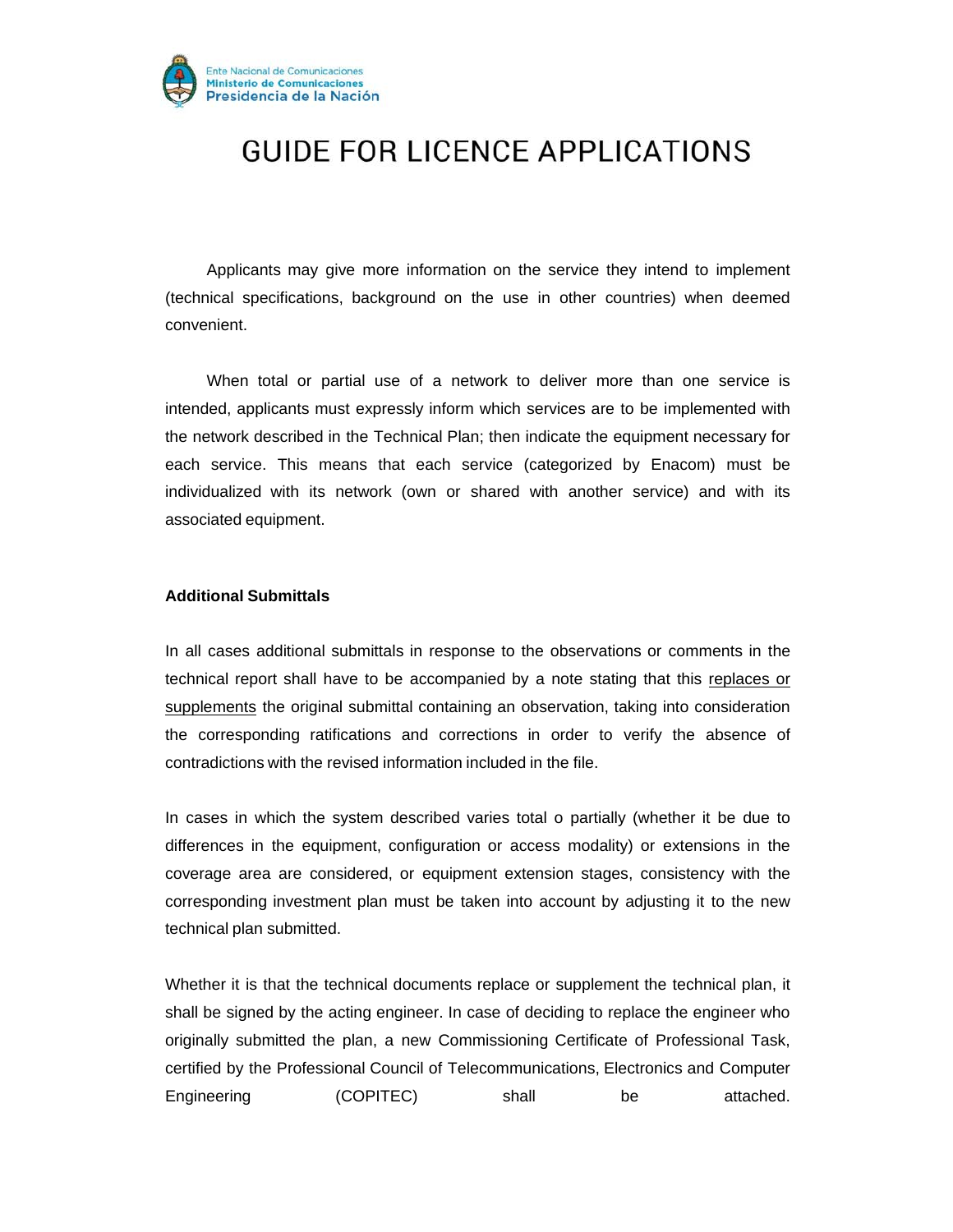

#### **Consultations to the Technical Area**

Reminder: The Technical Area does not provide direct attention to the public; therefore, meetings with this area's staff regarding the technical aspects of submittals for licence applications or the registration of new services shall have to be coordinated with them in advance at http://www.enacom.gob.ar/contacto\_c1, option Tema: "Licencias de Telecomunicaciones", Subtema: "Carpeta Técnica" (Topic: Telecommunications License, Subtopic: Technical Folder).

#### **Special Considerations for each Service:**

If applicants intend to register a service different from the ones detailed herein, the technical plan can be elaborated by analogy to such detailed services or they can consult the Technical Area.

- Local Telephony
- Long Distance Telephony
- Public Telephony
- Provision of Telecommunications Facilities to Providers
- Internet Access Added Value
- Added Value (Audiotext, Mass Calling, Alarm Service through Physical Link)
- Data Transmission, Videoconferencing and Broadcasting Signals Transport **Services**
- Radio Services
- Vehicle Location

#### **Local Telephony**

A service description shall be included indicating in detail the technology to be used and all the precautions to be adopted in order to comply with the current regulations for the service such as the "Plan Fundamental de Numeración Nacional" (National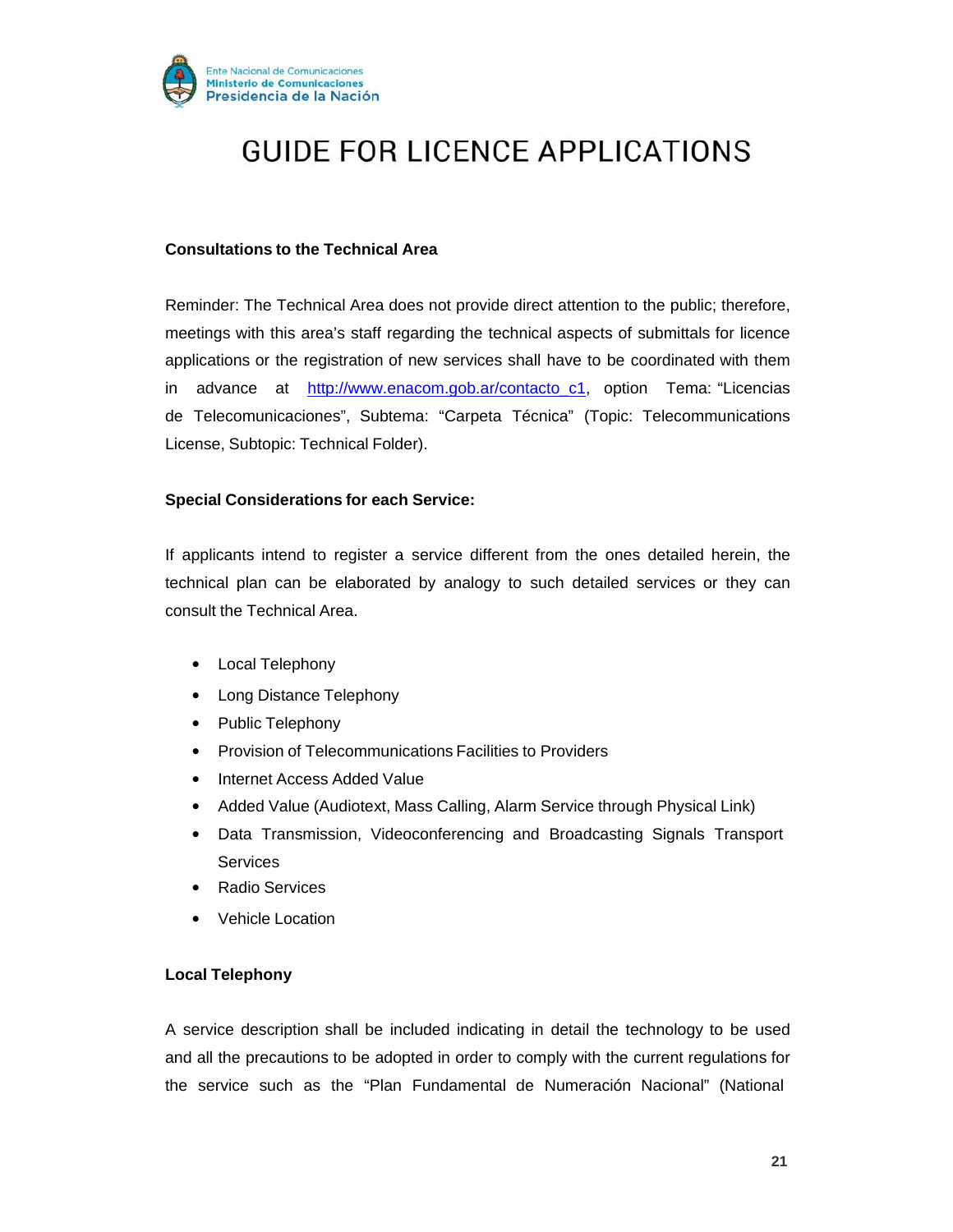

Numbering Fundamental Plan) [Res. Nº 46 SC/97], the "Plan Fundamental de Señalización" (Signalling Fundamental Plan) [Res. Nº 47 SC/97], etc. Also, please indicate the marketing modality to be implemented and the quality of service planned to be offered to subscribers.

#### **Minimum content of the technical plan.**

¾ Area where the service shall be provided during the first three years. To set a limit of the area applicants can indicate the locality/ies to be covered or include a scale polygonal model in a map with geographical references.

¾ Subscribers' access network.

Description of the technology used (circuit or packet switching), if radio link (band, capacity, etc.) or physical link (copper pair, coaxial cable, fibber optics), etc.

If a radio access network is implemented, description of each Radio Base Station (RBS) indicating geographical coordinates, tower height, antenna characteristics, transmitter power, etc. and also whether such location is provisional or permanent.

If the network is formed by more than one node, please detail the links among them justifying their capacity.

#### ¾ Network Operations Centre (NOC).

NOC domicile indicating whether it is provisional or permanent. Also, please describe the relevant switching and routing elements including their main technical features and specifications.

A block diagram of the functional connection of the equipment to be installed shall also be included.

¾ Number of subscribers.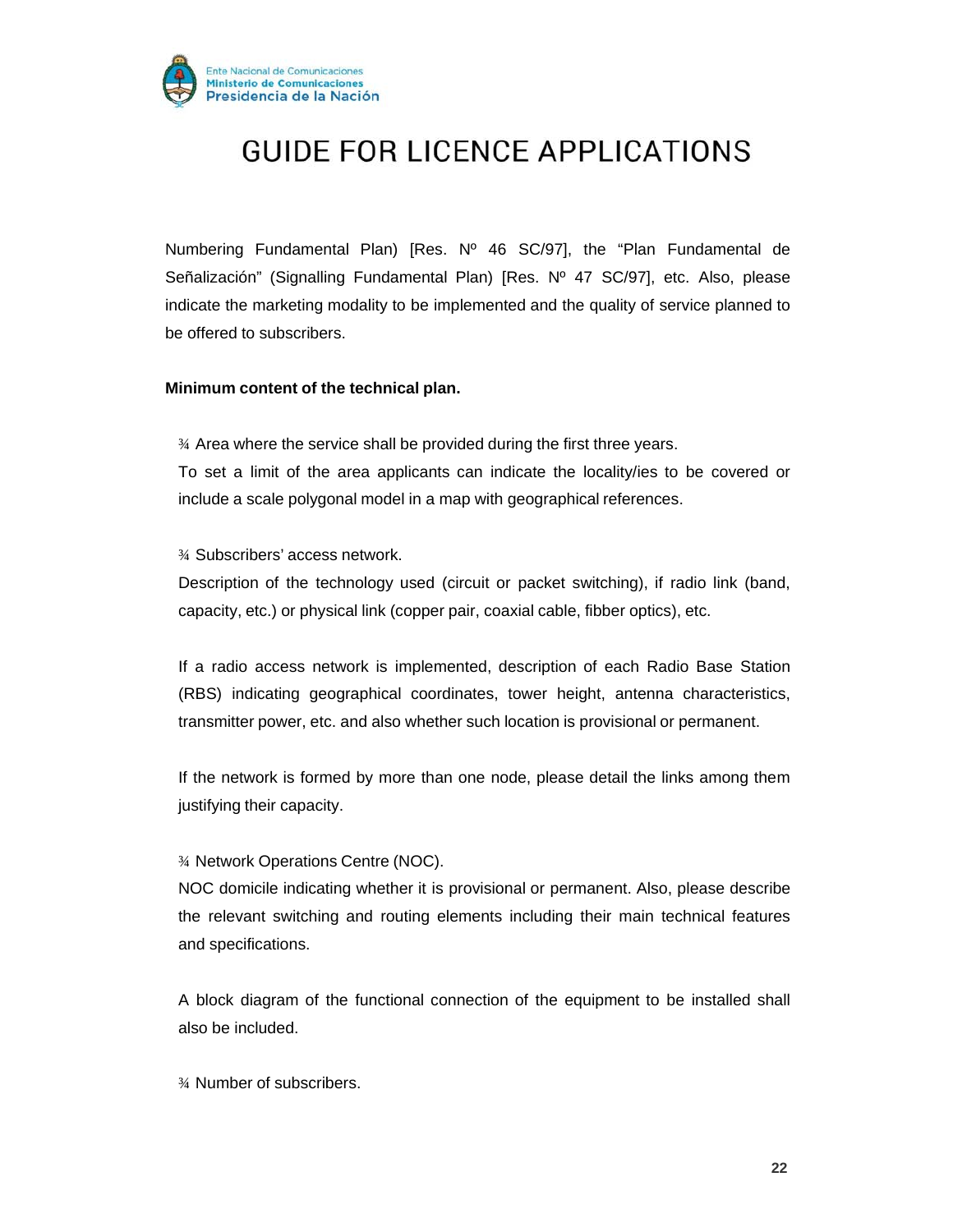

Please, detail the quarterly estimated number of subscribers distinguished by category (residential, professional, commercial, etc.) locality, access network, etc. for the initial period of three years.

¾ Calculation of the capacity of the interconnection link.

Please, indicate traffic expressed in miliErlang for each subscriber category and based on these figures and the number of subscribers, make the relevant calculations so as to determine the initial capacity of the interconnection link with the public telephone network and its eventual increase during the three initial years. Also, expressly indicate the loss or delay factor adopted for the calculations.

¾ Three-year work schedule for the project to be implemented.

Detail the schedule in such a way that task disaggregation allows understanding and follow-up of the work to be executed, both for the installation and the service start-up, and concatenation taking the registration of the service as the initial milestone and the moment from which regular supply of the service begins. Also, include extensions to be made within the three-year initial period. It is worth pointing out that the work schedule must be consistent with the information supplied in the business plan.

The regular supply of the service shall have to start within eighteen (18) months as from the granting of the corresponding registration.

¾ Investments and expenses.

Detail the unit costs for the acquisition of equipment, accessories and infrastructure (for example, towers, antennas, multi-pairs, fibber optics, etc.), their quantity and the corresponding installation and/or deployment expenses.

Also detail the quarterly expenses projected for network operation and maintenance, disaggregating installation and interconnection link expenses.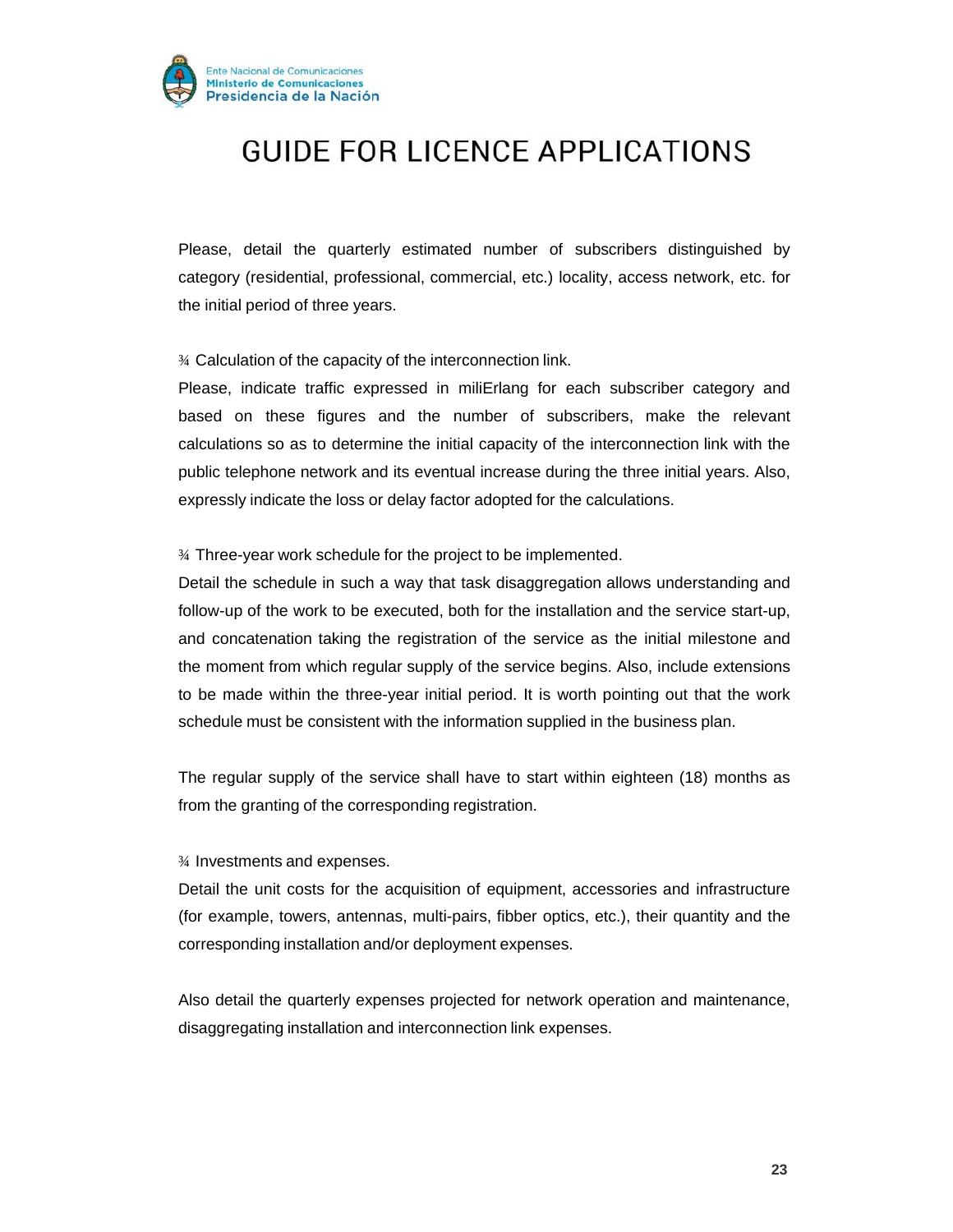

#### **National and International Long-distance Telephony**

A service description shall be included indicating in detail the technology to be used. Also, please indicate the marketing modality to be implemented and the quality of service planned to be offered to subscribers.

Minimum content of the technical plan.

¾ Area where the service shall be provided during the first three years. To set a limit of the area, applicants can indicate the locality/ies to be covered or include a scale polygonal model in a map with geographical references.

¾ Subscribers' access network.

Please, indicate if subscribers shall have access to the Long-distance Telephone service through the applicant's own network or one belonging to third parties; describe the technology (circuit or packet switching), and if applicable, indicate if it uses radio link (band, capacity, etc.) or physical link (copper pair, coaxial cable, fibber optics), etc.

¾ Transport Network.

Please, detail the backbone network/s to be implemented, their capacity, technology (circuit or packet switching), and if they will be physical or radio. Also detail the locations to be connected by own links, both nationally and internationally, as well as the point/s in which traffic to other providers shall be delivered.

In addition, please describe the relevant switching and routing elements including their main technical features and specifications.

A block diagram of the functional connection of the equipment to be installed shall also be included.

¾ Traffic.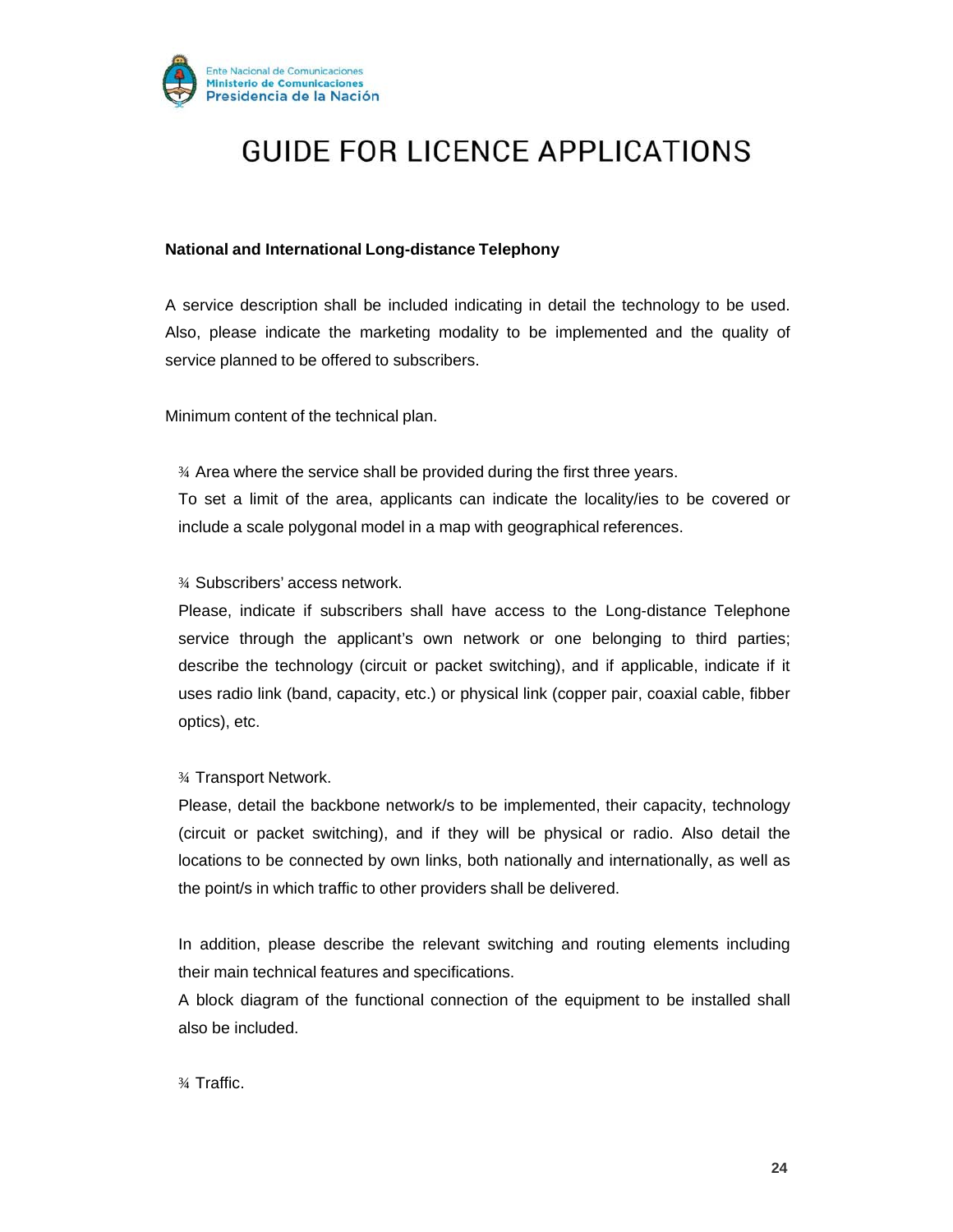

Please, detail the quarterly estimated amount of traffic, expressed in Erlangs and distinguished by origin and destination.

¾ Calculation of the capacity of the interconnection links.

Based on the forecasted traffic, make the relevant calculations so as to determine the initial capacity of the totality of the interconnection links with the public telephone network and its eventual increase during the three initial years. Also, expressly indicate the loss or delay factor adopted for such calculations.

¾ Three-year work schedule for the project to be implemented.

Detail the schedule in such a way that task disaggregation allows understanding and follow-up of the work to be executed, both for the installation and the service start-up and concatenation, taking the registration of the service as the initial milestone and the moment from which regular supply of the service begins. Also, include extensions to be made within the three-year initial period. It is worth pointing out that the work schedule must be consistent with the information supplied in the business plan.

The regular supply of the service shall have to start within eighteen (18) months as from the granting of the corresponding registration.

¾ Investments and expenses.

Detail the unit costs for the acquisition of equipment, accessories and infrastructure (for example, towers, antennas, multi-pairs, fibber optics, etc.), their quantity and the corresponding installation and/or deployment expenses.

Also include the forecasted quarterly expenses for network operation and maintenance disaggregating the ones corresponding to installation and interconnection links subscription charges.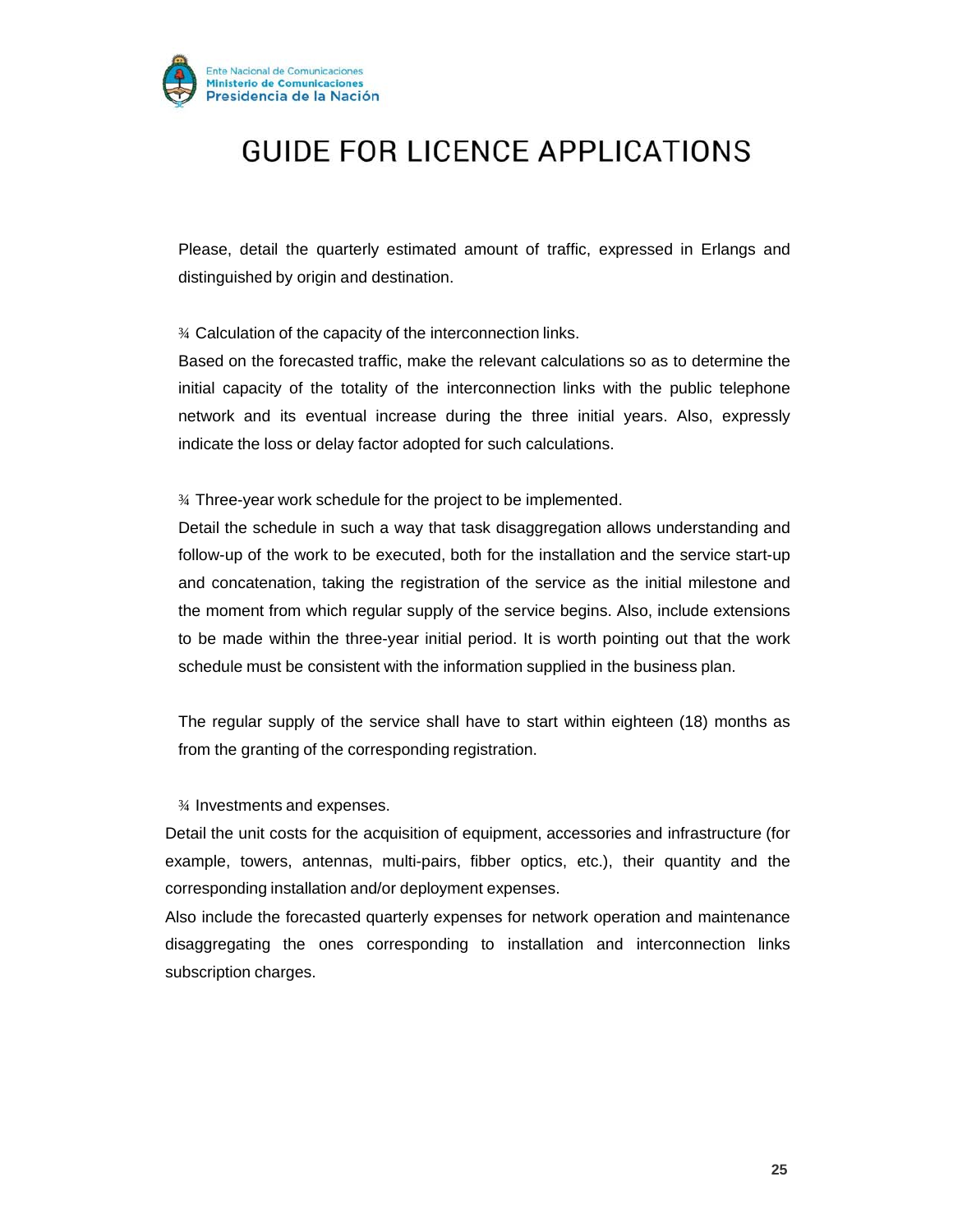

#### **Public Telephony**

A service description shall be included indicating whether the service shall be provided through the installation of payphones (public and/or semipublic) and/or own ∗ **"locutorios"** or belonging to third parties**.** Indicate the quality of service intended to be offered to users.

Minimum content of the technical plan.

¾ Area where the service shall be provided during the first three years. To set a limit of the area applicants can indicate the locality/ies to be covered or include a scale polygonal model in a map with geographical references.

¾ Users' access.

Describe the equipment to be installed such as payphones, semipublic telephones and/or locutorios (control system, charging system, telephone sets, etc.) their technical features and specifications indicating their quantity and separating them by type of phone (public or semipublic), locutorios ownership (own or belonging to third parties), locality, etc.

In case if choosing the option of locutorios with a centralized control and management system, describe and explain how it is linked to the locutorios.

¾ Traffic.

Please, detail the quarterly estimated amount of traffic per line, expressed in minutes and separated into local traffic and national & international long-distance traffic.

¾ Three-year work schedule for the project to be implemented.

Detail the schedule in such a way that task disaggregation allows understanding and follow-up of the work to be executed, both for the installation and the service start-up

<sup>∗</sup>**Translator's Note**: "**Locutorio"**: Business premises where the following services are provided: urban, interurban & international network telephony, telex, fax ad integrated services.

The term integrated networks includes the rendering of Internet services and network telephony in any of its variant forms or combinations.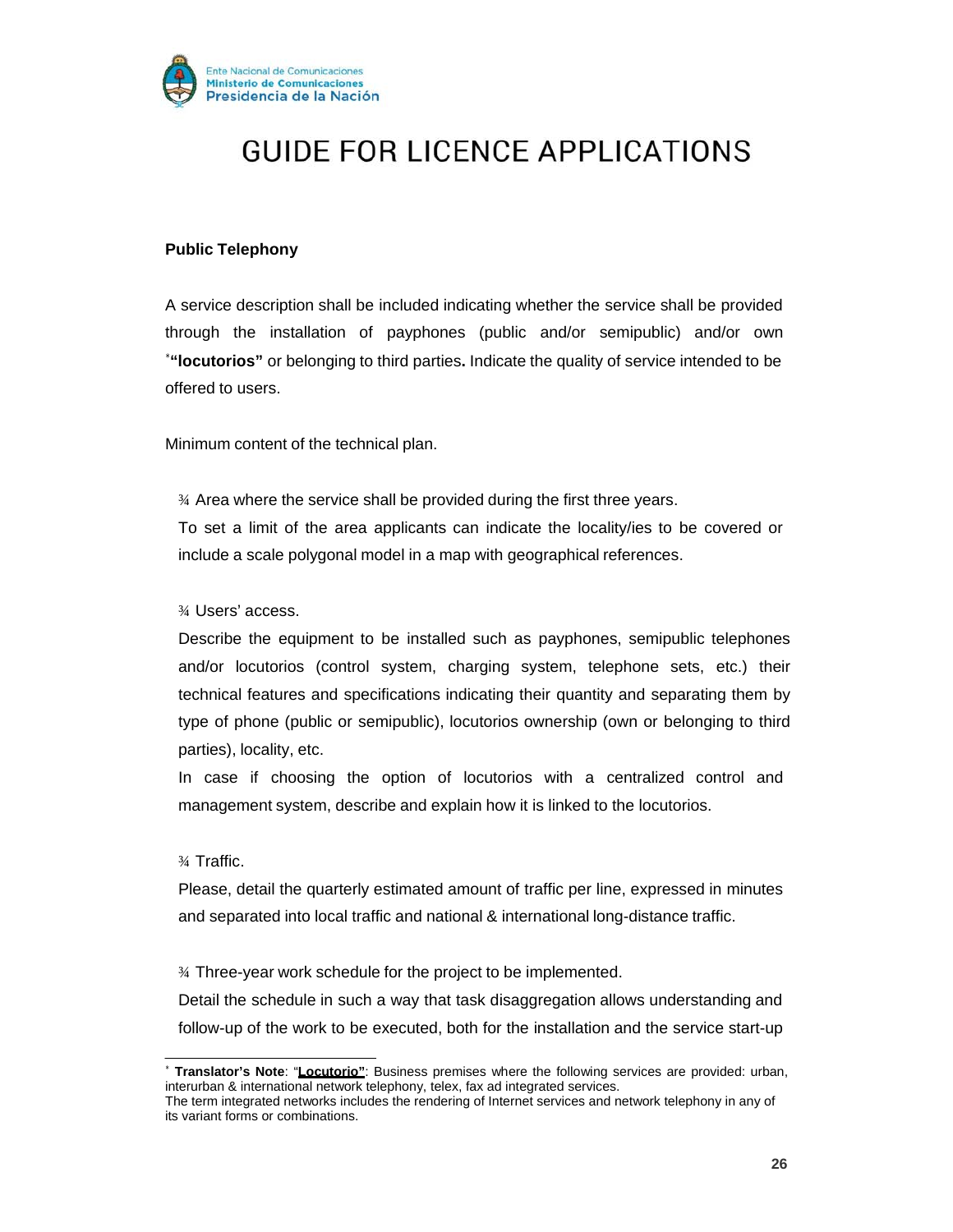

and concatenation, taking the registration of the service as the initial milestone and the moment from which regular supply of the service begins. Also, include extensions to be made within the three-year initial period. It is worth pointing out that the work schedule must be consistent with the information supplied in the business plan.

The regular supply of the service shall have to start within eighteen (18) months as from the granting of the corresponding registration.

¾ Investments and expenses.

Detail the unit costs for the acquisition of equipment, accessories and infrastructure (for example, booths, furniture, etc.), their quantity and the corresponding installation expenses.

Also include the acquisition or leasing costs of the premises where the own **locutorios** shall be installed and the forecasted quarterly expenses for telephone and/or locutorio operations and maintenance; please also detail installation expenses and telephone lines subscription charges.

#### **Provision of Telecommunications Facilities to Providers**

Include a service description of the facilities to be provided. Please, detail the quality parameters intended to be offered to providers who lease the facilities indicating at least their capacity, reliability and availability.

Also, detail the marketing modality (for example, flat rate or per traffic unit, dedicated or shared links, guaranteed capacity, etc.)

Minimum content of the technical plan.

¾ Area where the service shall be provided during the first three years. To set a limit of the area applicants can indicate the locality/ies to be covered or include a polygonal model in a map with geographical references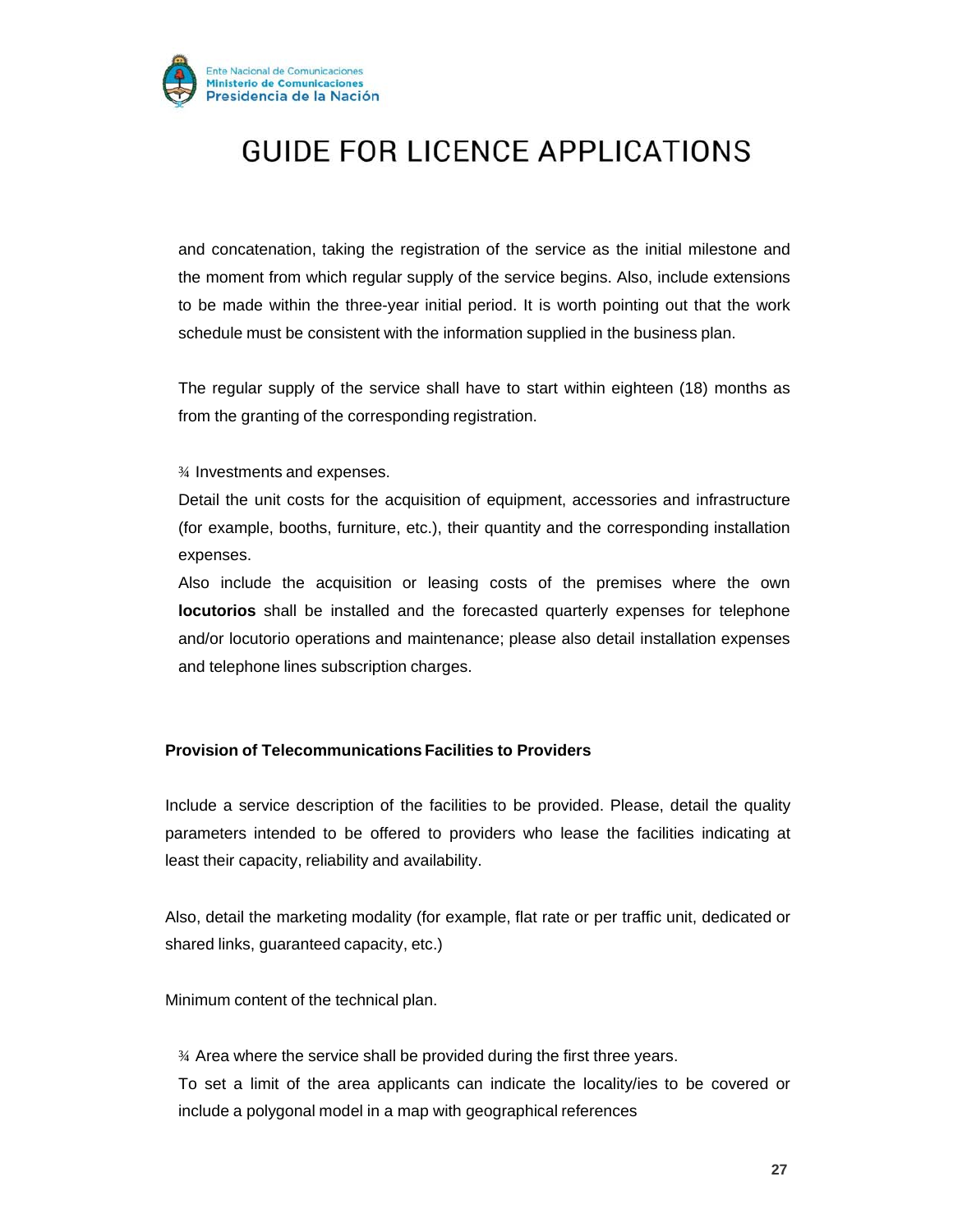

¾ Providers' access.

Detail the switching and/or transport facilities to be provided as well as the dispersion networks, if applicable.

Describe the features and specifications of the accesses available for providers and the forecasted connection points for the first three years.

Please, include a general diagram of the network indicating its functionalities.

#### ¾ Traffic.

Please, detail the quarterly estimated amount of traffic separated into origin and destination for the three-year initial period.

¾ Three-year work schedule for the project to be implemented.

Detail the schedule in such a way that task disaggregation allows understanding and follow-up of the work to be executed, both for the installation and the service start-up and concatenation, taking the registration of the service as the initial milestone and the moment from which regular supply of the service begins. Also, include extensions to be made within the three-year initial period. It is worth pointing out that the work schedule must be consistent with the information supplied in the business plan.

The regular supply of the service shall have to start within eighteen (18) months as from the granting of the corresponding registration.

#### ¾ Investments and expenses.

Detail the unit costs for the acquisition of equipment, accessories and infrastructure (for example, towers, antennas, multi-pairs, fibber optics, etc.) their quantity and the corresponding installation and/or deployment expenses.

Also, detail the forecasted quarterly expenses for network operation and maintenance.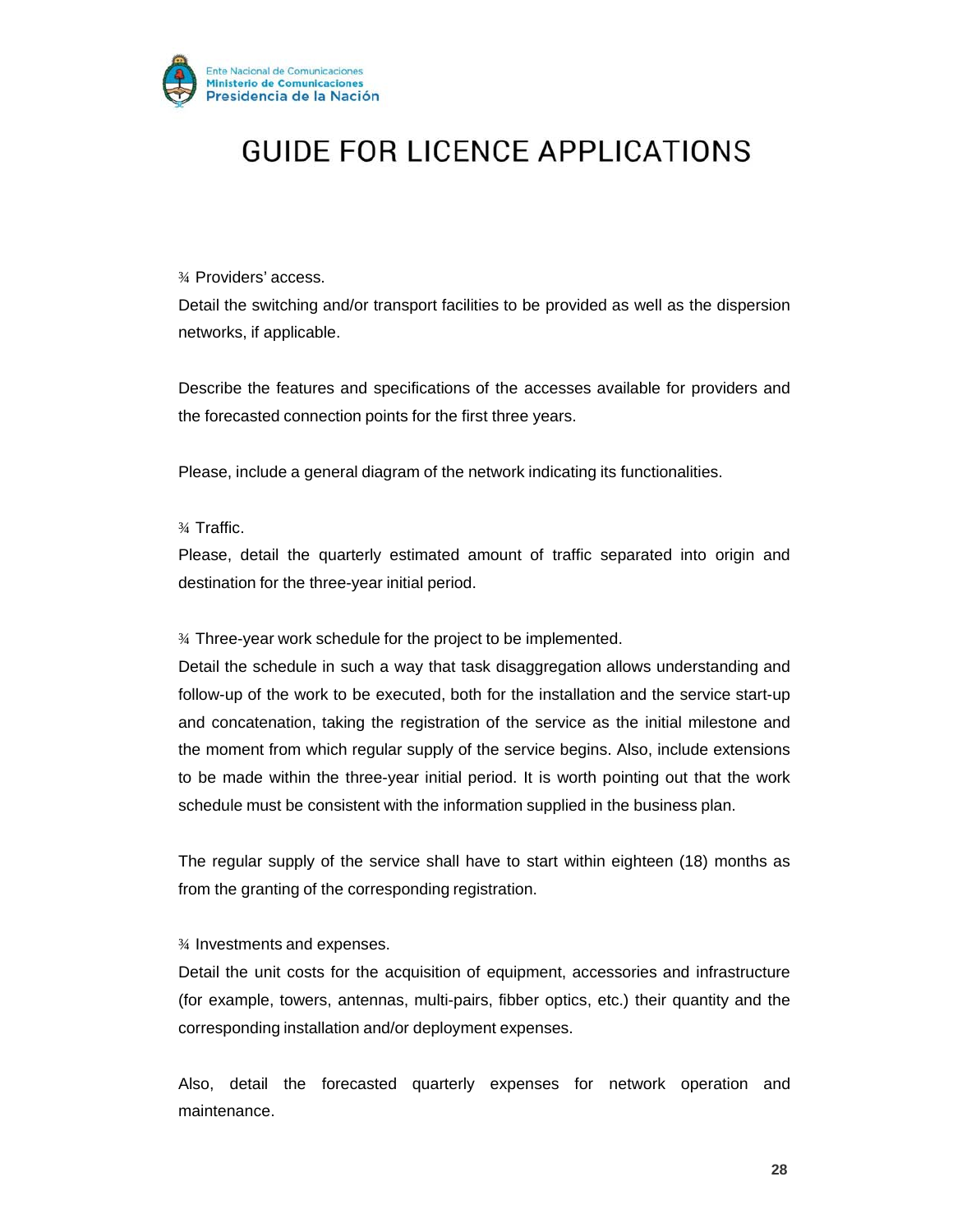

#### **Added Value – Internet Access**

Include a service description showing a detail of the technology to be used for the subscribers' access network. Please, indicate the marketing modality to be implemented and the quality of service intended to be offered to subscribers.

Minimum content of the technical plan.

¾ Area where the service shall be provided during the first three years. To set a limit of the area applicants can indicate the locality/ies to be covered or include a polygonal model in a map with geographical references

¾ Subscribers' access network.

Describe if it is operated by radio link (band, capacity, etc.) or physical link (copper pair, coaxial cable, fibber optics); also if it uses a dedicated link or telephone dialling.

If implementing a radio access network, please describe each Radio Base Station (RBS) indicating its geographical coordinates, tower height, antenna features, transmitter power, etc.

¾ Network Operations Centre (NOC).

NOC domicile indicating whether it is provisional or permanent. Also, please describe the relevant switching and routing elements including their main technical features and specifications.

A block diagram of the functional connection of the equipment to be installed shall also be included.

¾ Number of subscribers.

Please, detail the quarterly estimated number of subscribers distinguished by speed, locality, access network, etc. for the initial period of three years.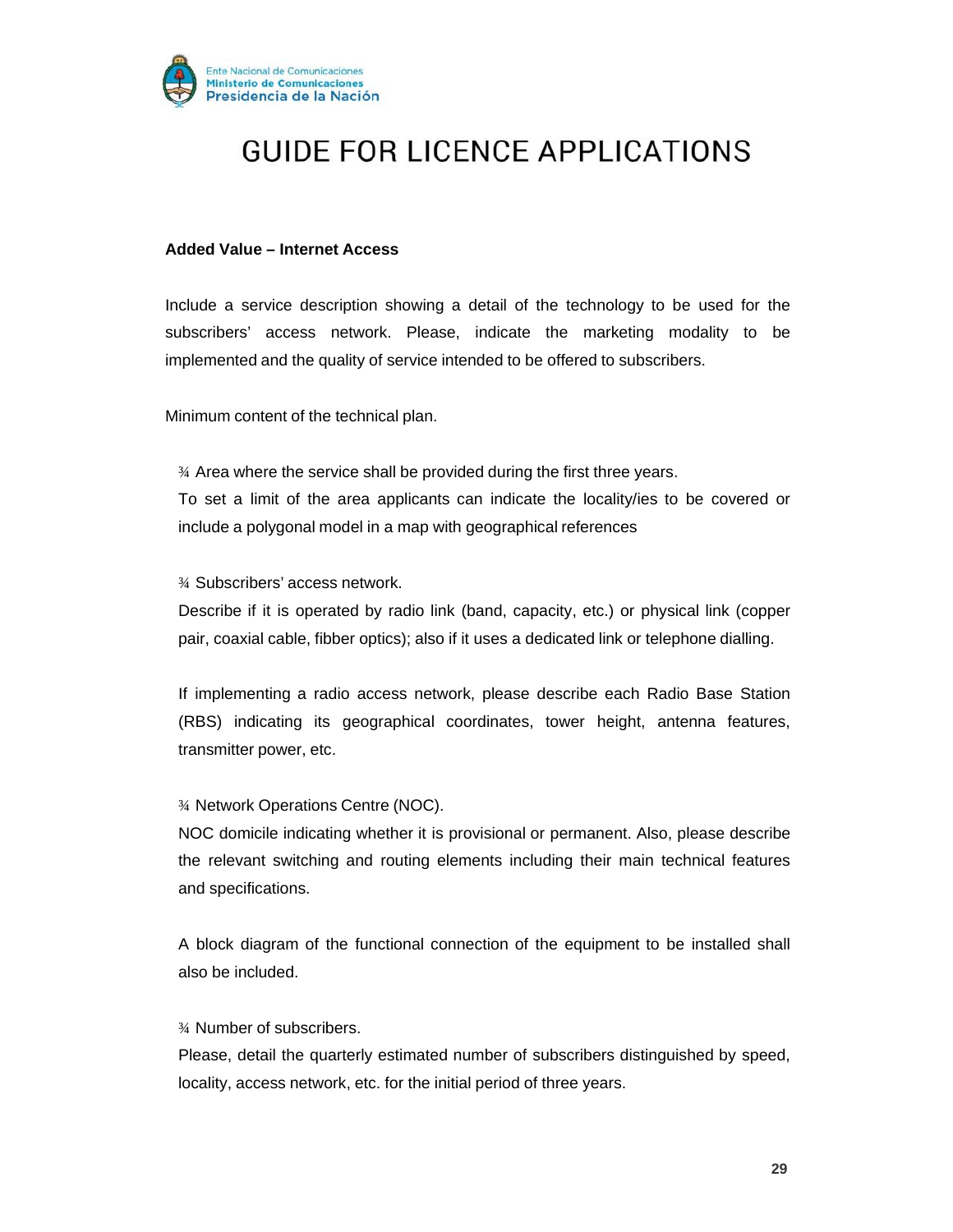

¾ Calculation of the capacity of the interconnection link.

Based on the speed and number of subscribers, make the relevant calculations so as to determine the initial capacity of the interconnection link with the higher hierarchy Internet service provider and its eventual increase during the three initial years. Also, justify the multiplexing factor adopted for such calculations.

¾ Three-year work schedule for the project to be implemented.

Detail the schedule in such a way that task disaggregation allows understanding and follow-up of the work to be executed, both for the installation and the service start-up and concatenation, taking the registration of the service as the initial milestone and the moment from which regular supply of the service begins. Also, include extensions to be made within the three-year initial period. It is worth pointing out that the work schedule must be consistent with the information supplied in the business plan.

The regular supply of the service shall have to start within eighteen (18) months as from the granting of the corresponding registration.

¾ Investments and expenses.

Detail the unit costs for the acquisition of equipment, accessories and infrastructure (for example, towers, antennas, coaxial, fibber optics, UTP, etc.) their quantity and the corresponding installation and/or deployment expenses.

Also, detail the forecasted quarterly expenses for network operation and maintenance disaggregating installation expenses and subscription charges for interconnection links.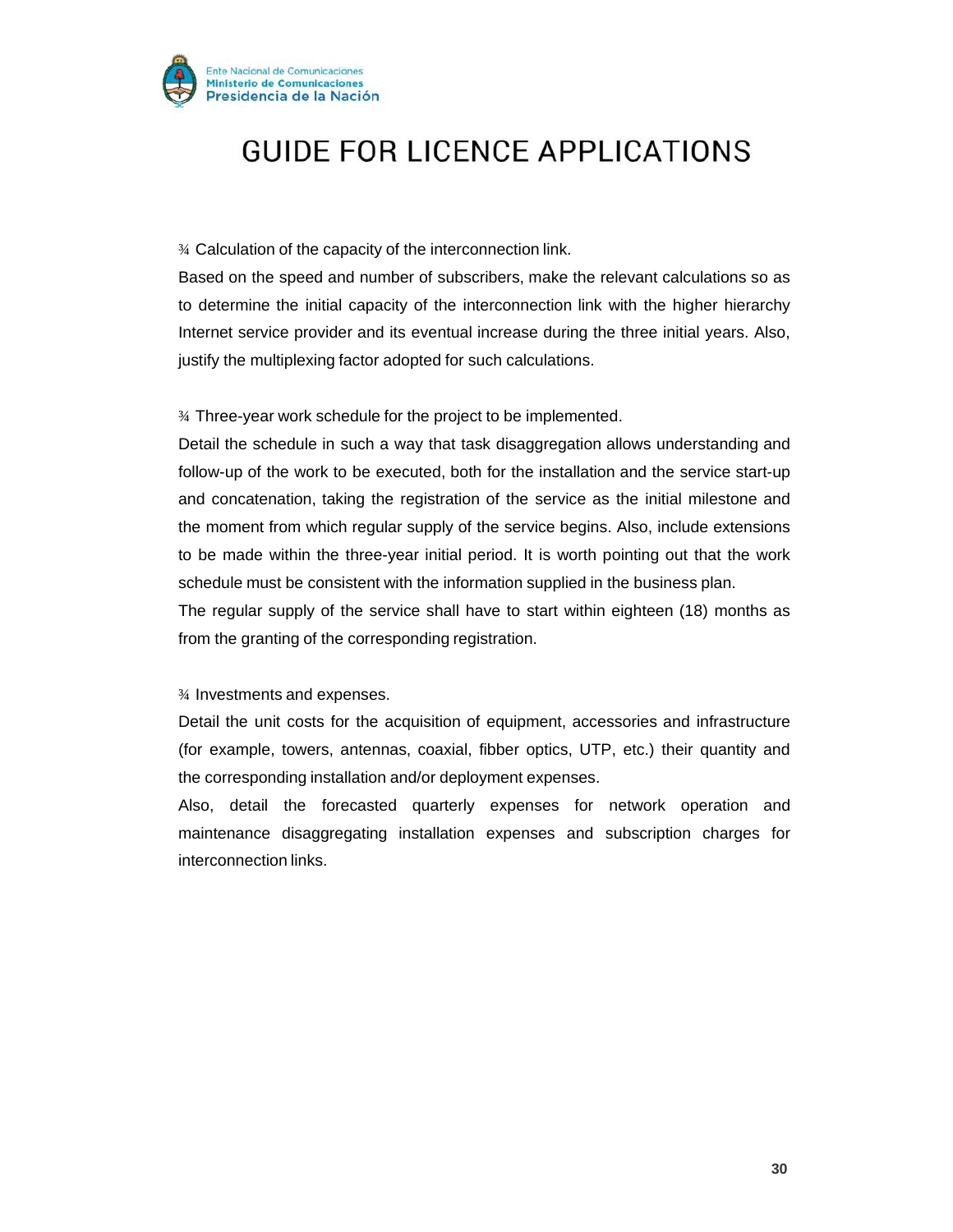

#### **Added Value**

This point includes among others, the following services: Physical Link Alarm Service, Audiotext and Mass Calling. These services' distinctive feature is the use of the Public Switched Telephone Network to provide access to such services.

#### Alarm Service through Physical Link.

Include a service description showing a detail of the technology to be used. Please, specify the risks to be covered by the alarm system and the procedures to follow for each type of event.

Minimum content of the technical plan.

¾ Area where the service shall be provided during the first three years. To set a limit of the area applicants can indicate the locality/ies to be covered or include a polygonal model in a map with geographical references.

¾ Monitoring centre.

Indicate domicile and the equipment to be installed for alarm control and event management, including the main technical features and specifications. Please, detail the equipment needed on the part of the subscriber.

¾ Number of subscribers.

Please, detail the quarterly estimated number of subscribers distinguished by locality, type of alarm, etc.

#### ¾ Traffic.

Please, detail and justify the number of telephone lines (and their eventual increase within the three-year initial period) destined both to the reception of events occurred to subscribers and the management of the events occurred.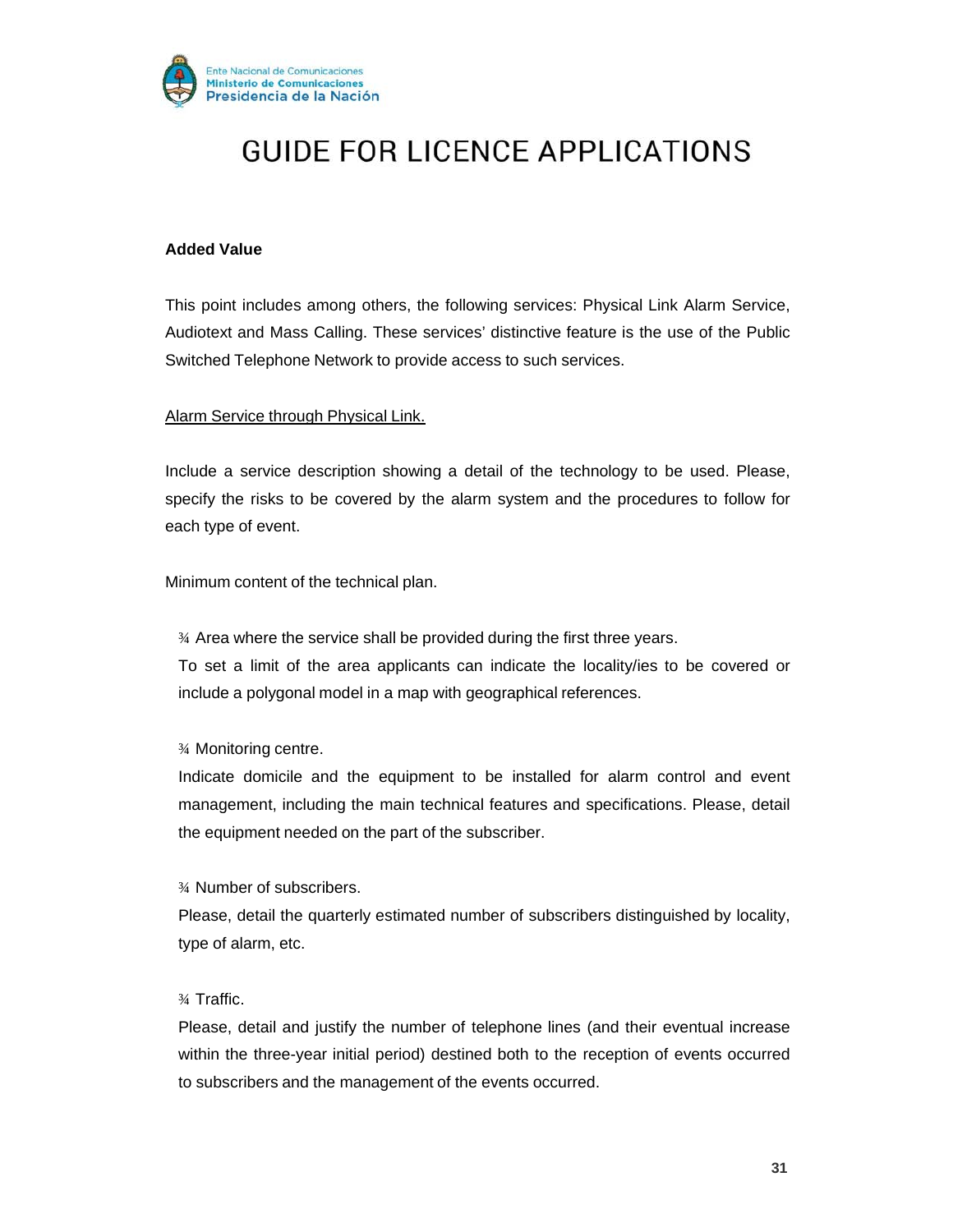

¾ Three-year work schedule for the project to be implemented.

Detail the schedule in such a way that task disaggregation allows understanding and follow-up of the work to be executed, both for the installation and the service start-up and concatenation, taking the registration of the service as the initial milestone and the moment from which regular supply of the service begins. Also, include extensions to be made within the three-year initial period. It is worth pointing out that the work schedule must be consistent with the information supplied in the business plan.

The regular supply of the service shall have to start within eighteen (18) months as from the granting of the corresponding registration.

¾ Investments and expenses.

Detail the unit costs for the acquisition of equipment, accessories and infrastructure, their quantity and the corresponding installation expenses.

Also, detail the forecasted quarterly expenses for the installation expenses and subscription charges of the telephone lines.

#### Audiotext.

Include a service description showing a detail of the intelligent network platform to be used and the precautions to be taken to comply with the service regulations. Please, typify the audiotext services to be supplied.

Minimum content of the technical plan.

¾ Server centre.

Indicate domicile and the equipment to be installed including the main technical features and specifications.

A block diagram of the functional connection of the equipment to be installed shall also be included.

¾ Traffic.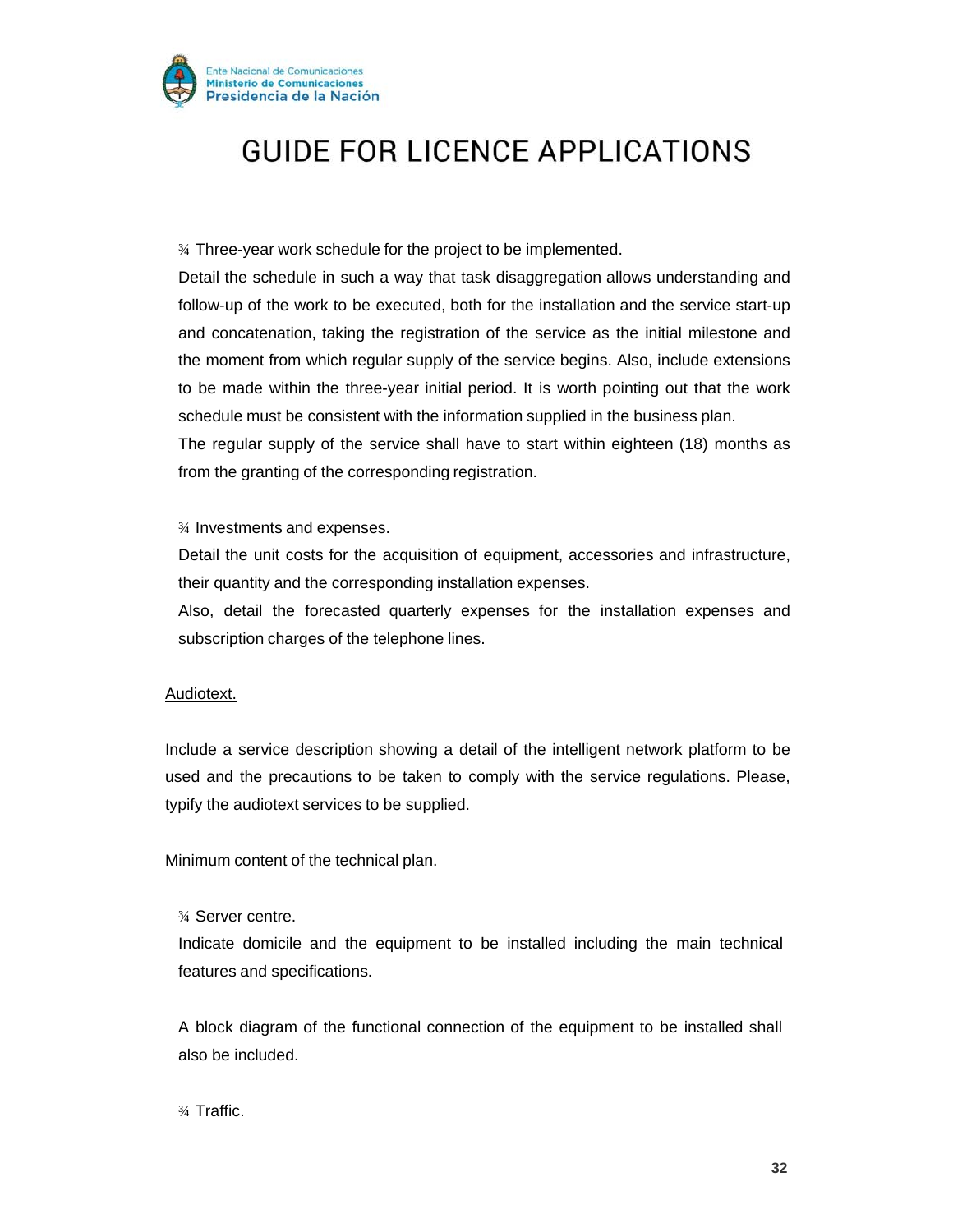

Please, detail the quarterly estimated amount of calls distinguished by type of service, duration, etc. for the three-year initial period. Also, detail and justify the number of E1 frames and their eventual increase for that same initial period.

¾ Three-year work schedule for the project to be implemented.

Detail the schedule in such a way that task disaggregation allows understanding and follow-up of the work to be executed, both for the installation and the service start-up and concatenation taking the registration of the service as the initial milestone and the moment from which regular supply of the service begins. Also, include extensions to be made within the three-year initial period. It is worth pointing out that the work schedule must be consistent with the information supplied in the business plan.

The regular supply of the service shall have to start within eighteen (18) months as from the granting of the corresponding registration.

¾ Investments and expenses.

Detail the unit costs for the acquisition of equipment, accessories and infrastructure, their quantity and the corresponding installation expenses.

Also, detail the forecasted quarterly expenses for frame installation expenses and subscription charges.

#### Mass Calling

Include a service description showing a detail of the intelligent network platform to be used and the precautions to be taken to comply with the service regulations.

Minimum content of the technical plan.

¾ Server centre.

Indicate domicile and the equipment to be installed including the main technical features and specifications.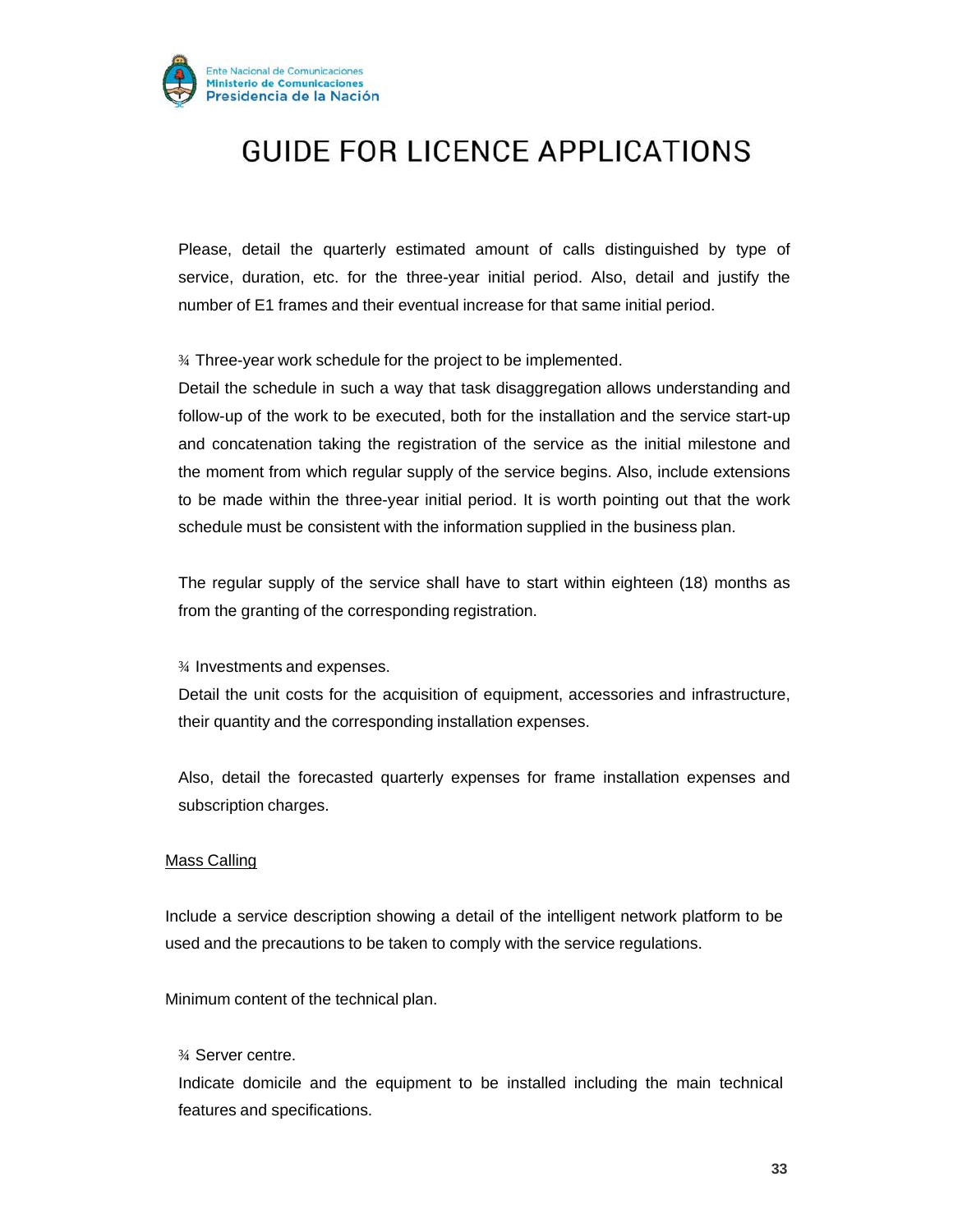

A block diagram of the functional connection of the equipment to be installed shall also be included.

¾ Traffic.

Please, detail the quarterly estimated amount of calls separated classified by type of service, duration, etc. for the three-year initial period. Also detail and justify the number of E1 frames and their eventual increase for that same initial period.

¾ Three-year work schedule for the project to be implemented.

Detail the schedule in such a way that task disaggregation allows understanding and follow-up of the work to be executed, both for the installation and the service start-up and concatenation, taking the registration of the service as the initial milestone and the moment from which regular supply of the service begins. Also, include extensions to be made within the three-year initial period. It is worth pointing out that the work schedule must be consistent with the information supplied in the business plan.

The regular supply of the service shall have to start within eighteen (18) months as from the granting of the corresponding registration.

¾ Investments and expenses.

Detail the unit costs for the acquisition of equipment, accessories and infrastructure, their quantity and the corresponding installation expenses.

Also, detail the forecasted quarterly expenses for frame installation expenses and subscription charges.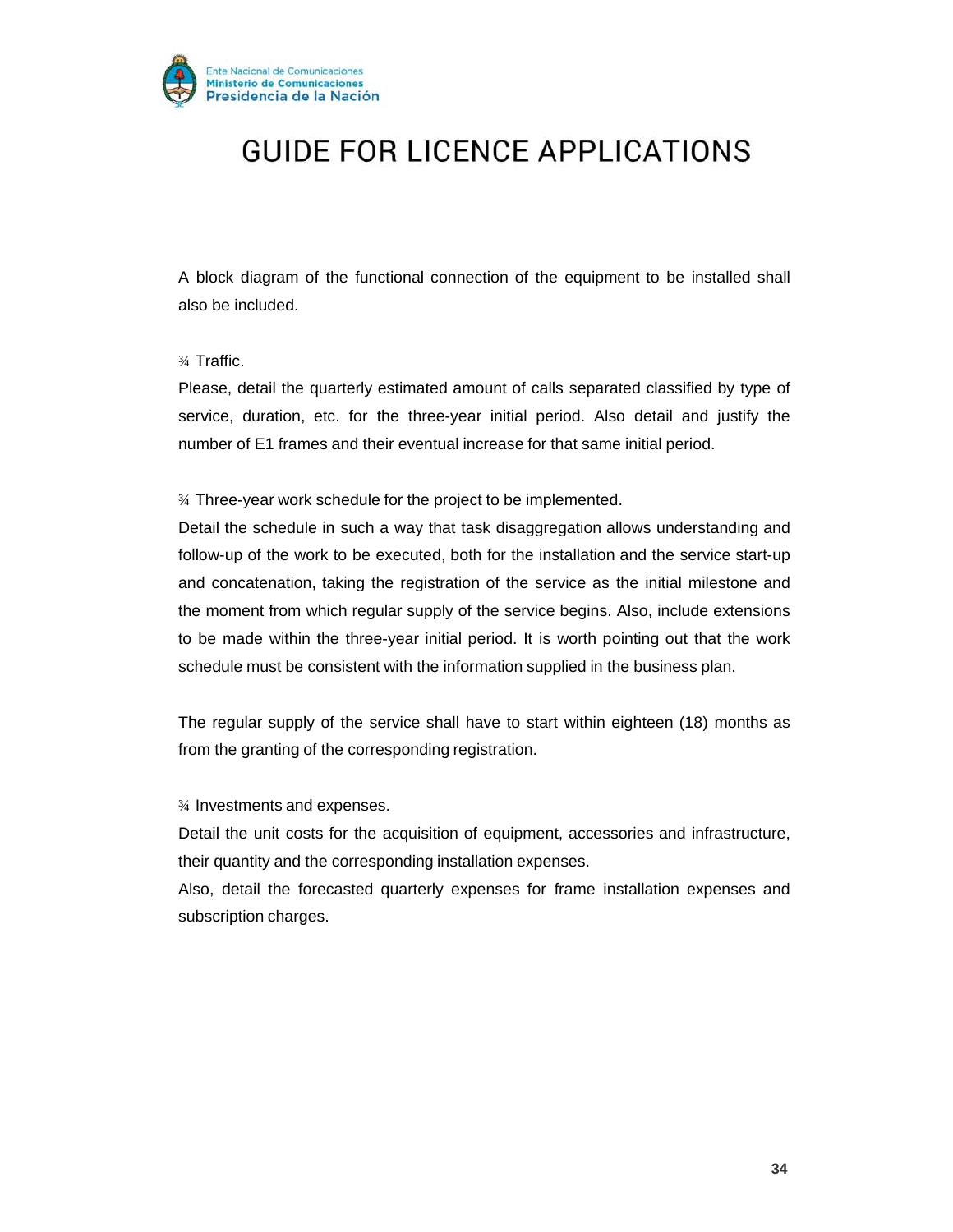

### **Data Transmission, Videoconferencing and Broadcasting Signals Transport Services**

Below there is a description of Data Transmission, Videoconferencing and Broadcasting Signals Transport Services. These services' distinctive feature is the supply of point-to-point links and/or point-to-multipoint links.

#### Data Transmission.

Include a service description showing a detail of the technology to be used. Please, indicate the marketing modality to be implemented (flat rate or per traffic unit) and the quality of service intended to be offered to subscribers. Also, detail the system to be implemented for network management and control.

Minimum content of the technical plan.

¾ Area where the service shall be provided during the first three years. To set a limit of the area applicants can indicate the locality/ies to be covered or include a polygonal model in a map with geographical references

¾ Transport Network.

Please, detail the backbone network/s to be implemented, their capacity, technology (ATM, Frame Relay, IP packet, etc.) and whether they will be physical or radio. Also detail the locations to be connected by own links, both nationally and internationally, as well as whether the service shall be exclusively supplied through an own network or through connections to be established with other operators.

In addition, please describe the relevant switching and routing elements including their main technical features and specifications.

A block diagram of the functional connection of the equipment to be installed shall also be included.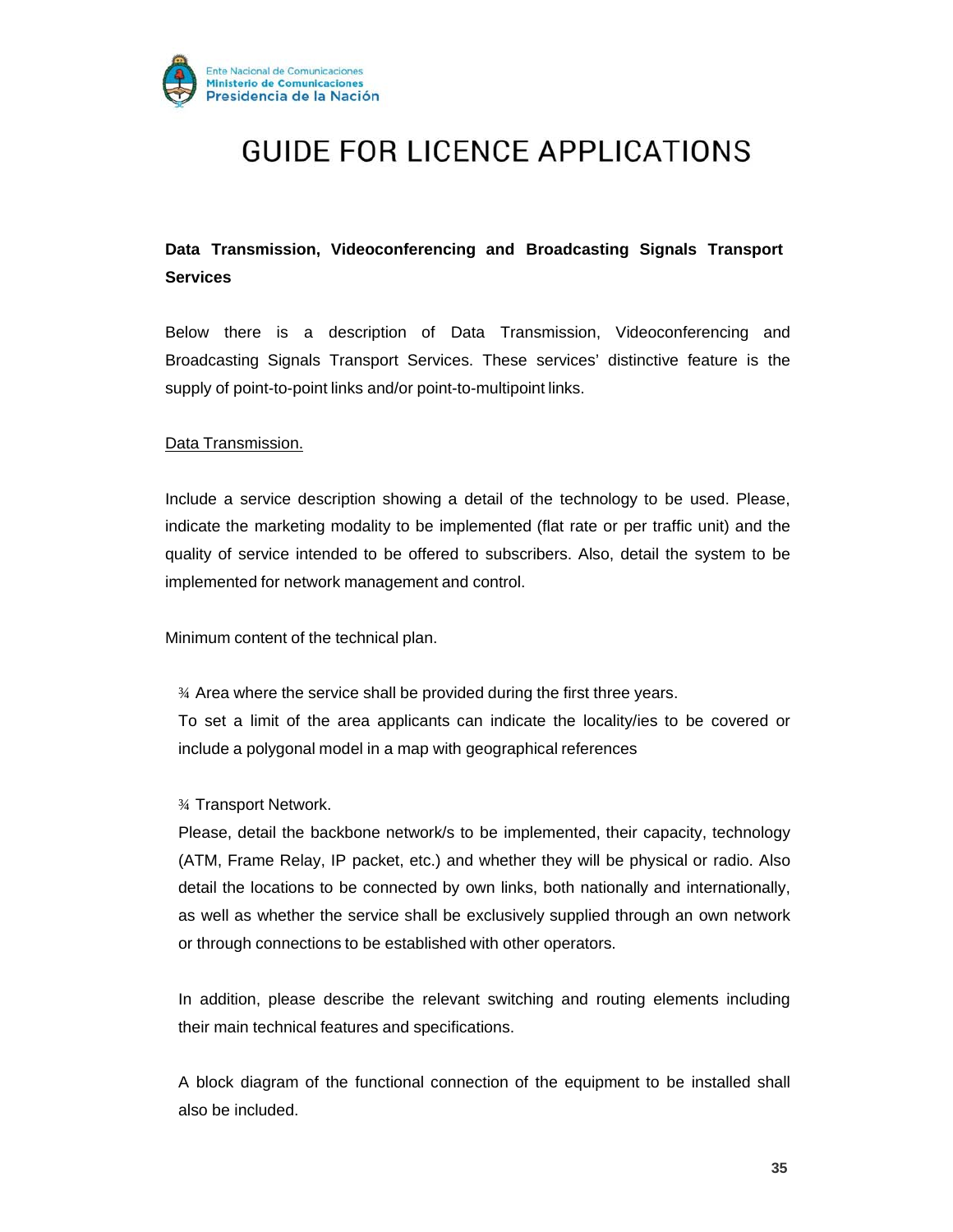

#### ¾ Subscribers.

Please, detail the quarterly estimated number of subscribers classified by type of service (dedicated or shared link, symmetric or asymmetric) locality, access network, speed, etc. for the three-year initial period.

¾ Calculation of the capacity of the links.

Based on the forecasted traffic, make the relevant calculations so as to determine the initial capacity of the totality of the links, both intranet and extranet, and the eventual increase during the three-year initial period. Also, expressly indicate the multiplexing factor of the shared links adopted for the calculations.

¾ Three-year work schedule for the project to be implemented.

Detail the schedule in such a way that task disaggregation allows understanding and follow-up of the work to be executed both for the installation and the service start-up and concatenation taking the registration of the service as the initial milestone and the moment from which regular supply of the service begins. Also, include extensions to be made within the three-year initial period. It is worth pointing out that the work schedule must be consistent with the information supplied in the business plan.

The regular supply of the service shall have to start within eighteen (18) months as from the granting of the corresponding registration.

#### ¾ Investments and expenses.

Detail the unit costs for the acquisition of equipment, accessories and infrastructure (for example, towers, antennas, coaxial, fibber optics, etc.), their quantity and the corresponding installation and/or deployment expenses.

Also, detail the quarterly expenses projected for network operation and maintenance, disaggregating installation expenses and the subscription charges for the interconnection links with other operators.

#### Videoconferencing.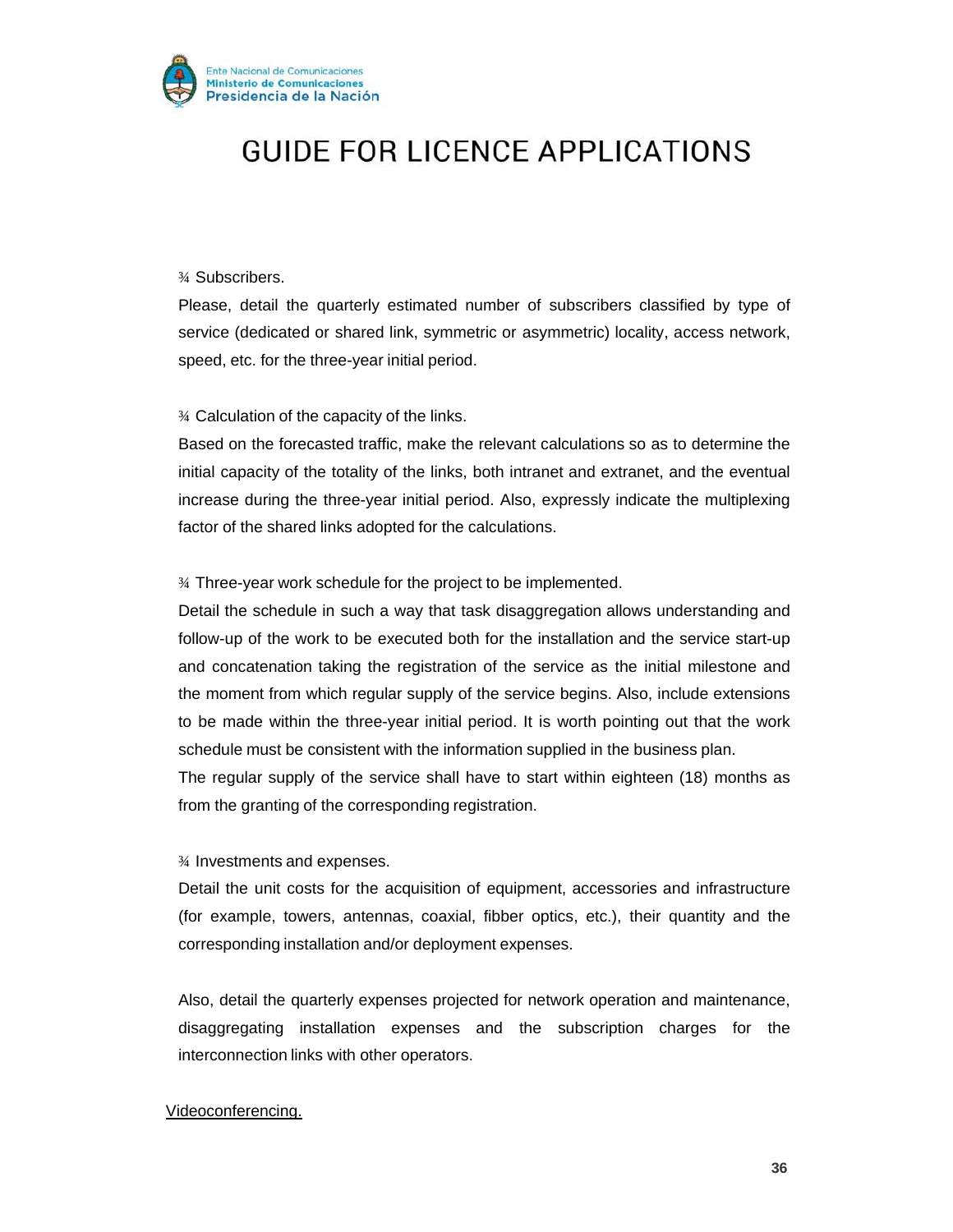

Include a service description showing a detail of the technology to be used. Please, indicate the marketing modality to be implemented and the quality of service intended to be offered to subscribers. Also, detail the system to be implemented for network management and control.

Minimum content of the technical plan.

¾ Area where the service shall be provided during the first three years.

To set a limit of the area applicants can indicate the locality/ies to be covered or include a polygonal model in a map with geographical references.

#### ¾ Rooms.

Please, indicate rooms' domicile and whether such location is permanent or provisional. Describe the equipment and accessories to be installed including their main technical features and specifications.

A block diagram of the functional connection of the equipment to be installed shall also be included.

#### ¾ Transport Network.

Please, detail the link/s to be implemented, their capacity, technology and whether they will be physical or radio. Also, detail the locations to be connected by own links, both nationally and internationally, as well as whether the service shall be exclusively supplied through an own network or interconnections are to be established with other operators.

In addition, please describe the relevant switching and routing elements including their main technical features and specifications.

A block diagram of the functional connection of the equipment to be installed shall also be included.

¾ Users.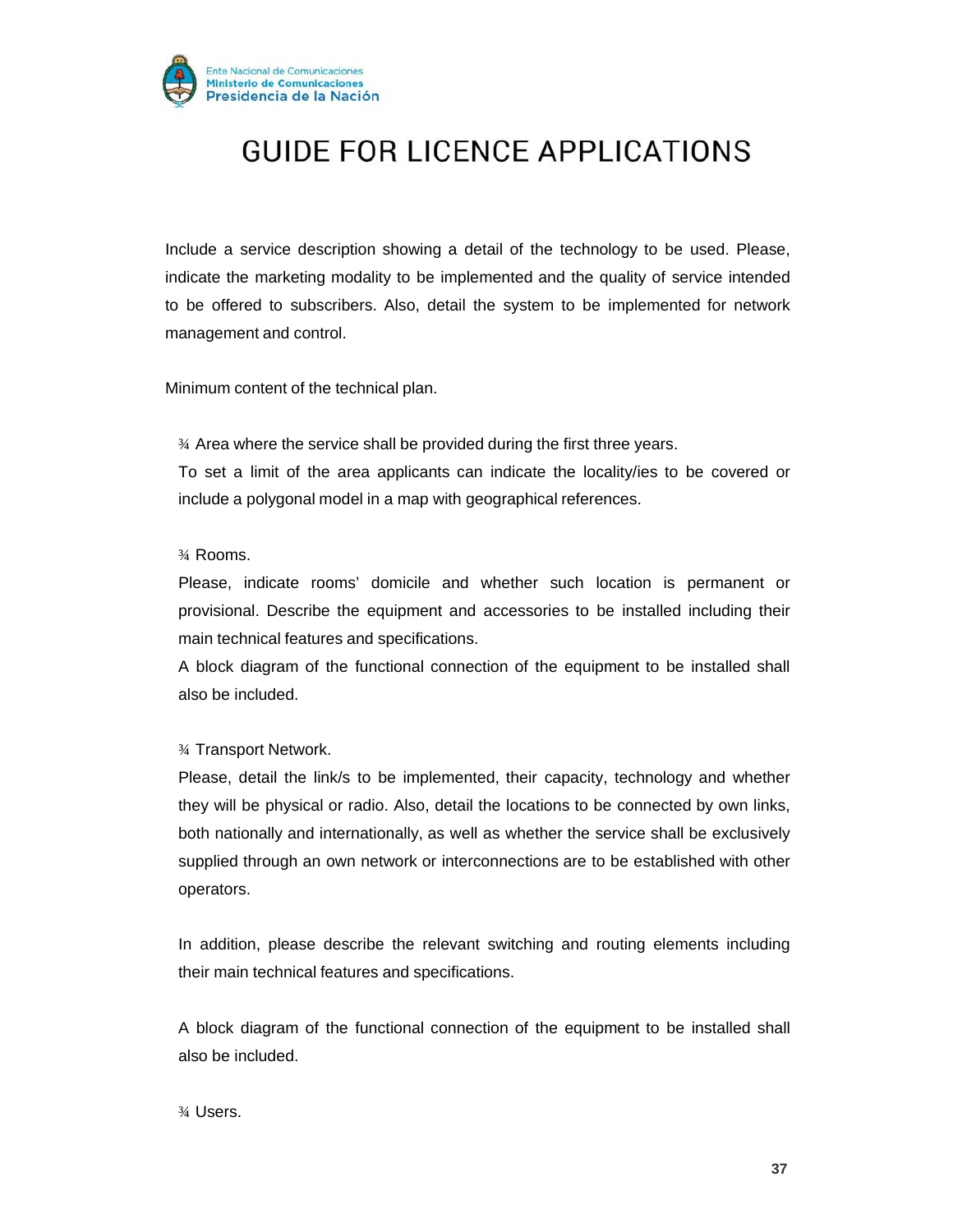

Please, detail the quarterly estimated number of users classified by duration, localities involved, links, etc. for the three-year initial period.

¾ Calculation of the capacity of the links.

Based on the forecasted traffic, make the relevant calculations so as to determine the initial capacity of the totality of the links, both intranet and extranet and, if applicable, the eventual increase during the three-year initial period.

¾ Three-year work schedule for the project to be implemented

Detail the schedule in such a way that task disaggregation allows understanding and follow-up of the work to be executed both for the installation and the service start-up and concatenation taking the registration of the service as the initial milestone and the moment from which regular supply of the service begins. Also, include extensions to be made within the three-year initial period. It is worth pointing out that the work schedule must be consistent with the information supplied in the business plan.

The regular supply of the service shall have to start within eighteen (18) months as from the granting of the corresponding registration.

¾ Investments and expenses.

Detail the unit costs for the acquisition of equipment, accessories and infrastructure, their quantity and the corresponding installation and/or deployment expenses. Include the acquisition or leasing costs of the premises in which the rooms shall be installed.

Also, detail the quarterly expenses projected for network operation and maintenance disaggregating installation expenses and the subscription charges for the interconnection links with other operators.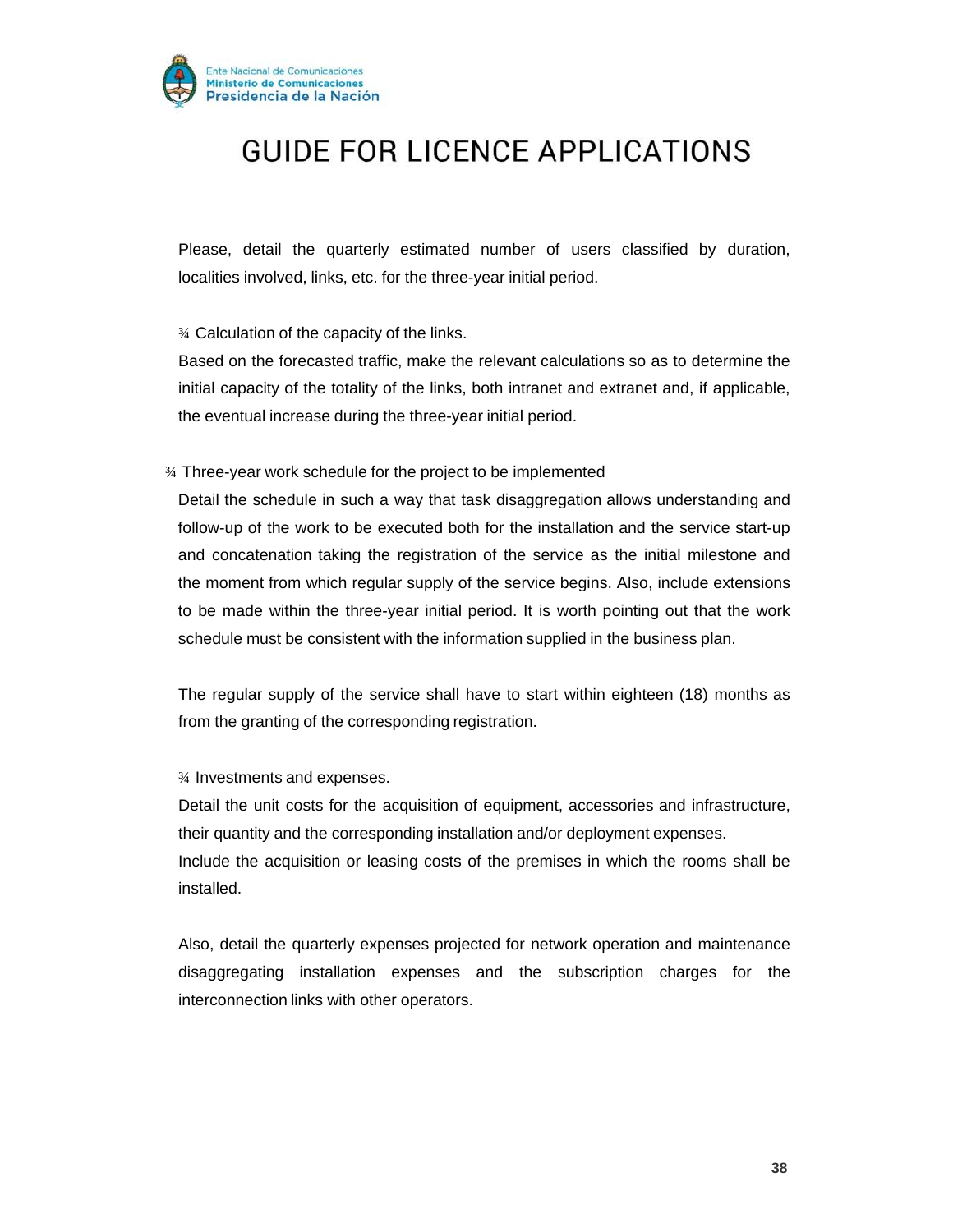

#### Broadcasting Signals Transport Services.

Include a service description showing a detail of the technology to be used. Please, indicate the marketing modality to be implemented and the quality of service intended to be offered to subscribers.

Minimum content of the technical plan.

¾ Area where the service shall be provided during the first three years. To set a limit of the area applicants can indicate the locality/ies to be covered or include a polygonal model in a map with geographical references.

#### ¾ Transport Network.

Please, detail the link/s to be implemented, their capacity, technology and whether they will be physical or radio. Also, detail the locations to be connected by own or leased links.

A block diagram of the functional connection of the equipment to be installed shall also be included.

#### ¾ Subscribers.

Please, detail the quarterly estimated number of subscribers classified by type of signal to be transported (sound broadcasting or television) point of origin and destination, band width and type of link, etc.

#### ¾ Calculation of the capacity of the links.

Based on the forecasted traffic, make the relevant calculations so as to determine the initial capacity of the totality of the links and the eventual increase during the threeyear initial period.

¾ Three-year work schedule for the project to be implemented.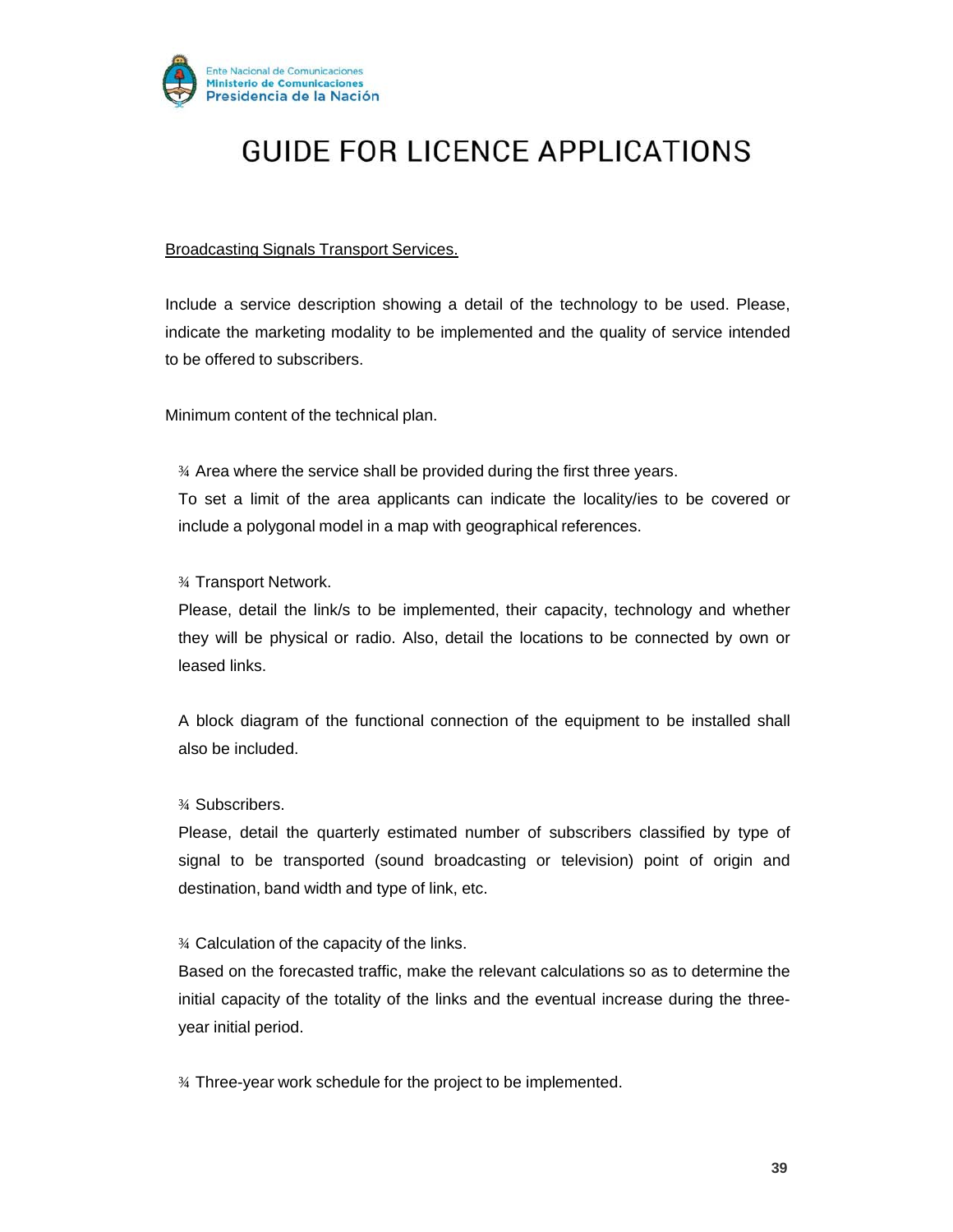

Detail the schedule in such a way that task disaggregation allows understanding and follow-up of the work to be executed both for the installation and the service start-up and concatenation taking the registration of the service as the initial milestone and the moment from which regular supply of the service begins. Also, include extensions to be made within the three-year initial period. It is worth pointing out that the work schedule must be consistent with the information supplied in the business plan.

The regular supply of the service shall have to start within eighteen (18) months as from the granting of the corresponding registration.

¾ Investments and expenses.

Detail the unit costs for the acquisition of equipment, accessories and infrastructure, their quantity and the corresponding installation and/or deployment expenses.

Also, detail the quarterly expenses projected for network operation and maintenance.

#### **Radio Services**

Below you there is a description of Community Repeater Service, Radio-taxi Service, Personal Communication Services, Trunking Services and Alarm Services through Physical Link. These services' common feature is point-to-area network architecture.

Include a service description showing a detail of the technology to be used.

Please, indicate the marketing modality to be implemented and include a description of the equipment comprising the system. Traffic concentration stations' equipment and subscribers' equipment.

Minimum content of the technical plan.

¾ Area where the service shall be provided during the first three years.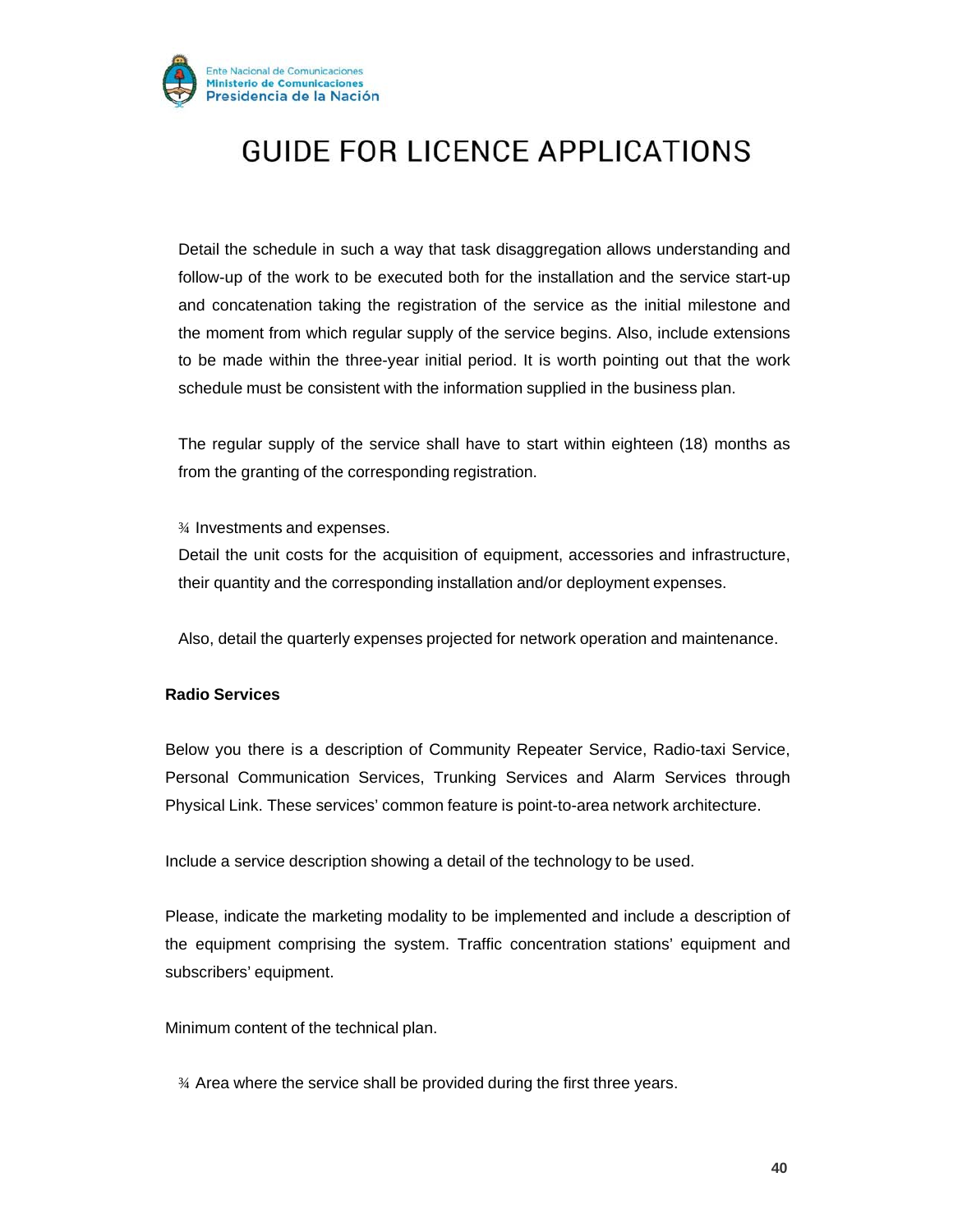

To set a limit of the area applicants can indicate the locality/ies to be covered or include a polygonal model in a map with geographical references

¾ Subscribers' access network. Describe the technology, band, capacity, etc.

Describe each Radio Base Station (RBS) indicating geographical coordinates, tower height, antenna features, transmitter power, etc.

If the network is formed by more than one node, please detail the links among those nodes justifying their capacity.

¾ Network Operations Centre (NOC).

NOC domicile indicating whether it is provisional or permanent. Also, please describe network management and control elements including their main technical features and specifications.

A block diagram of the functional connection of the equipment to be installed shall also be included.

¾ Number of subscribers.

Please, detail the quarterly estimated number of subscribers for the three-year initial period.

¾ Calculation of the capacity of the links.

Based on the bandwidth required to provide the service and the number of subscribers, make the relevant calculations so as to determine the initial capacity of the network including the links among the different Radio Base Stations (RBSs), if applicable, and their eventual increase during the three initial years. Also, justify the simultaneity factor adopted for the calculations.

¾ Three-year work schedule for the project to be implemented.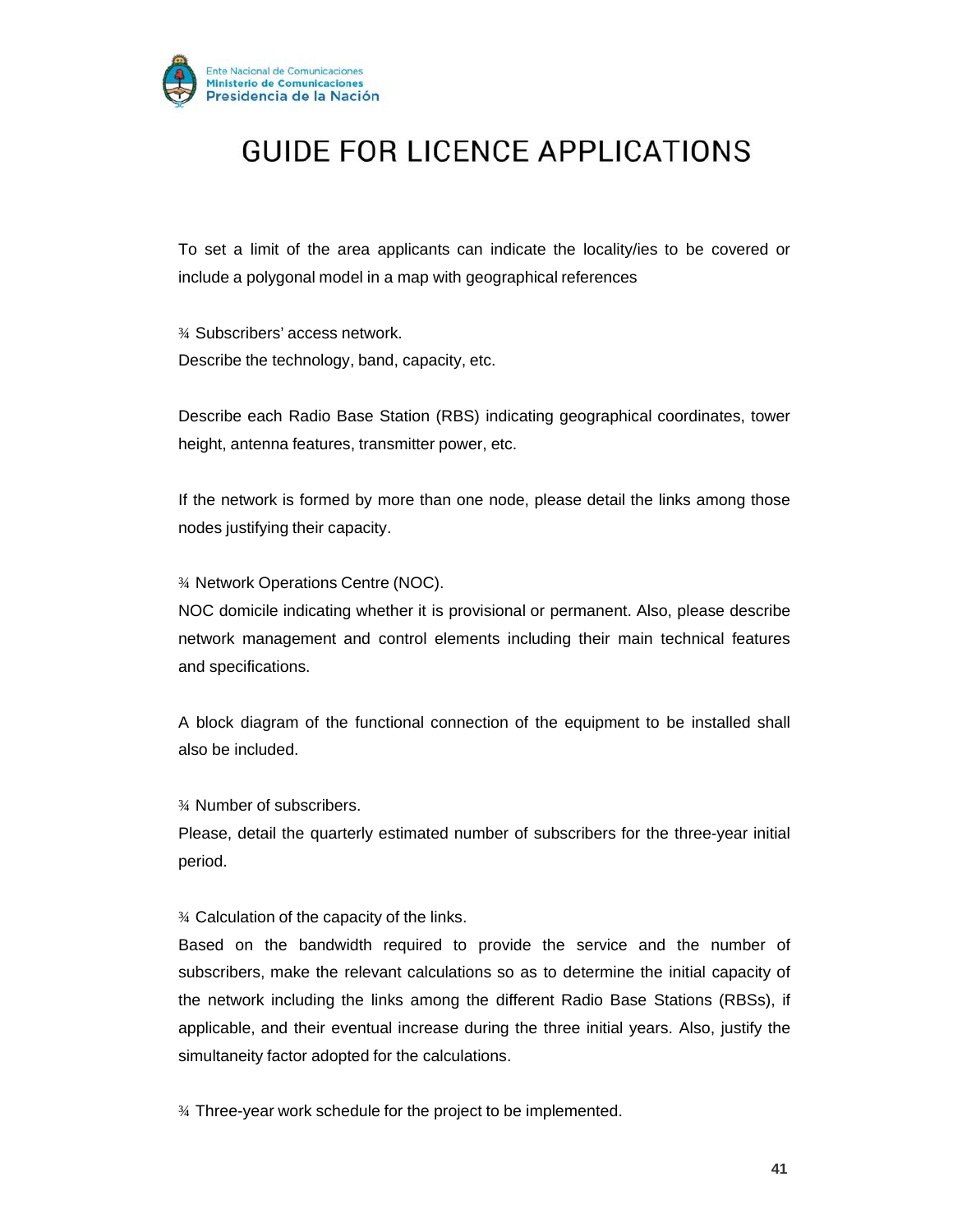

Detail the schedule in such a way that task disaggregation allows understanding and follow-up of the work to be executed both for the installation and the service start-up and concatenation taking the registration of the service as the initial milestone and the moment from which regular supply of the service begins. Also, include extensions to be made within the three-year initial period. It is worth pointing out that the work schedule must be consistent with the information supplied in the business plan.

The regular supply of the service shall have to start within eighteen (18) months as from the granting of the corresponding registration.

#### ¾ Investments and expenses.

Detail the unit costs for the acquisition of equipment, accessories and infrastructure (for example, towers, antennas, etc.), their quantity and the corresponding installation expenses.

Also, detail the quarterly expenses projected for network operation and maintenance.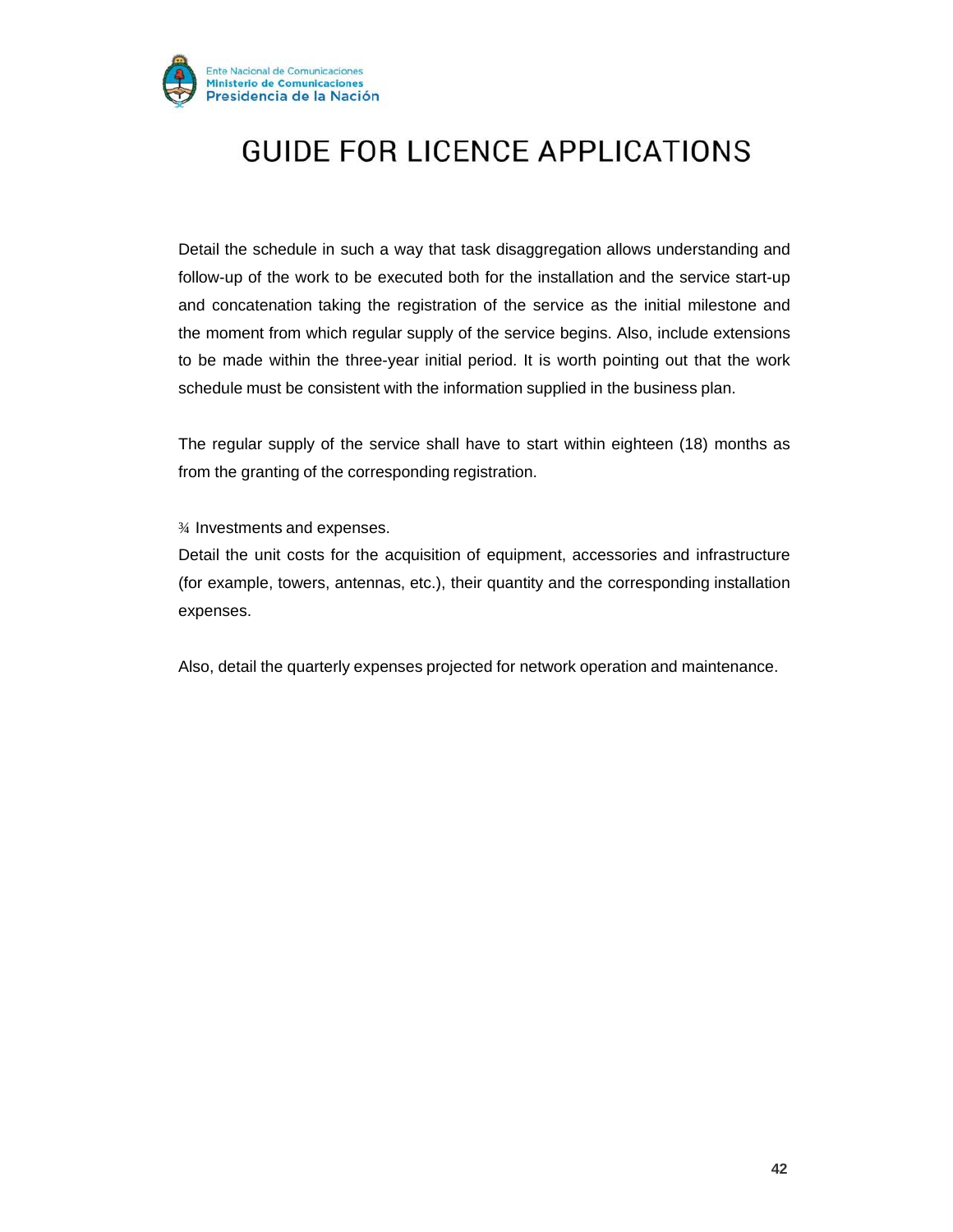

#### **Vehicle Location Services**

Include a service description showing a detail of the technology to be used and the description of the techniques used to determine position and data communication.

Please, indicate the marketing modality to be implemented and include a description of the equipment comprising the system. Base stations equipment and subscribers' equipment.

Minimum content of the technical plan.

¾ Area where the service shall be provided during the first three years. To set a limit of the area applicants can indicate the locality/ies to be covered or include a scale polygonal model in a map with geographical references

¾ Network Structure. Describe the technology, band, capacity, etc.

Describe each Base Station (BS) indicating geographical coordinates, tower height, antenna features, transmitter power, etc.

If the network is formed by more than one BS, please detail the links among the stations justifying their capacity.

#### ¾ Network Operations Centre (NOC).

NOC domicile indicating whether it is provisional or permanent. Also, please describe network management and control elements including their main technical features and specifications.

A block diagram of the functional connection of the equipment to be installed shall also be included.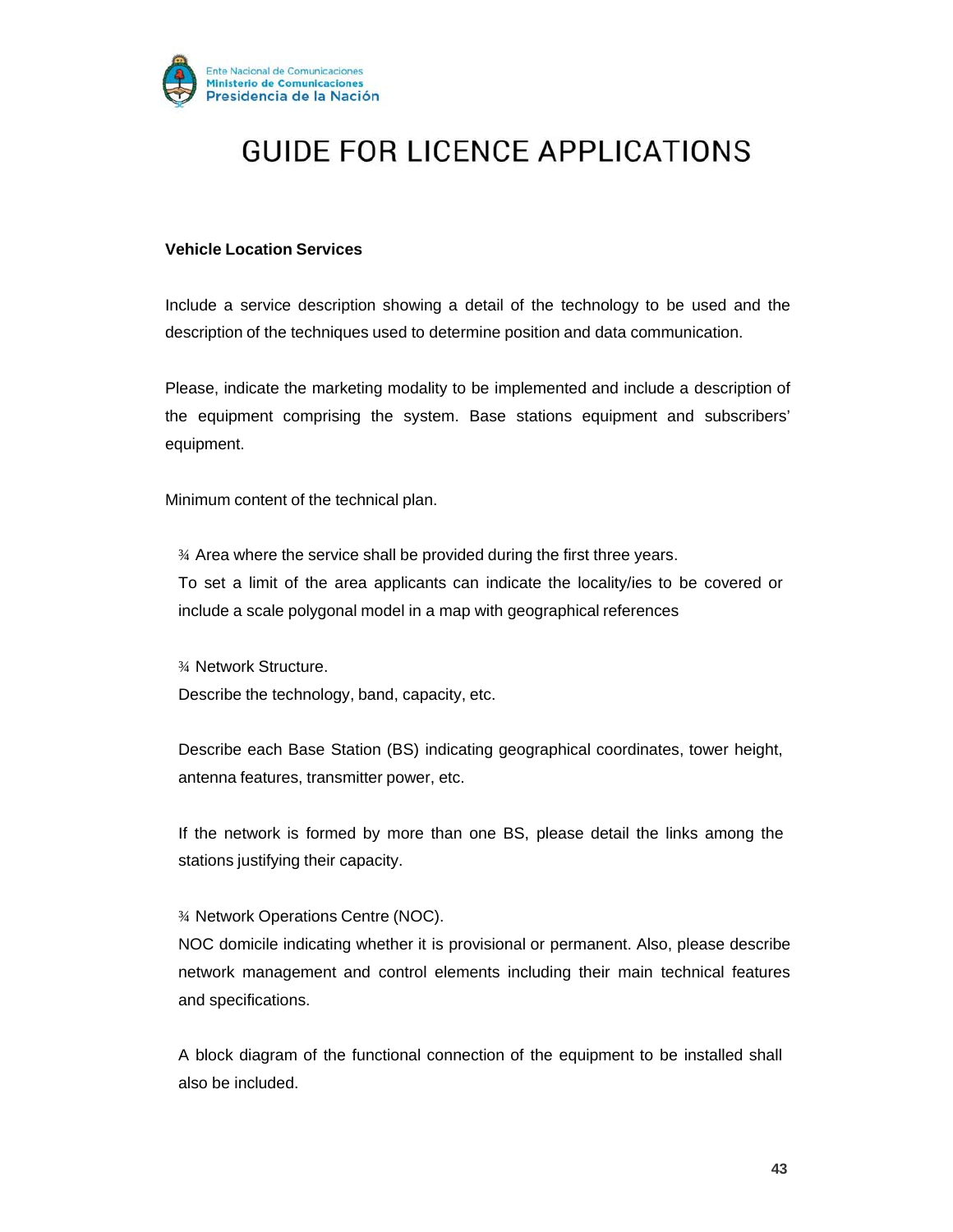

¾ Number of subscribers.

Please, detail the quarterly estimated number of subscribers for the three-year initial period.

¾ Calculation of the capacity of the links.

Based on the bandwidth required to provide the service and the number of subscribers, make the relevant calculations so as to determine the initial capacity of the network including the links among the different RBSs, if applicable, and their eventual increase during the three-year initial period. Also, justify the simultaneity factor adopted for the calculations.

¾ Three-year work schedule for the project to be implemented.

Detail the schedule in such a way that task disaggregation allows understanding and follow-up of the work to be executed, both for the installation and the service start-up and concatenation, taking the registration of the service as the initial milestone and the moment from which regular supply of the service begins. Also, include extensions to be made within the three-year initial period. It is worth pointing out that the work schedule must be consistent with the information supplied in the business plan.

The regular supply of the service shall have to start within eighteen (18) months as from the granting of the corresponding registration.

¾ Investments and expenses.

Detail the unit costs for the acquisition of equipment, including the equipment to be installed in vehicles, accessories and infrastructure (for example, towers, antennas, etc.), their quantity and the corresponding installation expenses.

Also, detail the quarterly expenses projected for network operation and maintenance.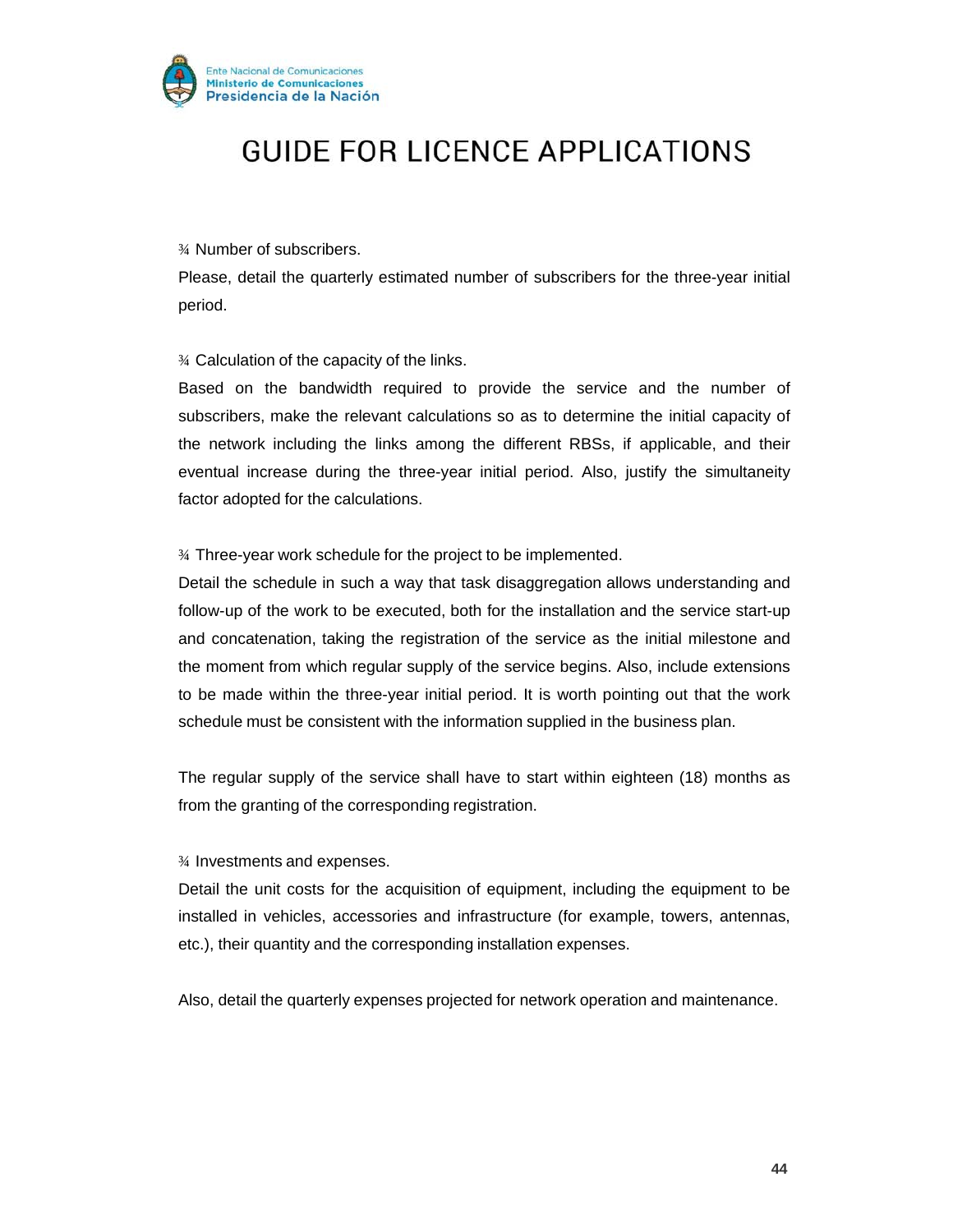

### **ECONOMIC FOLDER**

**Section 9.2. (d) and (e)**

**Investment Plan**

Point 9.2 (d) Investment Plan

Investments projected for the first three years must be reported with a minimum quarterly opening according to the time of acquisition of the equipment and the beginning of operation of such equipment (without considering the date of due payment).

The information shall be submitted in a Microsoft Excel spreadsheet, in hard copy and digital format (diskette, CD). The different columns shall have to reflect the execution of the projected investments made in equipment / installations during each quarter of the first three years, which shall also be grouped and specified according to geographical location or other criteria. All documents submitted must be signed by the applicant and the technical representative.

These investments must be specified as follows:

-Telecommunication equipment. This shall include an itemized description of such equipment and the estimated unit costs.

- Additional elements.
- Other additional infrastructures for telecommunications equipment.
- Acquisition and installation / connection of radio links/ radio and physical links and interconnections.

Other general investments (office, sales, furniture and fixtures, other installations, etc.)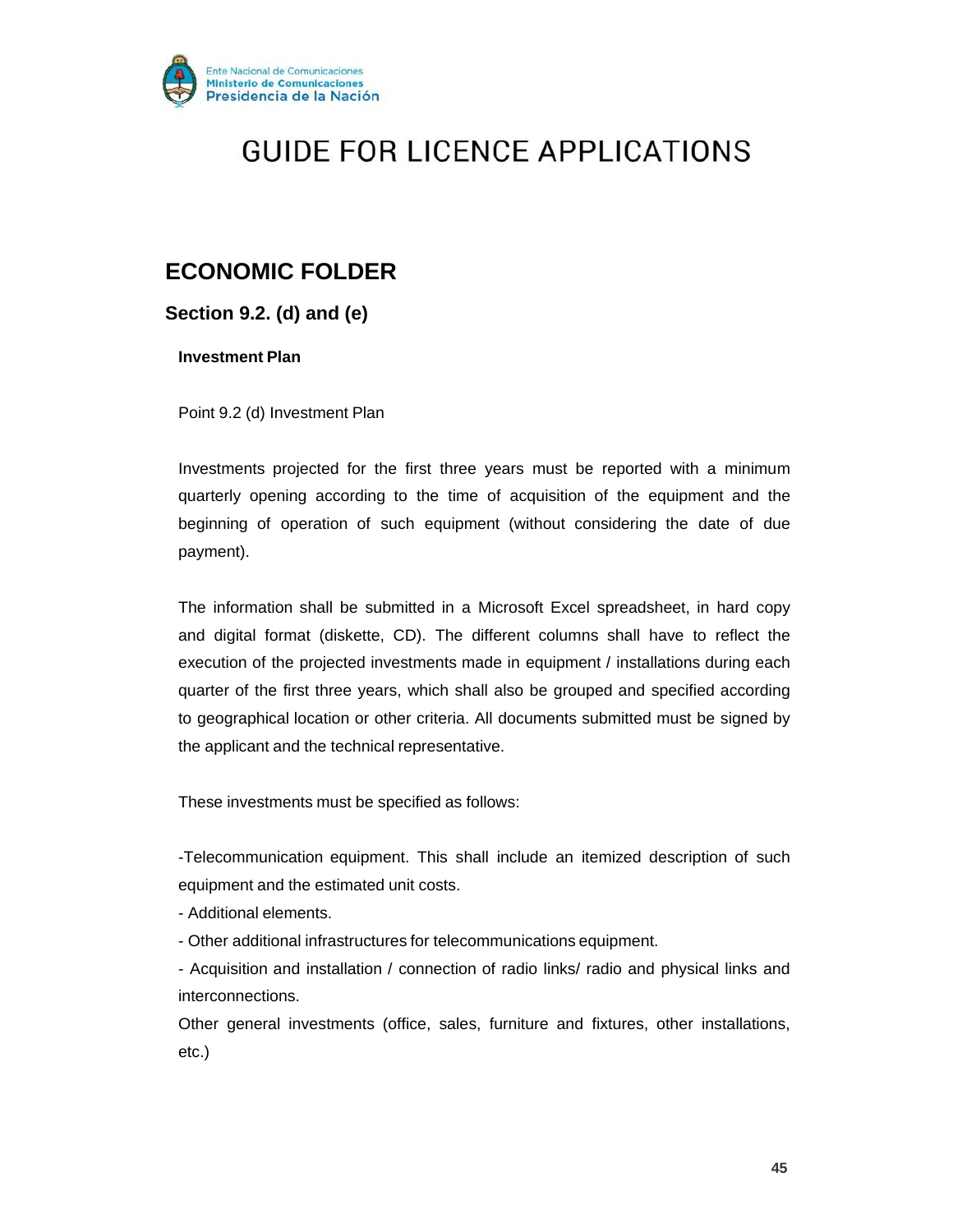

The projections of the Quarterly Operative Costs for the first three years shall also have to be reported:

- Network operation costs

- Network maintenance costs

- Rent and lease of radio links / radio and physical links / interconnection, broken down

In all cases make a brief reference to the source.

Point 9.2 (e) – Investment Plan – Consistency with the information on the economic resources – Rendering of Services Revenue – Cash flow Projections –

Applicants must report and justify the origin of the resources they shall allocate to funding the investments to be made and the mismatches of the initial operative funds that may occur.

When applicants have previously installed parts of the system or already have the necessary infrastructure either totally or partially, they must indicate so and prove it by means of a certification of the investments and acquisitions made – drawn up on the basis of the applicant's accounting documents- signed by a chartered certified accountant whose signature must be in turn certified by the corresponding professionals' association.

#### **Revenue and Expenditure for the rendering of the services to be registered**

Applicants must report in detail the quarterly revenue estimations for the first three years indicating market projections and expected penetration, growth rates, evolution of the number of users or subscribers, prices of the different subscription concepts, and services to be rendered with their charging units, physical volume of sales according to the different access to user modalities (cards, different telephone services traffic expressed in minutes, etc.).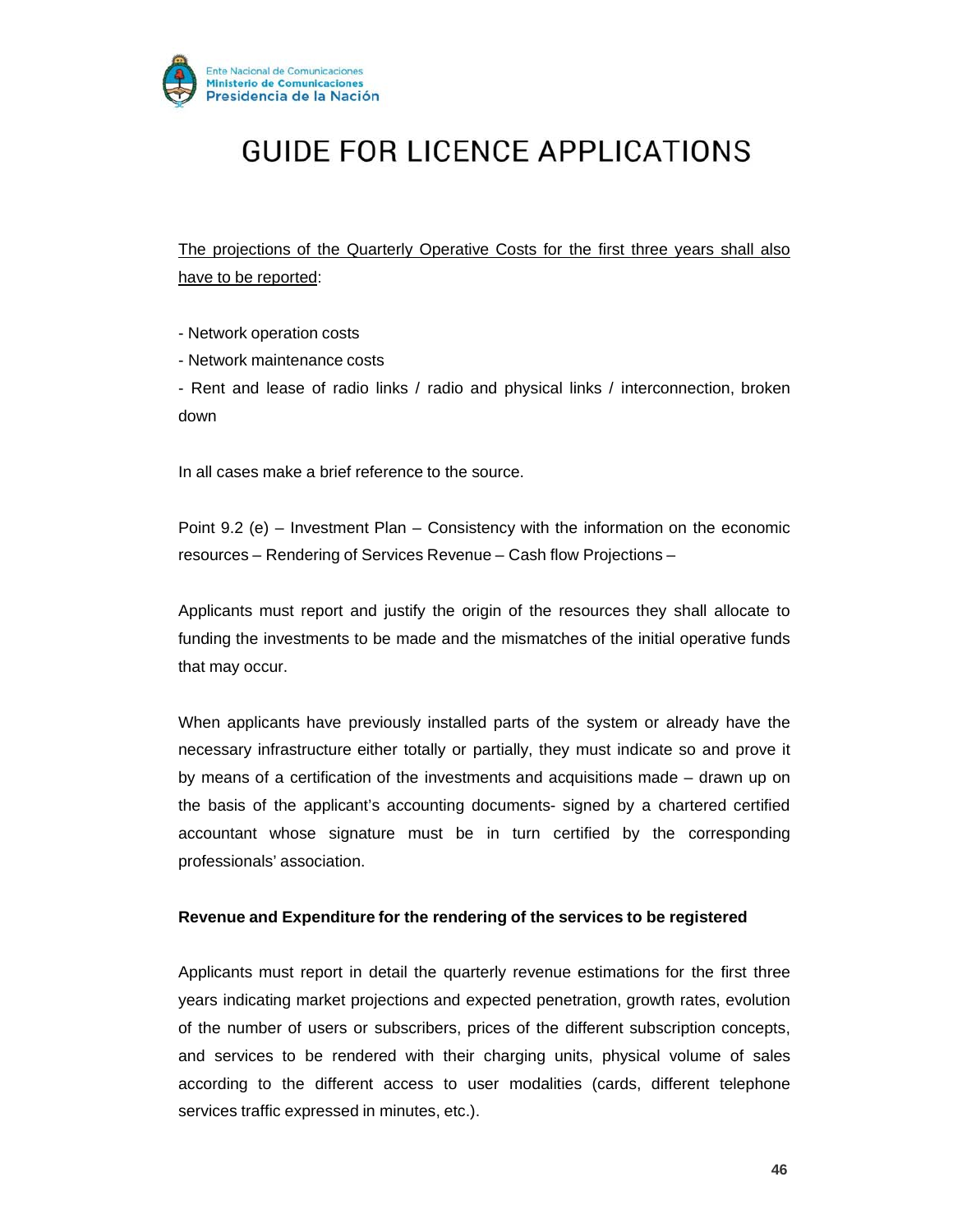

Also, they must report in detail the quarterly expenditure estimations for the rendering of the requested services such as: expenditure on personnel, administration, marketing, taxes, etc.

#### **Financial projection of revenue, expenditure and net position (cash flow)**

The information shall be submitted in a Microsoft Excel spreadsheet, in hard copy and digital format (diskette, CD). The columns shall reflect the detailed collection of the estimated revenue and the payment of the projected investments in equipment / installations and other expenses in each quarter of the first three years. A preparation model is included.

The spreadsheet must be prepared considering the following information (among other): individual projections of the rendering of services revenue; payments for: the investments reported in the respective plan, which have not been completely cancelled at the time of application, costs of radio link and radio and physical link lease, operation and maintenance, and the other costs and expenses for the rendering of services (personnel, administration, marketing, taxes, etc.) applicants shall incur in for the rendering of the services to be registered. Net and accrued financial position (quarterly).

The information shall be complemented with initial cash and cash equivalent balances, own contributions, contribution of funds made by third parties – shareholders, financial institutions, etc.-

In all cases applicants must prove the possibility to obtain the resources that will enable the realization of the project.

Investments already made and cancelled must also be reported in order to have a full scale of the total of the investments included in the corresponding plan.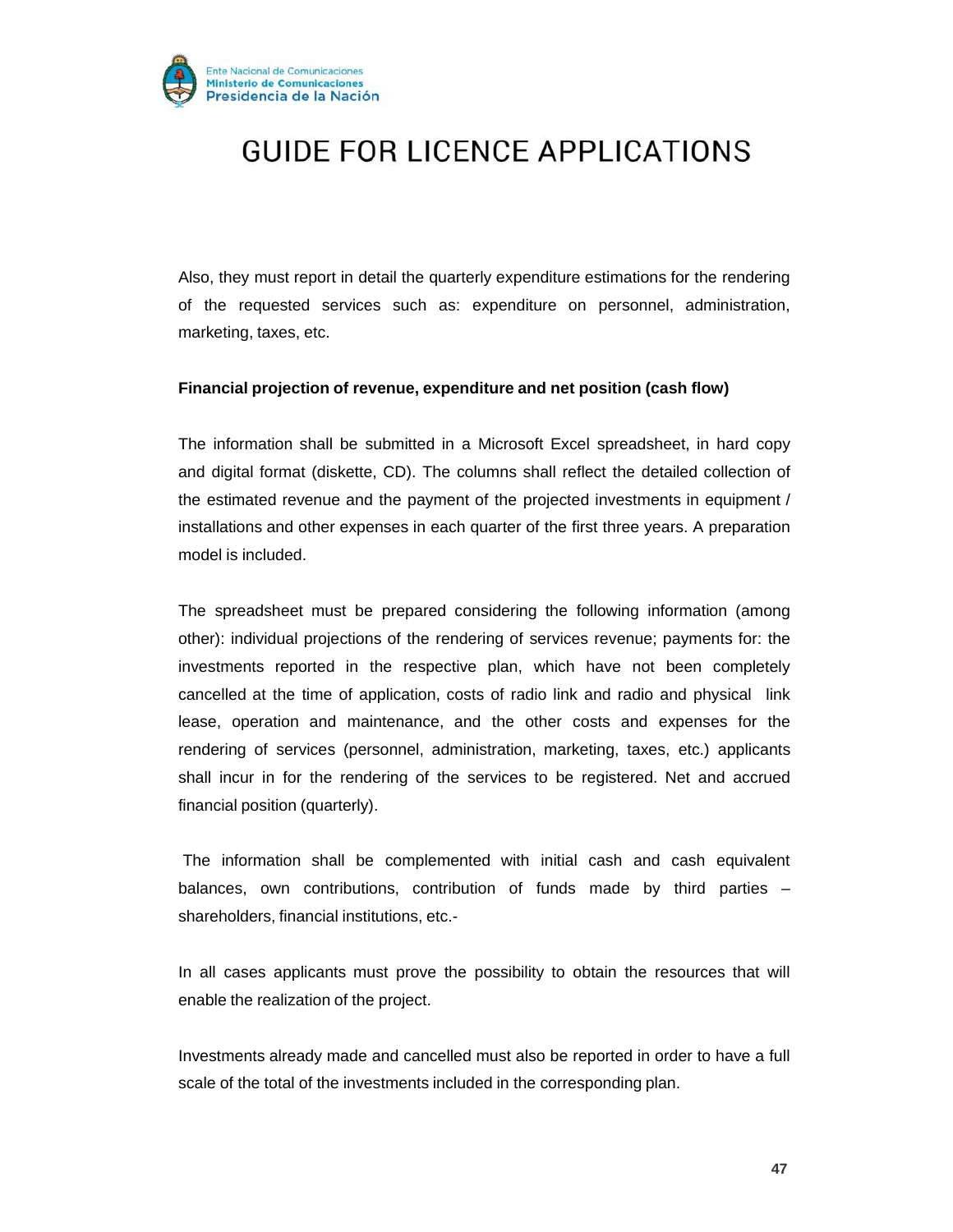

#### **Consistency**

The possible realization of an investment project in telecommunications shall be analyzed by checking that the information is consistent with the investments and expenses to be made in order to realize the investments included in the submitted technical and investments plans, start up the project and effectively supply the requested services through the information arising from the economic documentation supplied by the applicant regarding own resources, third parties' resources projected to be obtained and future net revenue to be generated by the rendering of the service, as well as other economic information supplied by the applicant clearly showing the feasibility of the project to be faced.

This means the information supplied shall be deemed reasonable taking into account the type of service applicants intend to supply, the magnitude of the project, the technology to be used, the allocated resources and the areas where the service shall be supplied; these elements should evidence a more efficient long-term use of the allocated resources for the service.

#### **Information on the economic resources**

#### **Own resources:**

Information emerging from the applicant's latest financial statements or asset statement, on a date close to that of the application submittal, with the intervention of an economics professional and the certification of a professional performance control entity. If applicable, information shall be accompanied by Apostille or consular certification and translation into Spanish.

#### **Third parties' resources projected to be obtained:**

#### **A) Funding provided by the applicant's investors, shareholders or third parties:**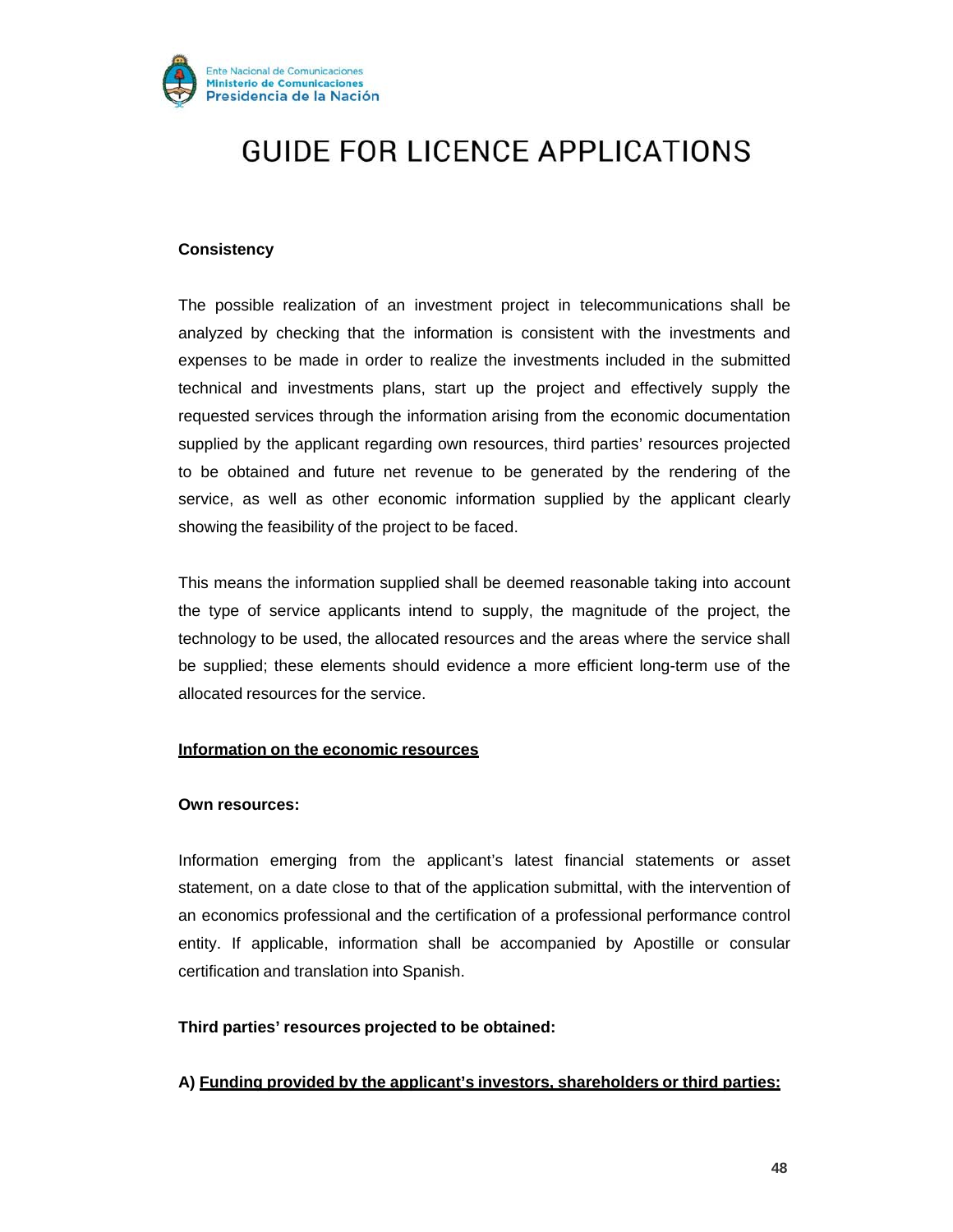

Submit a letter of intent stating the particular interest in providing financial support to the project with certified signature, and instrument proving the signatory's capacity and the corresponding economic and financial documents evidencing this investor's economic capacity to eventually provide financial support to the project, in the same conditions stipulated in the previous point.

#### **B) Funding provided by equipment providers:**

Back up by means of a letter of intent from the equipment provider with certified signature, stating this person's interest in eventually providing such equipment, under the economic and financial conditions declared by the applicant and an instrument proving the signatory's capacity.

The information to be submitted by the applicant shall be minimal and essential to the effects of analyzing the feasibility to realize the project in question. If the documentation submitted is considered insufficient, or if it is not current due to reasons attributable to the applicant or reasons of public significance, the applicant shall be requested to extend the elements supplied and to adjust the technical plan submitted to the economic resources he possesses to support the project financially.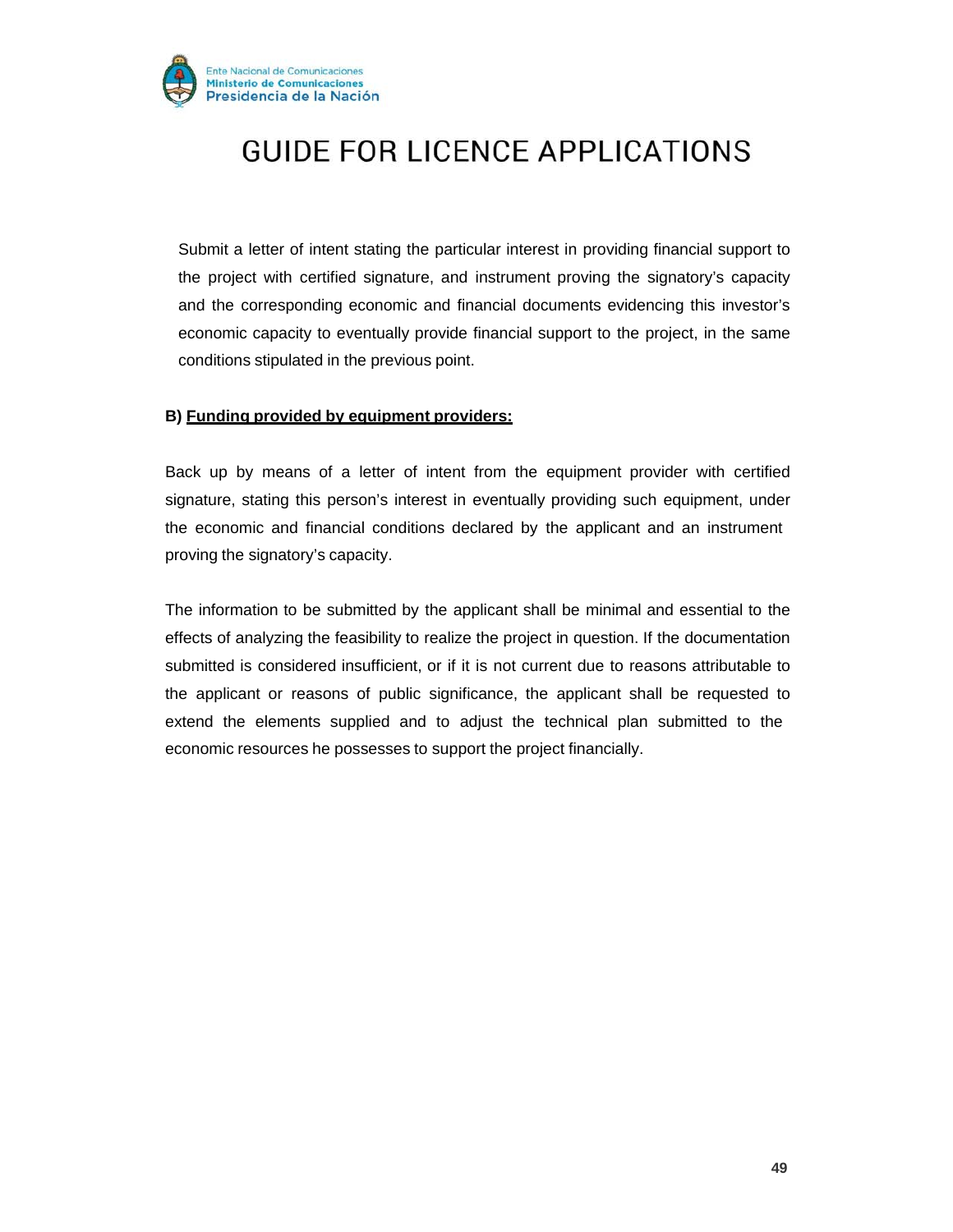

| Term                    | Moment 0                    | 1 <sup>st</sup> year       |                     |                            |                           | $2nd$ year                 |                            |                            |                           | $3rd$ year                   |                     |                            |                        |               |
|-------------------------|-----------------------------|----------------------------|---------------------|----------------------------|---------------------------|----------------------------|----------------------------|----------------------------|---------------------------|------------------------------|---------------------|----------------------------|------------------------|---------------|
| Concept                 | Investments<br>already made | 1 <sup>st</sup><br>quarter | $2^{nd}$<br>quarter | 3 <sup>rd</sup><br>quarter | 4 <sup>m</sup><br>quarter | 4 <sub>st</sub><br>quarter | 2 <sup>nd</sup><br>quarter | 3 <sup>rd</sup><br>quarter | 4 <sup>m</sup><br>quarter | $\overline{4}$ St<br>quarter | $2^{nd}$<br>quarter | 3 <sup>rd</sup><br>quarter | $4^{\circ}$<br>quarter | <b>TOTALS</b> |
| Operative Revenue       |                             |                            |                     |                            |                           |                            |                            |                            |                           |                              |                     |                            |                        |               |
| Service 1, detailed     |                             |                            |                     |                            |                           |                            |                            |                            |                           |                              |                     |                            |                        |               |
| Service 2, detailed     |                             |                            |                     |                            |                           |                            |                            |                            |                           |                              |                     |                            |                        |               |
| Service 3, detailed     |                             |                            |                     |                            |                           |                            |                            |                            |                           |                              |                     |                            |                        |               |
| Operative revenue total |                             |                            |                     |                            |                           |                            |                            |                            |                           |                              |                     |                            |                        |               |

#### **Expenses**

**Payment of telecommunication** 

#### **equipment & infrastructure**

Telecommunication equip/infrastructure

Additional elements for telec. equipment

Acquisition & installation /connection of radio links/radio & physical links and interconnections

> **Investment plan expenses subtotal**

**Operative expenses**

Detailed network operation costs Detailed radio link / radio & physical link / interconnection rent & lease

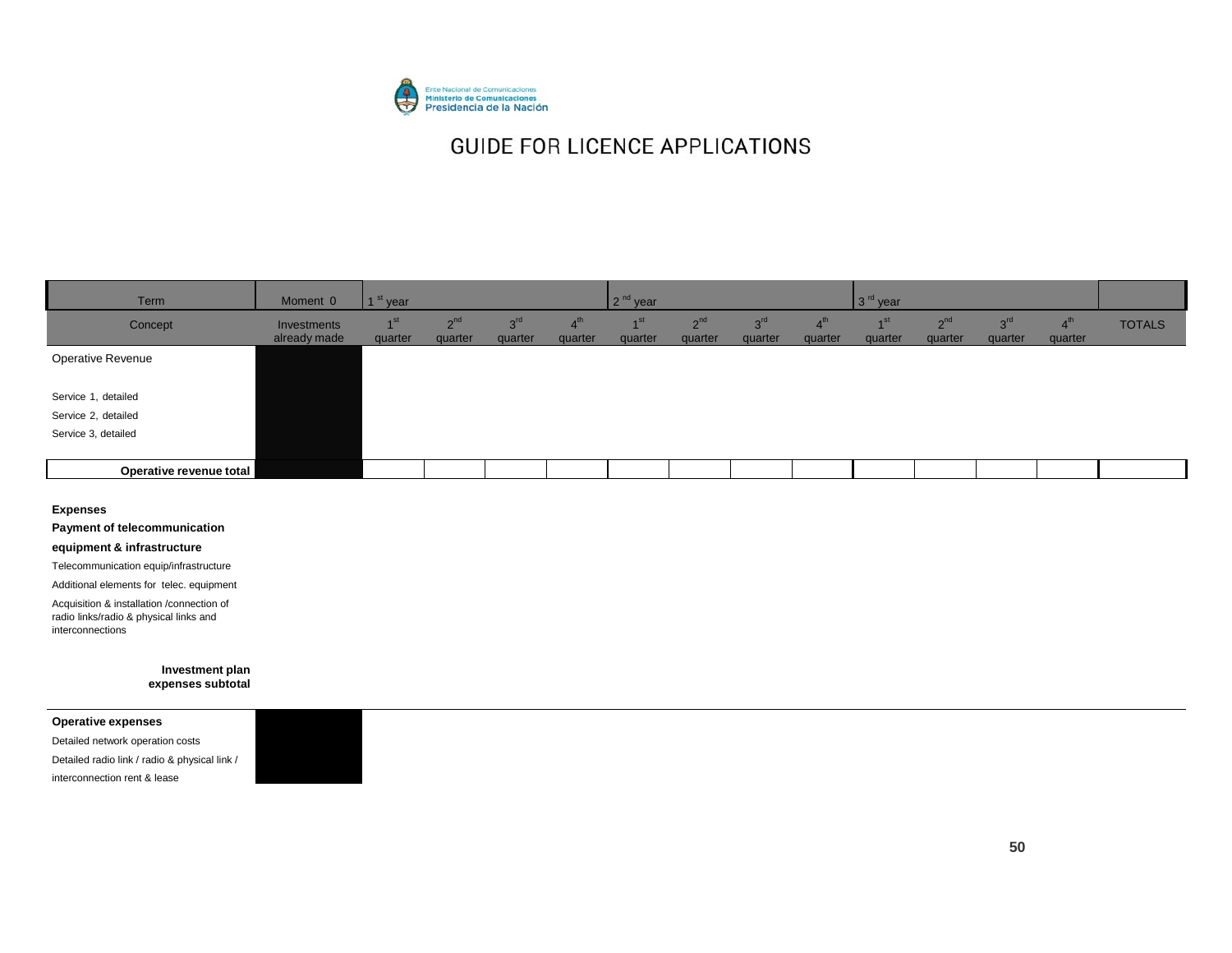

| Other detailed rendering of      |                       |                      |          |                 |            |                 |          |                      |                 |                 |          |                 |                 |               |
|----------------------------------|-----------------------|----------------------|----------|-----------------|------------|-----------------|----------|----------------------|-----------------|-----------------|----------|-----------------|-----------------|---------------|
| service expenses                 |                       |                      |          |                 |            |                 |          |                      |                 |                 |          |                 |                 |               |
| Term                             | Moment 0              | 1 <sup>st</sup> year |          |                 | $2nd$ year |                 |          | 3 <sup>rd</sup> year |                 |                 |          |                 |                 |               |
| Concept                          | Investment is         | $1^{\rm st}$         | $2^{nd}$ | 3 <sup>rd</sup> | $4^{th}$   | 1 <sup>st</sup> | $2^{nd}$ | $3^{\rm rd}$         | 4 <sup>th</sup> | 1 <sup>st</sup> | $2^{nd}$ | 3 <sup>rd</sup> | 4 <sup>th</sup> | <b>TOTALS</b> |
|                                  | already made          | quarter              | quarter  | quarter         | quarter    | quarter         | quarter  | quarter              | quarter         | quarter         | quarter  | quarter         | quarter         |               |
| Detailed administration exp      |                       |                      |          |                 |            |                 |          |                      |                 |                 |          |                 |                 |               |
| Detailed personnel expenses      |                       |                      |          |                 |            |                 |          |                      |                 |                 |          |                 |                 |               |
| Detailed marketing expenses      |                       |                      |          |                 |            |                 |          |                      |                 |                 |          |                 |                 |               |
| Financial expenses               |                       |                      |          |                 |            |                 |          |                      |                 |                 |          |                 |                 |               |
| Detailed tax expenses            |                       |                      |          |                 |            |                 |          |                      |                 |                 |          |                 |                 |               |
| Other detailed expenses          |                       |                      |          |                 |            |                 |          |                      |                 |                 |          |                 |                 |               |
|                                  |                       |                      |          |                 |            |                 |          |                      |                 |                 |          |                 |                 |               |
| Operative Expenses subtotal      |                       |                      |          |                 |            |                 |          |                      |                 |                 |          |                 |                 |               |
|                                  | <b>Expenses Total</b> |                      |          |                 |            |                 |          |                      |                 |                 |          |                 |                 |               |
| Operative Cash flow              |                       |                      |          |                 |            |                 |          |                      |                 |                 |          |                 |                 |               |
|                                  |                       |                      |          |                 |            |                 |          |                      |                 |                 |          |                 |                 |               |
| <b>Contributions received</b>    |                       |                      |          |                 |            |                 |          |                      |                 |                 |          |                 |                 |               |
|                                  |                       |                      |          |                 |            |                 |          |                      |                 |                 |          |                 |                 |               |
| Applicant's own funds            |                       |                      |          |                 |            |                 |          |                      |                 |                 |          |                 |                 |               |
| Shareholders' contributions      |                       |                      |          |                 |            |                 |          |                      |                 |                 |          |                 |                 |               |
| Third parties' funds             |                       |                      |          |                 |            |                 |          |                      |                 |                 |          |                 |                 |               |
| Financial loans                  |                       |                      |          |                 |            |                 |          |                      |                 |                 |          |                 |                 |               |
| Return of contributions received |                       |                      |          |                 |            |                 |          |                      |                 |                 |          |                 |                 |               |
| Shareholders' contributions      |                       |                      |          |                 |            |                 |          |                      |                 |                 |          |                 |                 |               |
| Third parties' funds             |                       |                      |          |                 |            |                 |          |                      |                 |                 |          |                 |                 |               |
| Financial loans                  |                       |                      |          |                 |            |                 |          |                      |                 |                 |          |                 |                 |               |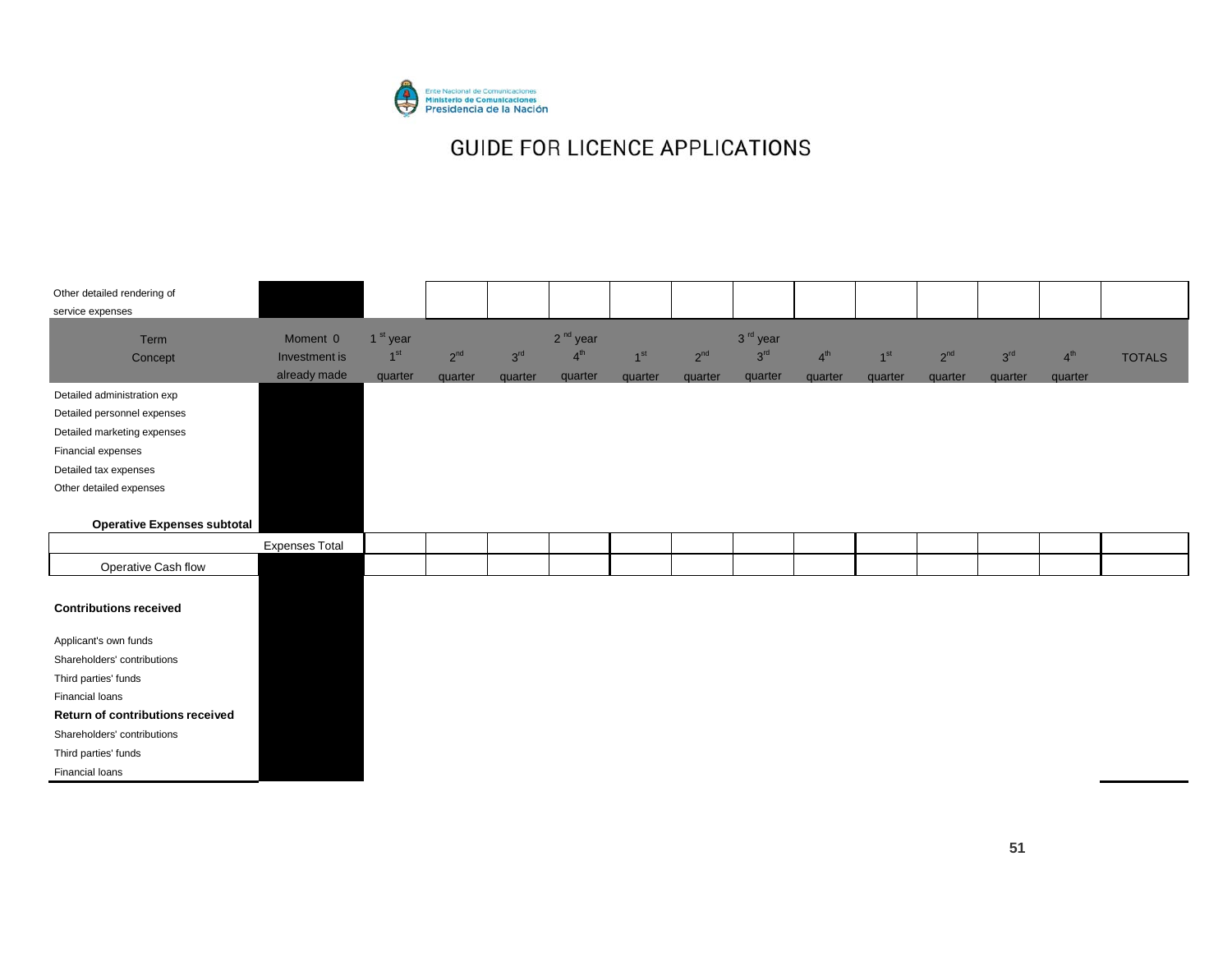

| Quarter Cash flow        |  |  |  |  |  |  |  |
|--------------------------|--|--|--|--|--|--|--|
| <b>Accrued Cash flow</b> |  |  |  |  |  |  |  |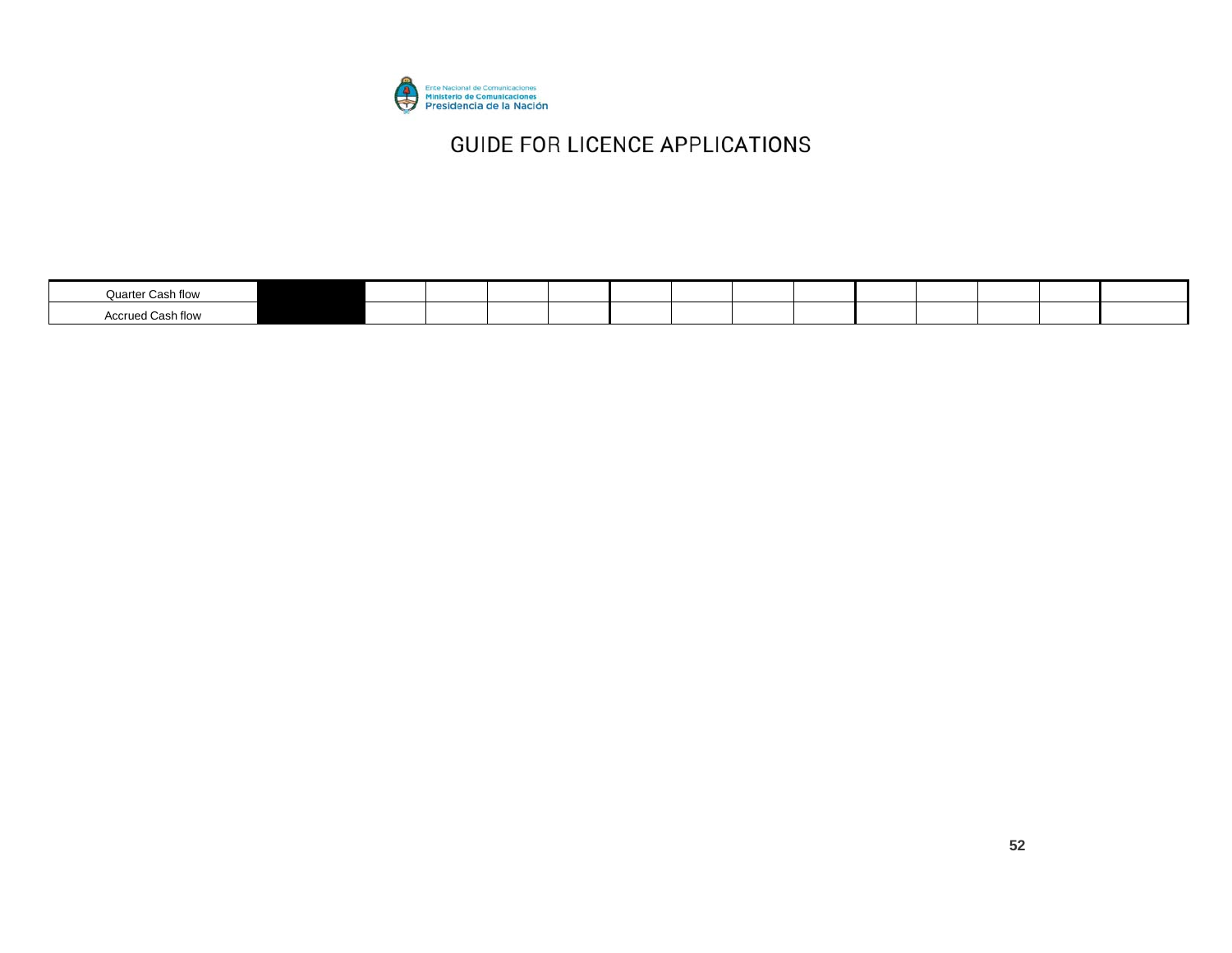

### **CHAPTER IV - REGISTRATION OF NEW SERVICES**

### **Submittal of documents before the Enacom**

All applications must be filed at the offices situated in Perú 103, First Floor, Autonomous City of Buenos Aires – Enacom -where the applicant will be received by staff of this Commission in order to provide him assistance regarding the licence application procedures.

### **ALL THE DOCUMENTS SHALL BE SUBMITTED IN TWO (2) DIFFERENT FOLDERS:**

1. TECHNICAL FOLDER: This folder shall contain the documents and/or information indicated in the following sections of the Licence Regulations: i) Section 9.2. (a); ii) Section 9.2. (b) and iii) Section 9.2. (c).

2. ECONOMIC FOLDER: This folder shall contain the documents and/or information indicated in the following sections of the Licence Regulations: i) Section 9.2. (d); ii) Section 9.2. (e).

*Note: The legal capacity of the application's signatory shall have to be duly proved pursuant to the provisions in 9.1 a) for legal persons. In the case of natural persons, if the application were submitted by a representative, this person shall have to duly prove such capacity.*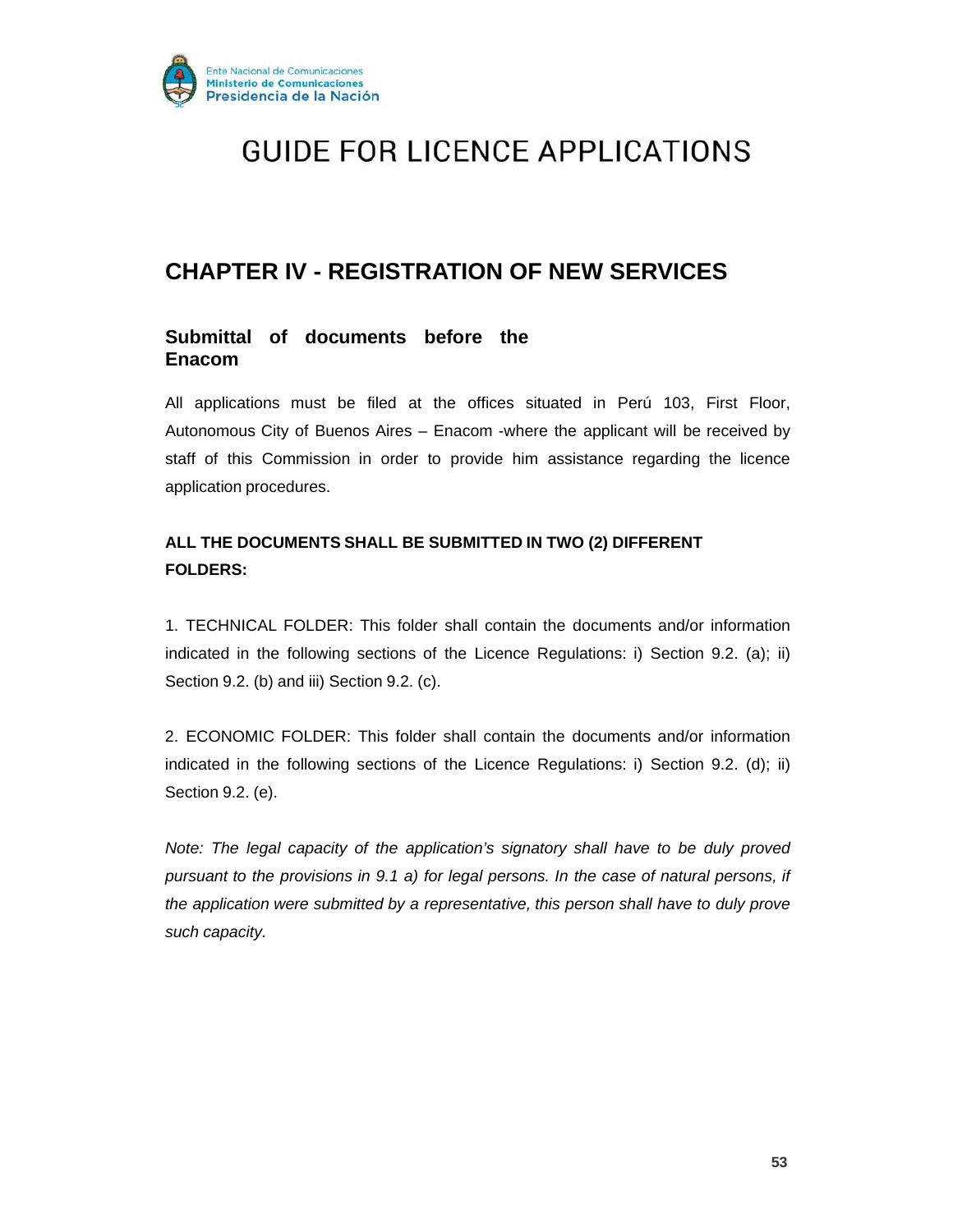

### **Registration of New Services by Licensees whose licences have been granted in accordance with Decree 764/2000**

"5.3. If, in the future, the Service Provider decides to provide a new telecommunications service, different from the originally reported one, he must notify the Enforcement Agency about this decision at least THIRTY (30) days in advance of the date he plans to start the service. This submittal shall contain the information indicated in section  $9.2^6$  of these Regulations. Within TWENTY (20) days of submittal, the Enforcement Agency, through the Control Authority, may require from the Service Provider any additional information or explanations that may be necessary. Once the application has been successfully filed, the Enforcement Agency will proceed to register the new service.

**Comments:** It is important to make clear that mere notification to the Enforcement Agency so as to start providing the new service is not enough. The provider shall only be able to start providing this new service once the administrative procedure authorizing him to do so has concluded.

### **Registration of New Services by Licensees who have held their Licence since before Decree 764/2000**

"17.2. Licensees whose licence was granted before Decree 764/2000, are authorized to provide telecommunications services, under the terms and conditions of section 5 and other provisions of these Regulations, and must abide by the procedures established for the provision of new telecommunications services, with the same temporary exception established in the preceding section."

 $6$  The procedure for fulfilling the requirements established in section 9.2. of the Licence Regulations is duly explained in Chapter III of this Guide.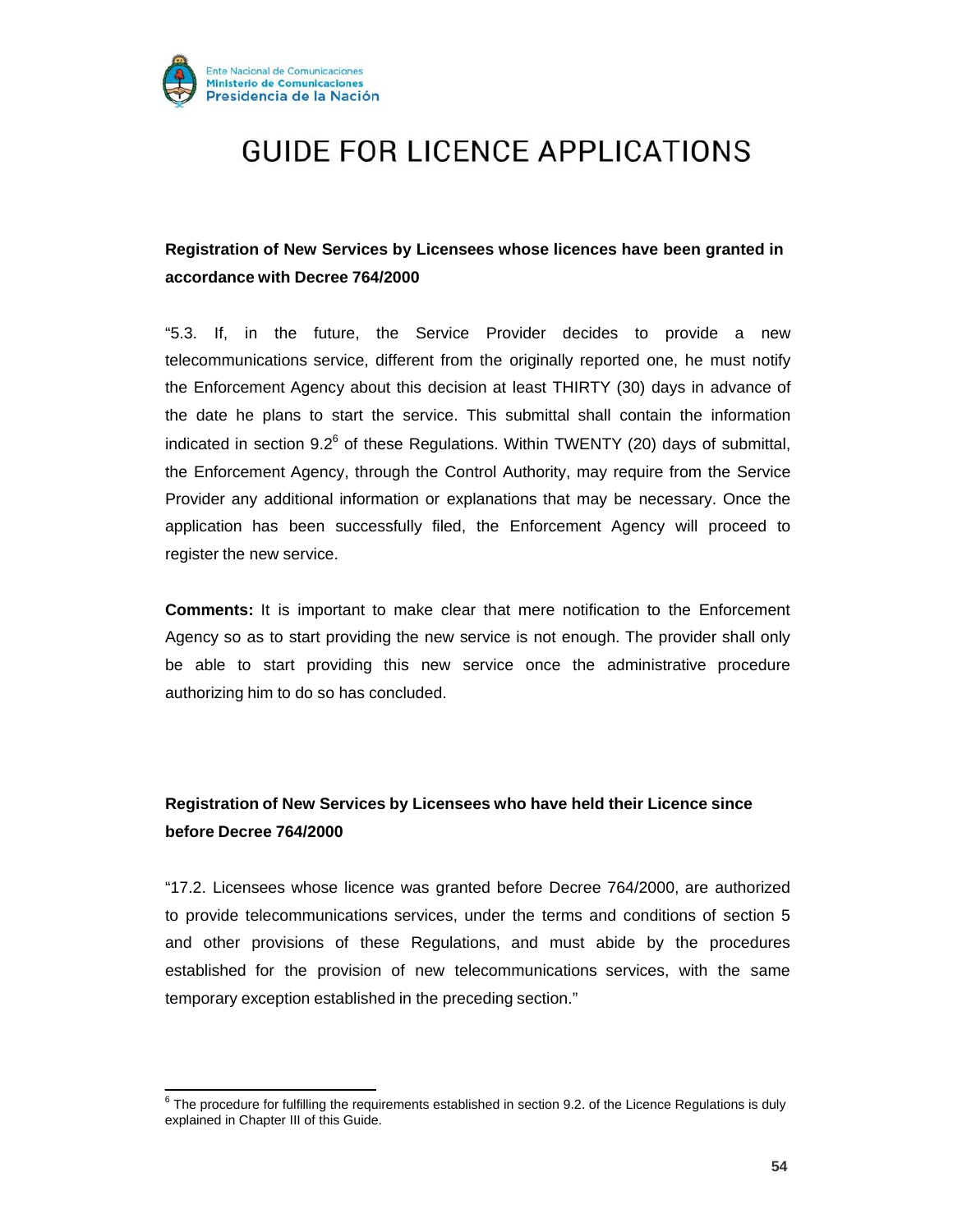

*Note: The procedures established for the provision of new services are indicated in section 5.3. of the Licence Regulations, which reads:*

*"5.3. If, in the future, the Service Provider decides to provide a new telecommunications service, different from the originally reported one, he must notify the Enforcement Agency about this decision at least THIRTY (30) days in advance of the date he plans to start the service. This submittal shall contain the information indicated in section 9.2 of these Regulations. Within TWENTY (20) days of submittal, the Enforcement Agency, through the Control Authority, may require from the Service Provider any additional information or explanations that may be necessary. Once the application has been filed, the Enforcement Agency will proceed to register the new service."7*

 $7$  The procedure for fulfilling the requirements established in section 9.2. of the Licence Regulations is duly explained in Chapter III of these Guide.